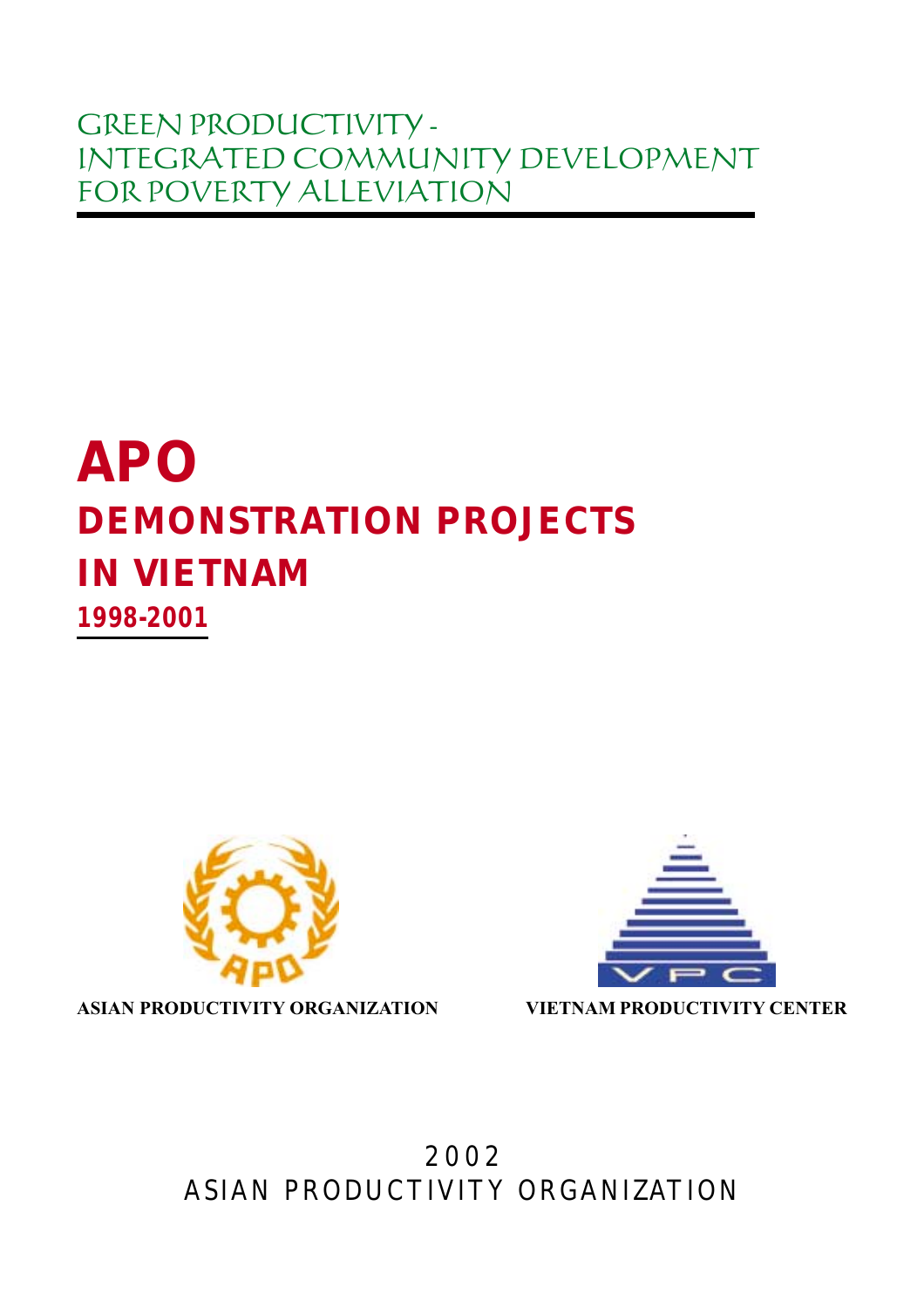**Green Productivity–Integrated Community Development for Poverty Alleviation APO Demonstration Projects in Vietnam 1998-2001** © Asian Productivity Organization, 2002 ISBN: 92-833-2330-0

The opinions expressed in this publication do not necessarily reflect the official stand of the APO. For reproduction of the contents in part or in full, the APO's prior permission is required.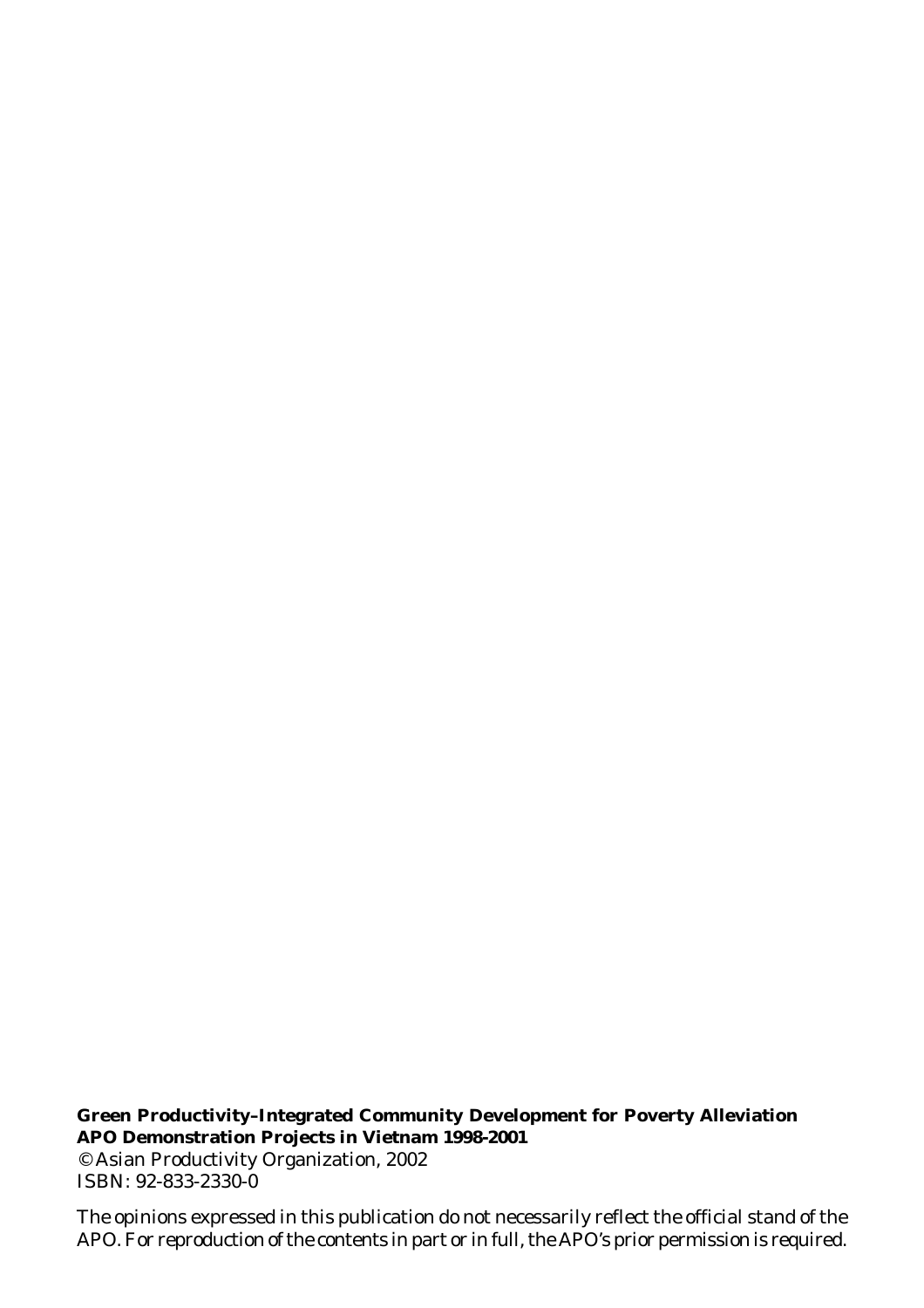## FOREWORD

The Asian Productivity Organization (APO) started its Green Productivity (GP) program in the mid-1990s in response to the challenges of sustainable development arising from the Earth Summit in Rio in 1992. The primary objective of the GP program is to integrate productivity improvement with environmental concerns. Hence, the APO's GP program is guided by the twin objectives of productivity enhancement and environmental protection. This linkage of productivity and the environment is a key feature of the APO approach to GP.

The implementation approach adopted by the APO for the GP program is demonstration projects, wherein factories or enterprises are chosen to demonstrate the feasibility and viability of combining productivity and environmental concerns. These projects serve as models for replication in other similar businesses, both within the country and in other APO member countries. The results achieved by the Green Productivity Demonstration Program (GPDP) are widely disseminated by the APO through the publication of documents, audio-visual materials, organizing workshop meetings and seminars, and sponsoring observational study missions to the GPDPs.

The initial GPDPs taken up by the APO were primarily in the industrial sector in general and small and medium enterprises (SMEs) in particular. Over the years, however, the GP concept has expanded to the agriculture as well as service sectors. The Vietnam Productivity Center (VPC) and the Vietnamese Ministry of Science, Technology and Environment (MOSTE) successfully implemented the first GPDPs at the community level under the APO support, thus exploring new avenues for GP application.

GP essentially addresses the triple bottom-line issues of economic profitability, environmental protection, and social fairness. GP application in communities is an excellent model in which the productivity principles are effectively applied to harmonize the triple bottom-line results for the ultimate goals of sustainable development and poverty alleviation.

Between 1998 and 2001, GPDPs were successfully implemented in eleven villages in Vietnam. This was an exemplary form of cooperation among various agencies such as the APO, the Directorate for Standards and Quality (STAMEQ), MOSTE, various provincial Departments of Science, Technology and Environment (DOSTE), Departments of Rural and Agricultural Development (DRAD), the communities where projects were implemented, many research institutes, and others.

It is heartening to note that in the next phase of the project, the Vietnamese Government is expanding GP projects to seventy-two communities in Vietnam.

I am very pleased to present this compilation of success stories of GPDP implementation in communities in Vietnam. The APO is proud to share these results with all the interested stakeholders in APO member countries as well as worldwide. I would like to express my profound gratitude to the VPC, STAMEQ and all other stakeholders from Vietnam for their contribution to these projects as well as to this booklet.

> *Takashi Tajima,* Secretary-General Asian Productivity Organization August 2002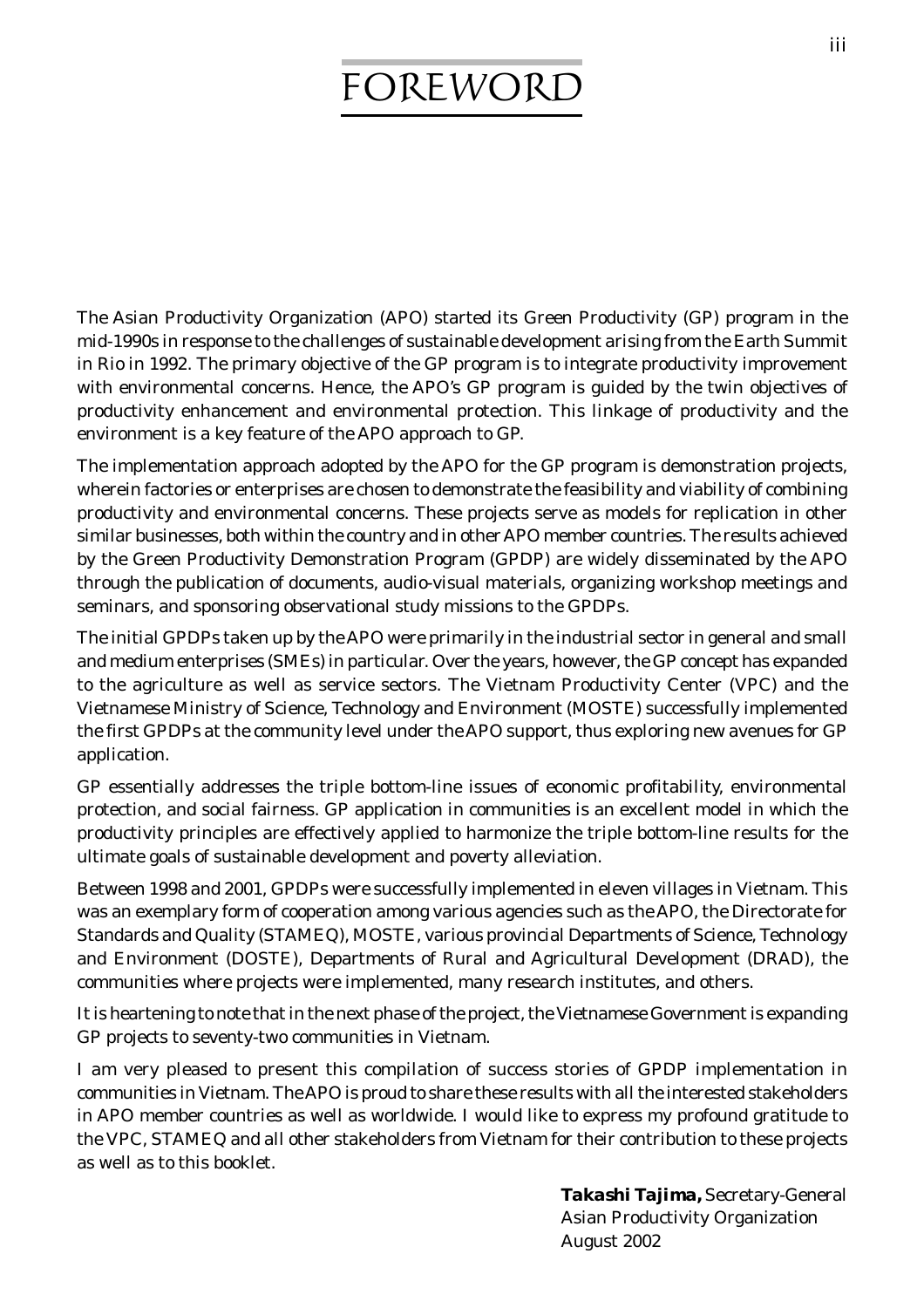# PREFACE

The Vietnam Productivity Center (VPC), together with the Asian Productivity Organization (APO) and the Ministry of Science, Technology and Environment (MOSTE), has successfully implemented the first Green Productivity (GP) Demonstration Project at the community level.

Between 1998 and 2001, GP Demonstration Programs were successfully implemented in eleven villages in Vietnam. These programs were made possible with the financial support of the APO and the Directorate for Standards and Quality (STAMEQ). The VPC also had the cooperation and support of MOSTE, various provincial Departments of Science, Technology and Environment (DOSTE), Departments of Rural and Agricultural Development (DRAD), the communities where projects were implemented, many research institutes, and countless other organizations.

The VPC would like to thank all the above-mentioned organizations and also the following organizations involved in the publication of this booklet:

- O The APO for providing a grant for the publication of this booklet;
- DOSTEs and various Provincial Departments of Standards and Quality for providing invaluable comments that have contributed to the success of this booklet; and
- **O** The staff of VPC who compiled this booklet.

This booklet entitled "Green Productivity–Integrated Community Development for Poverty Alleviation" has been issued by the VPC. It provides details of GP methodology and GP in Vietnam, and gives information on the eleven demonstration villages both before and after project completion. It clearly demonstrates how GP can be successfully applied within communities.

Your comments and/or suggestions will help to make this booklet an invaluable resource that can be used to promote and expand GP programs in Vietnamese communities as well as internationally.

> **Vietnam Productivity Center** Directorate of Standards and Quality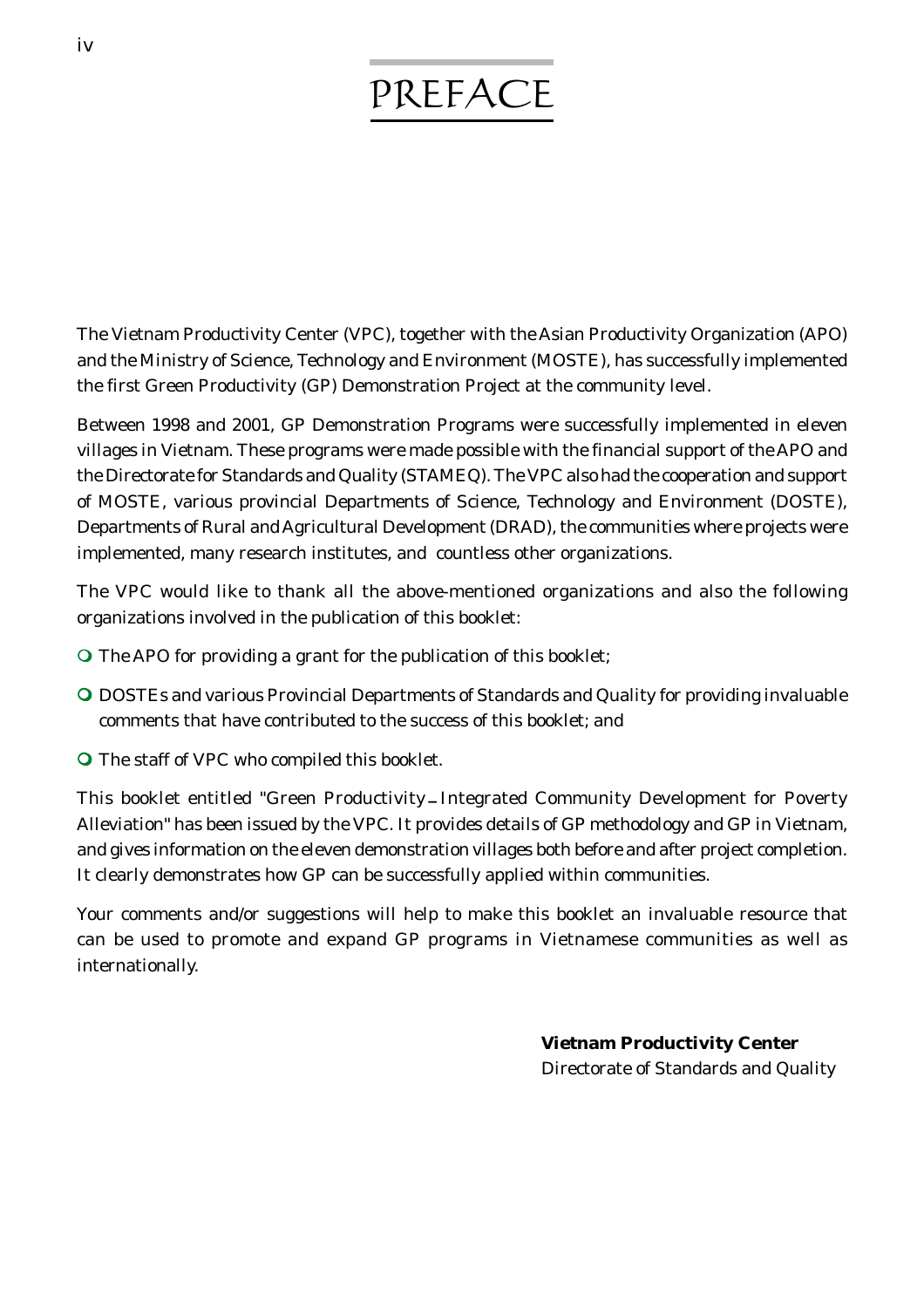## ABOUT THE APO GP DEMONSTRATION PROGRAM

The Asian Productivity Organization (APO) realized that in most of its member countries, small and medium-sized enterprises (SMEs) make substantial contribution to national income and employment generation. Nevertheless, their production processes are often inefficient and wasteful of raw materials and energy and generate a heavy burden on the environment. This situation is probably due to their unfamiliarity with available preventive techniques and appropriate technologies and to a lack of financial and technical support.

In 1995, in an endeavor to find practical approaches for SMEs to improve their productivity and environmental performance, the APO introduced a Green Productivity Demonstration Program (GPDP) for National Productivity Organizations (NPOs) to put into practice the concept of Green Productivity (GP).

## **OBJECTIVES**

The objective of the GPDP is to demonstrate empirically that environmental protection and productivity improvement can be profitably harmonized, even in SMEs. Under the GPDP, the APO, together with the NPOs, selects compaines where GP implementation will have a "multiplier effect," meaning that it will serve as a model to spread GP practices to other companies.

Since the program's inception, the APO has undertaken a total of 26 demonstration projects, covering diverse industries such as dyeing, tanning, precision tool and machine tool manufacturing, electroplating, printing, food processing, farming, and eco-community development. Every year the APO supports a number of new GPDPs based on the requests from the NPOs in its member countries. Typically, the GPDP is expected to be implemented over a period of one year.

## IMPLEMENTATION

For the GPDP to be successfully implemented, a strong partnership between the various stakeholders involved is necessary. The APO covers the costs for international experts, along with necessary monitoring and laboratory analysis costs. It also pays for the dissemination of the GPDP results through technical manuals, videos, and dissemination seminars. NPOs contribute the local implementation costs. The demonstration site shoulders the cost of the hardware required for GPDP implementation.

Once the project is approved by the APO, local as well as international experts are deputed to work with the demonstration site. They identify GP improvement opportunities using appropriate feasibility studies. The selected GP options are then implemented by the demonstration site and the results are monitored to ensure that they yield the expected results in terms of improvements in productivity as well as environmental performance.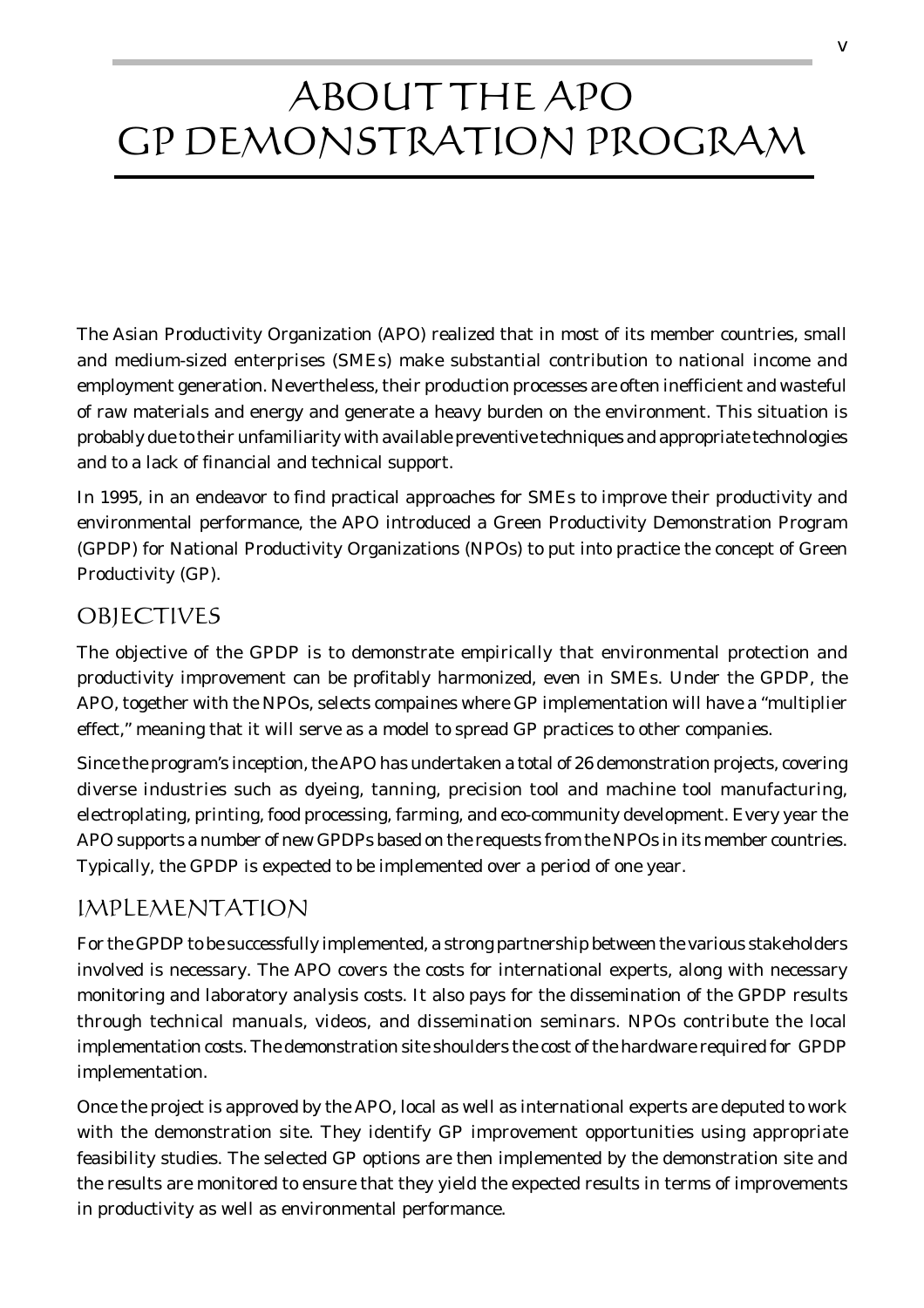## EFFECTIVENESS

From the experience of the implementation of the GPDP in various member countries, the approach and methdology adopted by the APO have been found to be effective in maintaining and improving productivity, quality, and environmental performance in the manufacturing sector. The six-step methodology that is now being used by many local and international organizations is a result of the many evolutions that have taken place during the course of GPDP implementation. The six-step methodology has now been incorporated into the APO training manual for GP.

## ABOUT THE PRESENT GPDP CASE STUDIES

The case studies compiled in the following pages are a summary of the 11 GPDPs implemented at the community level in Vietnam during the years 1998-2001. More such compilations are available documenting the results of completed GPDPs in the industrial, agricultural, and service sectors.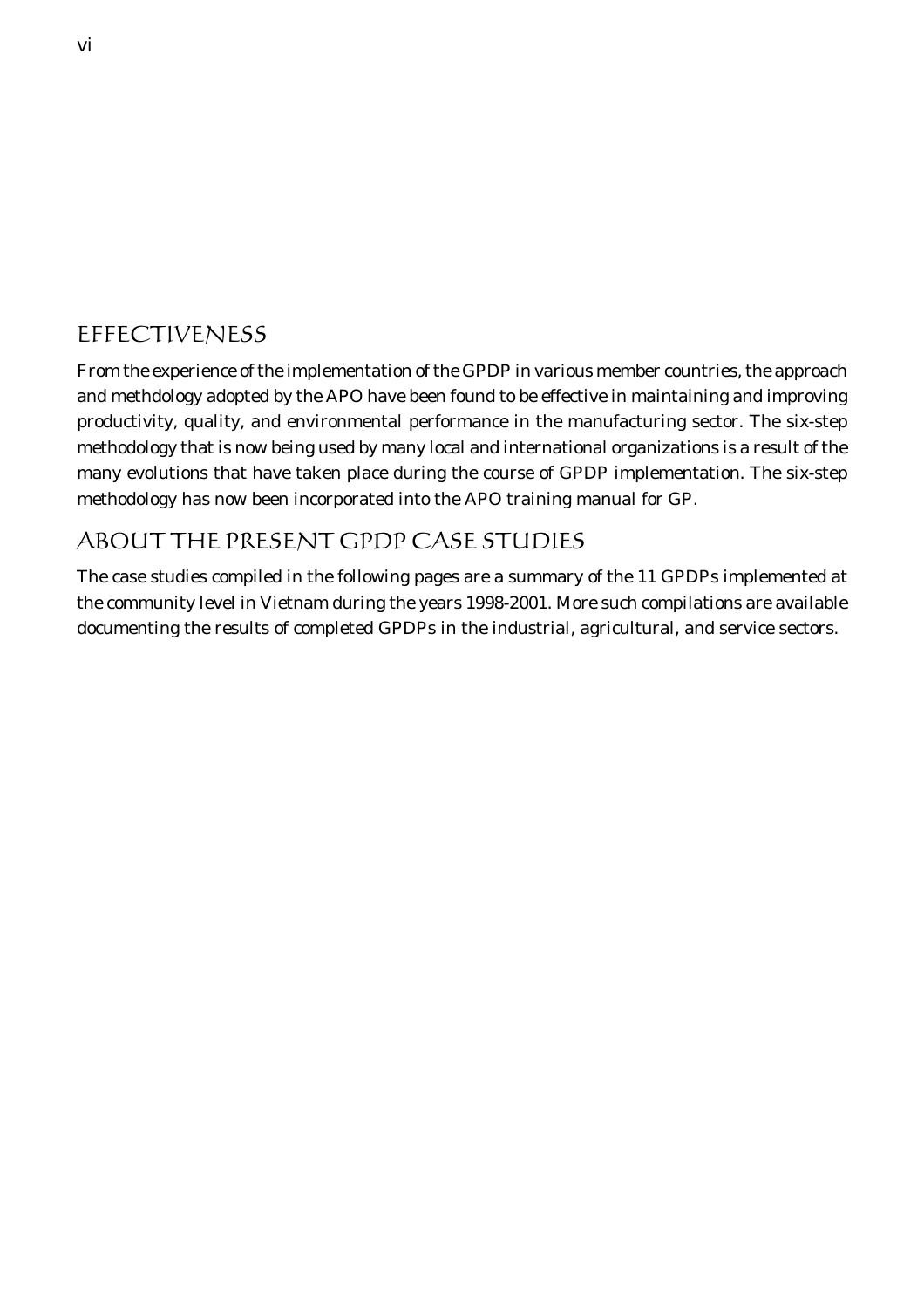# **CONTENTS**

| Foreword                                                             | iii             |  |  |  |
|----------------------------------------------------------------------|-----------------|--|--|--|
| Preface                                                              | iv              |  |  |  |
| About The APO GP Demonstration Program                               |                 |  |  |  |
| Acknowledgements                                                     | viii            |  |  |  |
|                                                                      |                 |  |  |  |
| Introduction                                                         | $\mathbf{1}$    |  |  |  |
| Green Productivity (GP) Programs Implemented                         |                 |  |  |  |
| Tinh Loc and Kha Ly Ha Villages, Bac Giang Province                  | $6\phantom{.}6$ |  |  |  |
| My Khanh B Village, Cu Chi District, Ho Chi Minh City                | 10              |  |  |  |
| Thang Thanh Village, Ninh Binh Province                              | 13              |  |  |  |
| Phu Thanh Village, Tan Phu Commune, Vinh Long Province               | 16              |  |  |  |
| Nhon Loc Village, Nhon Ai Commune, Chau Thanh Town, Can Tho Province | 19              |  |  |  |
| Nam O II Village, Hoa Hiep Precinct, Da Nang                         | 22              |  |  |  |
| Van Cu Village, Huong Toan Commune, Thua Thien Hue Province          | 26              |  |  |  |
| Phu Hau Ward, Thua Thien Hue Province                                | 29              |  |  |  |
| Vinh Phu Village, Hoa An Commune, Phu Yen Province                   | 32              |  |  |  |
| Bai Yen Village, Dan Chu District, Hoa Binh Province                 | 36              |  |  |  |
| Conclusions                                                          |                 |  |  |  |
| <b>Project Counterparts</b>                                          |                 |  |  |  |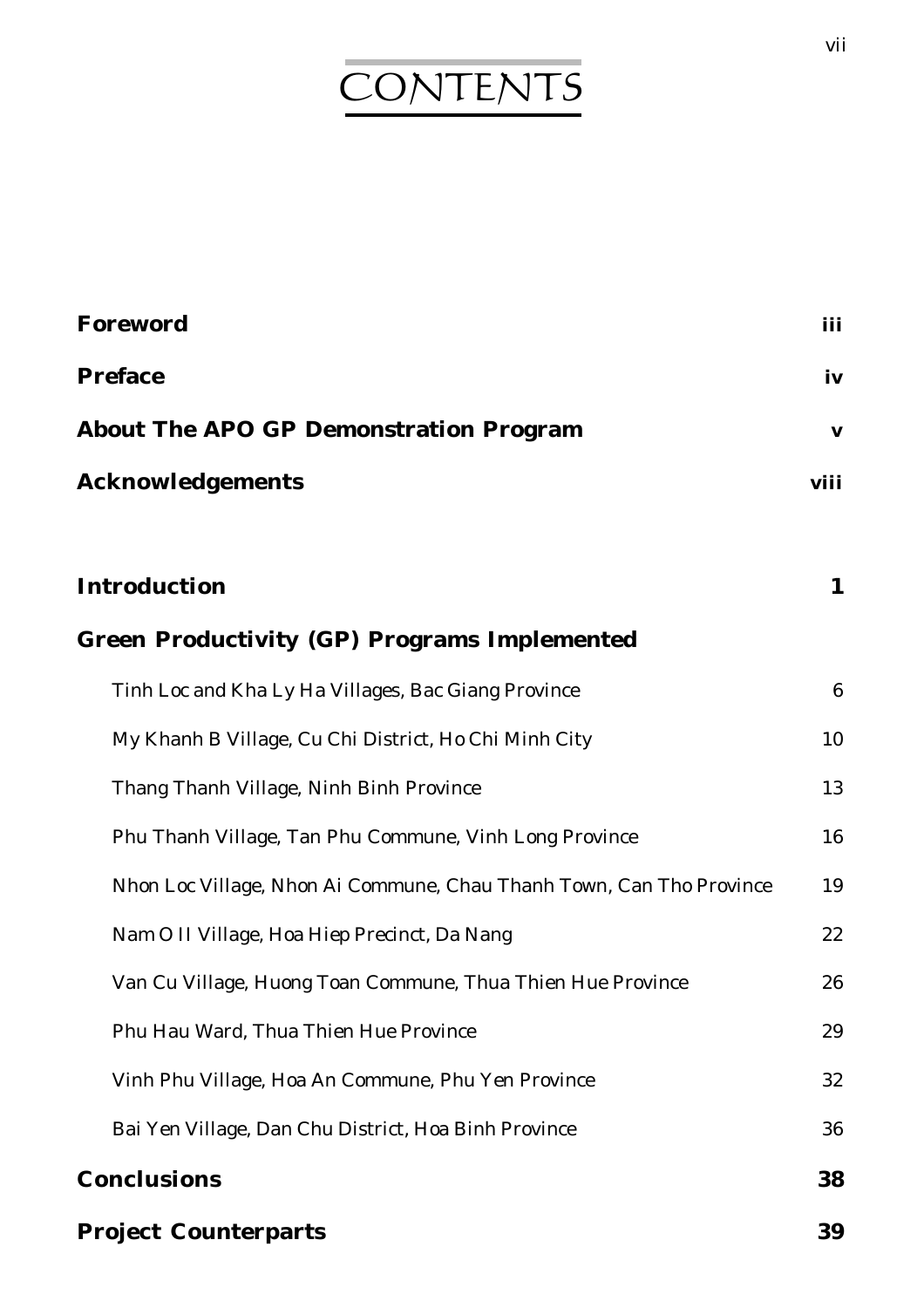## ACKNOWLEDGEMENTS

*The Asian Productivity Organization would like to record its grateful appreciation to all the communities participating in the Green Productivity - Integrated Community Development Demonstration Projects and the project counterparts for their contribution and cooperation.*

*Grateful appreciation is also extended to Vietnam Productivity Center (VPC) and Directorate for Standards and Quality (STAMEQ) for preparing and coordinating the technical contents and the manuscript.*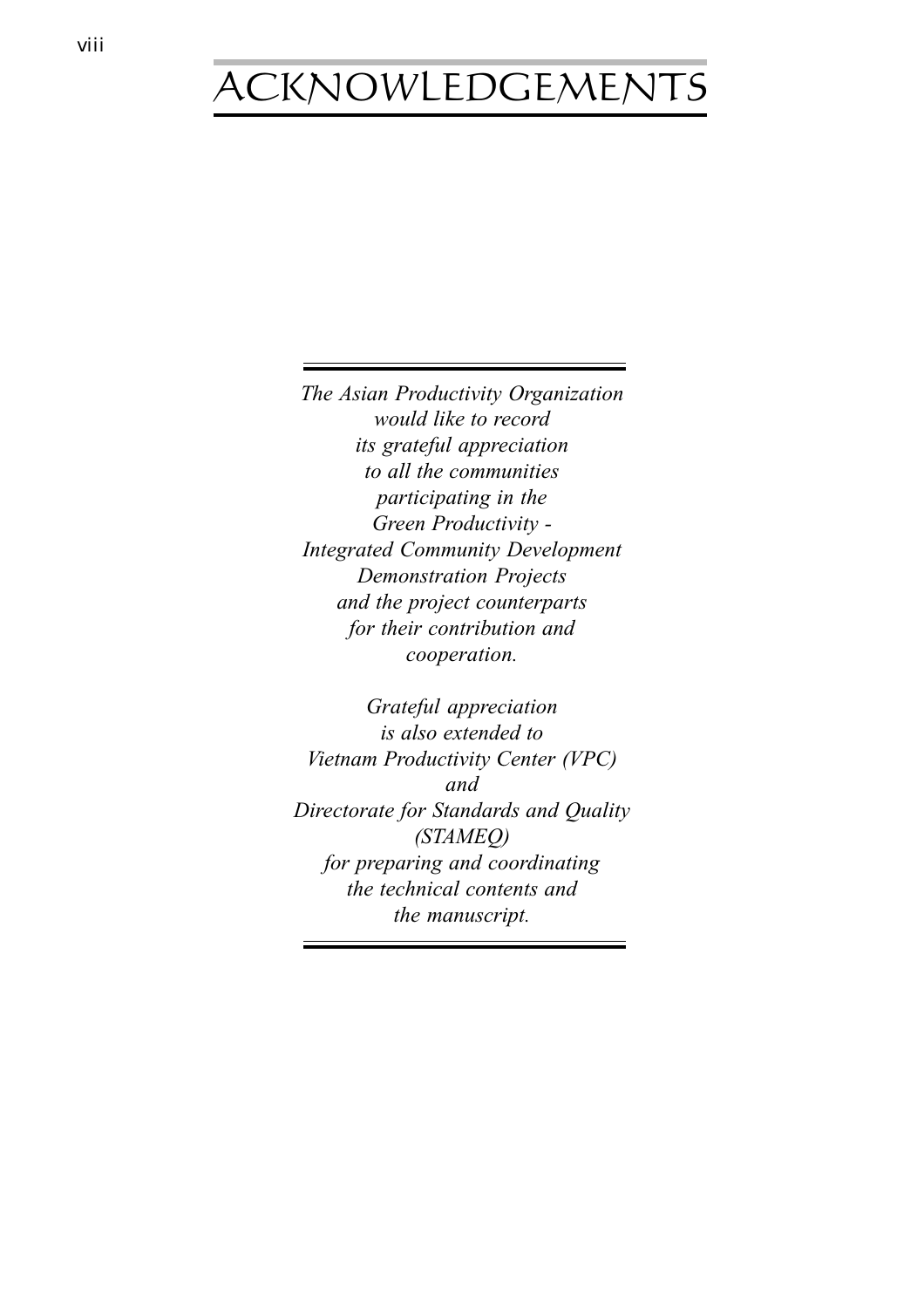1



## INTRODUCTION

## ASIAN PRODUCTIVITY ORGANIZATION AND GREEN PRODUCTIVITY PROGRAMS

The Green Productivity (GP) concept was established in 1994 by the Asian Productivity Organization (APO) as an outcome of the Rio Earth Summit in 1992. GP is a strategy used to address environmentally sustainable development and aims to enhance productivity and socio-economic development while ensuring environmental protection. It applies environmental management tools, techniques, and technologies to reduce the impact of an organization's activities, goods, and services on the environment.



GP is applicable to the manufacturing, agricultural, and service sectors. Nineteen countries throughout Asia and the Pacific are members of the APO, and GP methodology has been, and continues to be, applied to many different-sized enterprises within these countries. The benefits gained from GP implementation are significant in terms of productivity enhancement and environmental protection. Internationally, GP programs have been applied to industrial and service sectors. Vietnam is the first country to implement GP at the community level.

## GP PROGRAMS IN VIETNAM

Since 1998, the Vietnam Productivity Center (VPC), under the Directorate for Standards and Quality (STAMEQ), has been succesfully implementing GP projects in community groups in Vietnam. Given that the majority of GP projects in other APO member countries have been implemented in industrial sectors and agricultural farms, Vietnam was the first country to implement the GP concept in community groups. As such, it was expected that the VPC would have several problems such as a lack of people with GP expertise in community groups and limited awareness of the Vietnamese villagers of GP concepts and techniques. The GP program in Vietnam is, therefore, different from those in other APO member countries as far as the nature and scope are concerned.

Projects implemented by the VPC have been completed with financial support from the APO. Other organizations throughout Vietnam, including various provincial Departments of Science, Technology and Environment (DOSTEs), have also supported the VPC and contributed to GP projects. In addition, many institutions have provided technical assistance, and local authorities and villagers have contributed to the implementation of projects. The combined efforts of all these organizations have made GP projects in Vietnam a success.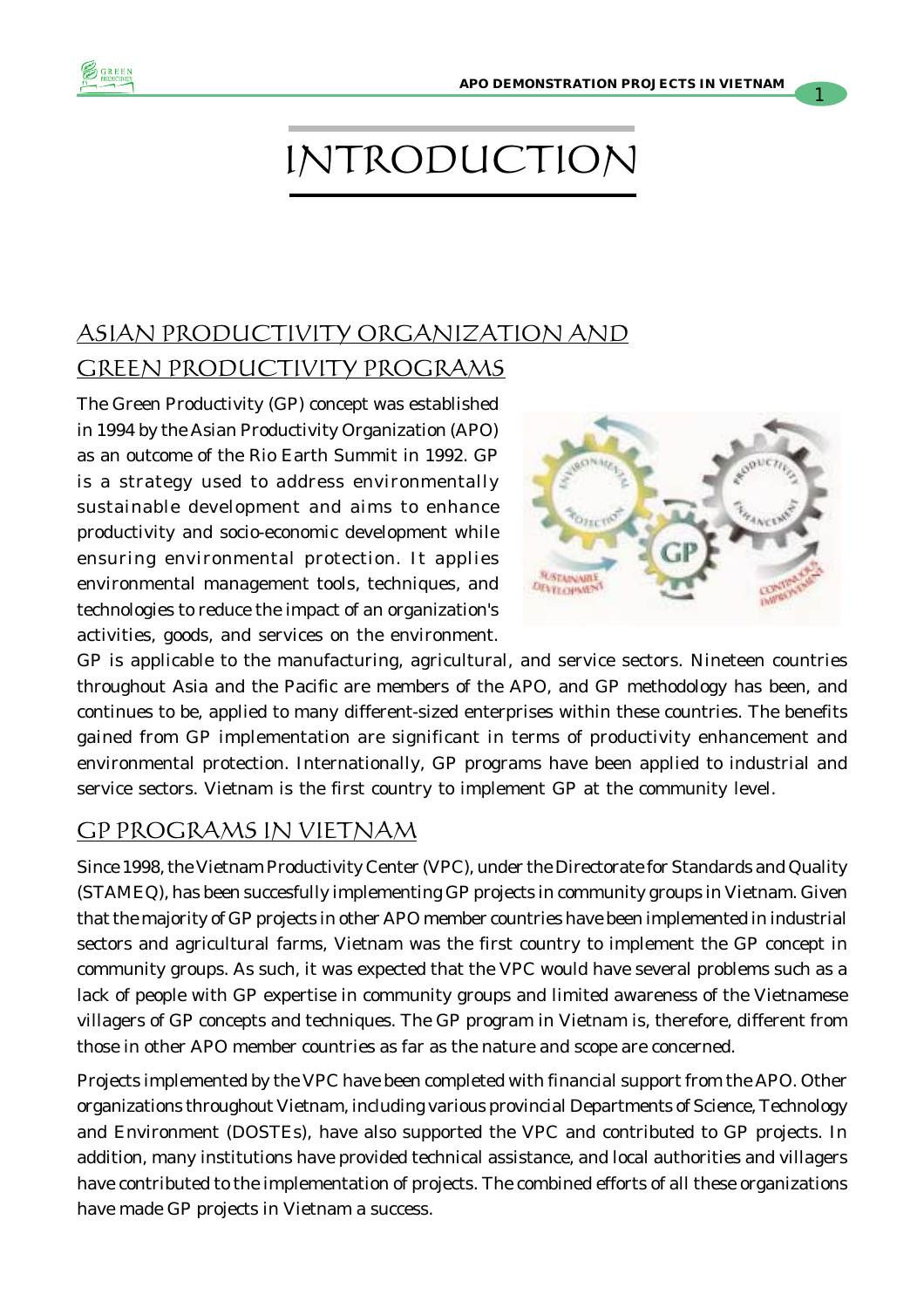

The first community project implemented by the VPC was the GP Demonstration Program *(SPE-GPDP-98)*. During 1998 and 1999, this project applied GP in three villages: Tinh Loc and Kha Ly Ha villages in the Viet Yen district of Bac Giang province, north of Hanoi; and My Khanh B village in the Cu Chi district of Ho Chi Minh City.

Through the GPDP project, the environmental conditions and living standards of the villagers have improved by implementing options such as utilization of biogas technology to manage human and animal waste, construction of centralized water supply plants to provide clean water to villagers, and the application of integrated pest management (IPM) to reduce the amount of pesticide and chemical fertilizer used.

After evaluating the success of the first GPDP project, the program was initially expanded to three villages during 2000 and 2001 under the GP Development Assistance program. In addition, another eight villages implemented GP through 2000 and 2001 under the GP Integrated Community Development program. To date, there are eleven villages that have implemented GP. The VPC has currently received requests to implement GP in sixty villages covering twenty-one provinces throughout Vietnam. GP programs will be implemented in these villages during 2001-2002.

The objective of the GP program in Vietnam is to improve the environmental and socio-economic situation of communities and then to expand GP into the industrial sector. The approach within industries is to integrate GP with an environmental management system (EMS) such as ISO 14000. Currently GP is being implemented in two cement factories at Sai Son and Hoang Thach in Vietnam. The action plan of the VPC aims to have forty enterprises applying GP in 2003.

In addition, the VPC has conducted training courses to promote and expand the GP concept throughout Vietnam. These training courses taught participants about GP tools and techniques. Participants in training courses included consultants, staff from different companies and departments, and people from research institutes.

Given that Vietnam is the first country to apply GP at the community level, the results and experiences from GP projects there will help other APO member countries to implement GP programs at the community level.

## OVERVIEW OF GP METHODOLOGY, TOOLS AND TECHNIQUES



The GP methodology consists of six primary steps with various tasks associated with each step (Table 1).

**Step 1: Getting Started**

#### *Task 1 : GP team formation*

This task involves forming a GP team that includes members from the village and supporting organizations such as the DOSTE.

#### *Task 2: Walk-through survey and information collection*

This task incorporates gathering information and data on the village and then undertaking a survey of the village to

 $\mathcal{P}$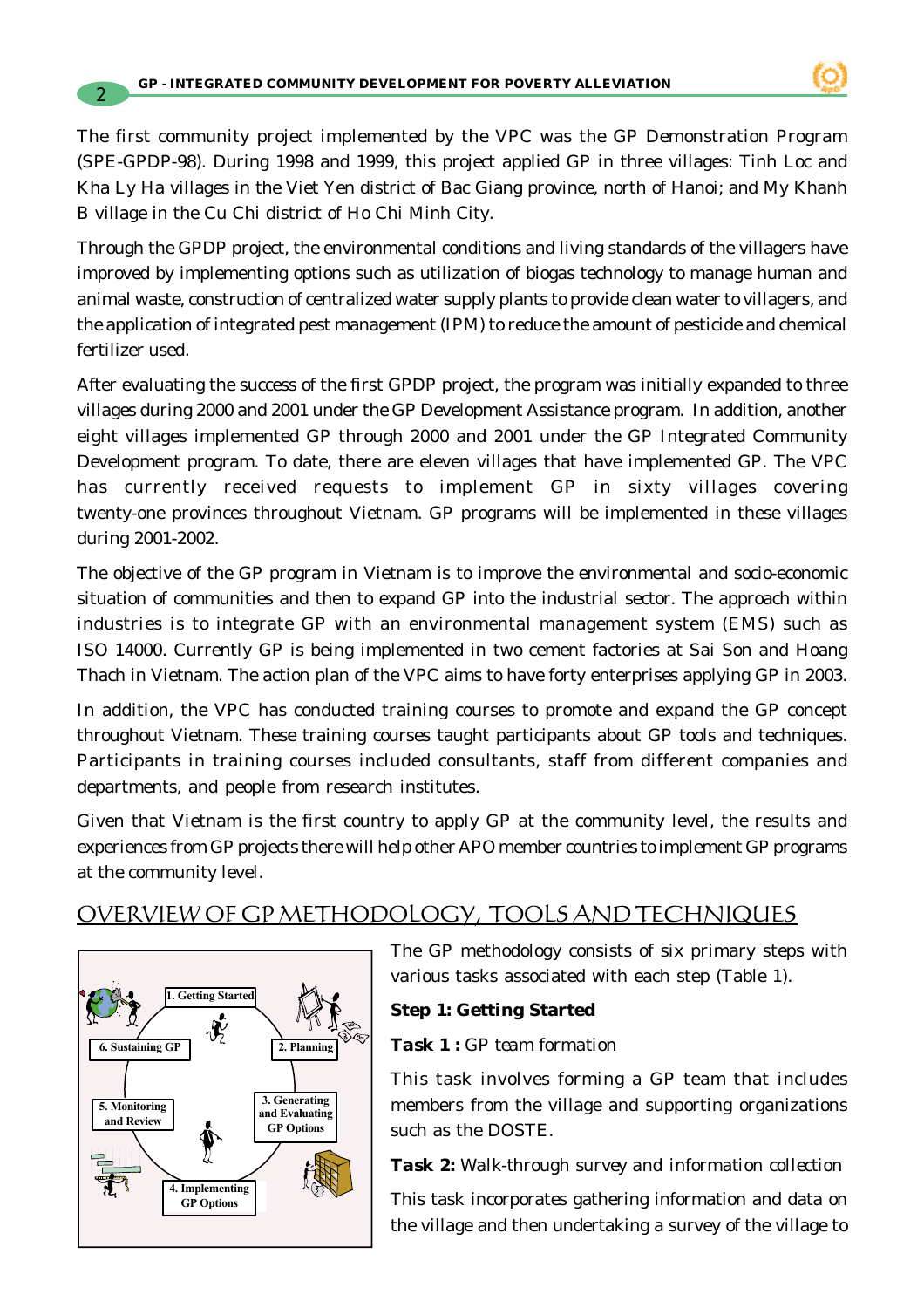

Table 1: GP Steps, Tasks, and Tools

identify problem areas and possible options for solutions. The survey is undertaken by the GP team and information recorded in a database for future reference.

#### *Tools and Techniques*

At the start of the GP process, flowcharts and process flow diagrams provide graphic representation of activities, processes, and material flow. A material balance may also be utilized, based on the process flow diagram, allowing for the quantitative assessment of material inputs and outputs.

#### Step 1. The step 1. Form a GP team and the Brainstorming Getting Started 1 2. Walk-through survey and -Benchmarking information collection  $\blacksquare$  -Checklist -Flowcharts and process flow diagram Step 2. 3. Identification of -Brainstorming Planning **Problems and causes** -Cause-and-effect analysis (Ishikawa) 4. Setting objectives and targets | -Eco-mapping -Material balance Step 3. 5. Generation of GP options -Brainstorming<br>
Generation and Evaluation 6. Screening and evaluation -Cost-benefit a 6. Screening and evaluation **cost-benefit analysis** of GP Options and GP options of GP options 7. Preparation of implementation plan Step 4. 1. 8. Implementation of 1. Training<br>Implementation of the selected options -Respons -Responsibility matrix GP Options 9. Training, awareness building, and developing competence Step 5. 10. Nonitoring and evaluation Frepare monitoring program Monitoring and Review and Ferry of results and the Audits 11. Management review **-Solution effect analysis** -Failure mode and effect analysis Step 6. 12. Incorporate changes The tools are repeated here,<br>Sustaining GP 13. Identify new/additional since the activities 13. Identify new/additional since the activities problem areas for **are looped back to the Steps Tasks** Tasks Tools and Techniques

continuous improvement previous steps

#### **Step 2: Planning**

#### *Task 3: Identifying problems and causes*

When undertaking the walk-through survey, environmental (e.g., poor water quality), technical (e.g., no wastewater drainage infrastructure), and/or financial (e.g., lack of by-trade) problems and their causes are identified.

#### *Task 4: Setting objectives and targets*

When all the problems and their causes have been identified using an Ishikawa diagram, objectives and targets are set to address the problem areas. Performance indicators are also identified.

#### *Tools and Techniques*

Benchmarking is used to identify areas that can be improved by comparing the current status of a village to that of other villages. The GP team uses brainstorming to identify the possible causes of the problems. Ishikawa cause-and-effect analysis is another tool used to identify the reasons behind the problems. It is a diagram that illustrates the causes of problems and their effects, thus allowing a problem to be fully analyzed.

Eco-mapping may also be used to identify environmental problems. This is a simple and practical visual tool that provides a bird's-eye view of a village's operations, practices, and problems.

Checklists are used for collecting data over time to show trends and recurring problems. The information from these checklists is then stored in a village database.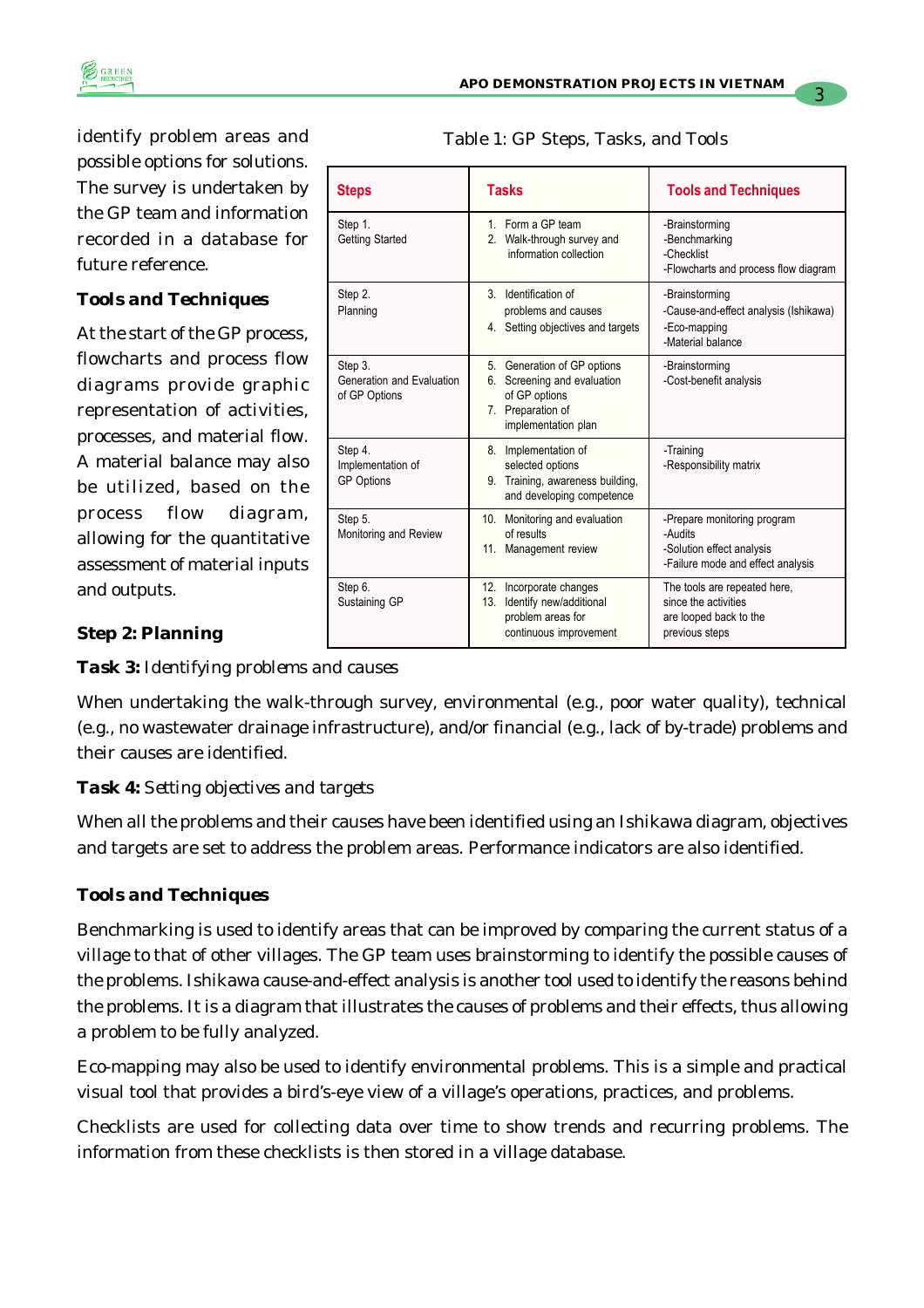

#### **Step 3: Generation and Evaluation of GP Options**

#### *Task 5: Generating GP options*

Options are developed to meet the objectives and targets set in the planning stage.

#### *Task 6: Screening and evaluating GP options*

After generating GP options, they are screened and prioritized under the following aspects:

- Environmental
- Technical
- Financial
- Social

#### *Task 7: Formulating GP implementation plan*

The GP team then formulates an implementation plan to implement the suitable options selected in Task 6.

#### *Tools and Techniques*

GP options are generated and assessed using techniques such as brainstorming and cost-benefit analysis. This facilitates the comparison of options in terms of their monetary costs and the net benefits that can be obtained.

#### **Step 4: Implementation of GP Options**

#### *Task 8: Training, awareness building, and developing competence*

Training is provided to the GP team that imparts information about GP methodology as well as information on environmental aspects and methods to improve environmental management for the overall improvement of the living standards of the villagers. Issues such as solid waste management, importance of clean, potable water, human and animal waste management, and air pollution management are all included in the training programs.

#### *Task 9: Implementing selected options*

The GP team implements the options generated in Task 6.

#### *Tools and Techniques*

Options may encompass both simple and more complex changes, such as replacing inefficient traditional stoves with new, more efficient stoves to increase fuel efficiency and reduce air pollution, recycling manure and sewage for use as energy sources in biogas plants, waste stream segregation and the promotion of recycling, and reuse and recovery to reduce the amount of waste a village produces and improve waste disposal.

#### **Step 5: Monitoring and Review**

Once the selected GP options have been implemented, it is very important to check whether they are producing the desired results. This involves monitoring the overall GP system to ensure that it is proceeding in the right direction and that targets are being achieved as per the implementation plan. This step consists of two tasks: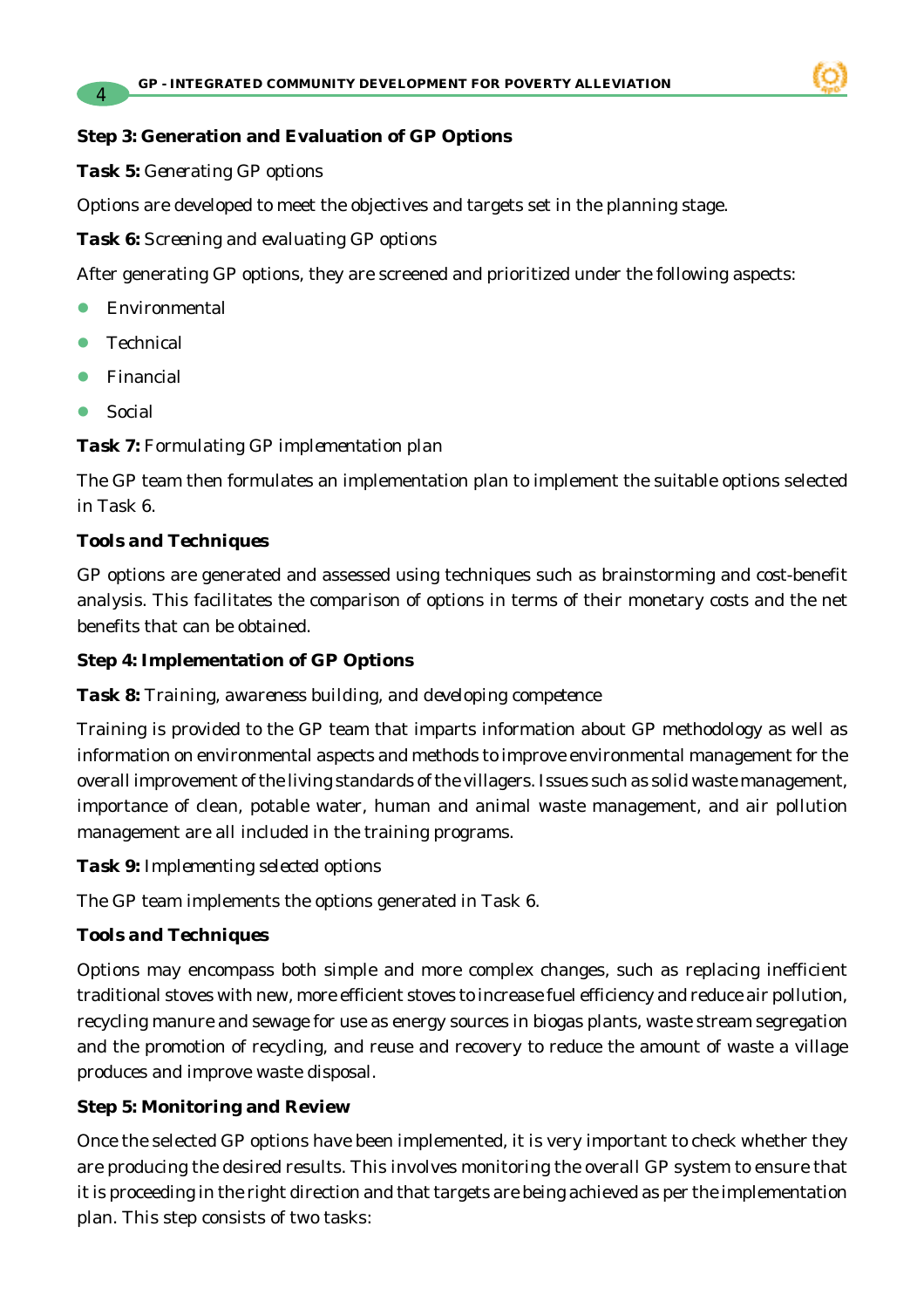

#### *Task 10: Monitoring and evaluation of results*

The overall GP system is monitored by the VPC and the GP team to ensure that the program is proceeding in the right direction.

#### *Task 11: Management reveiw*

Findings of monitoring and evaluation (Task 10) are reported for management review.

**Step 6: Sustaining GP**

#### *Task 12: Incorporating changes into the community's system of management*

A GP program should become a part of the community's daily activities. The support from local authorities and villagers is very important for sustaining a GP program at the community level.

*Task 13:* Identifying new/additional problem areas for continuous improvement

All the above steps can be applied for any new problem areas that may arise within a community/ organization. Therefore, GP is a process of continuous improvement.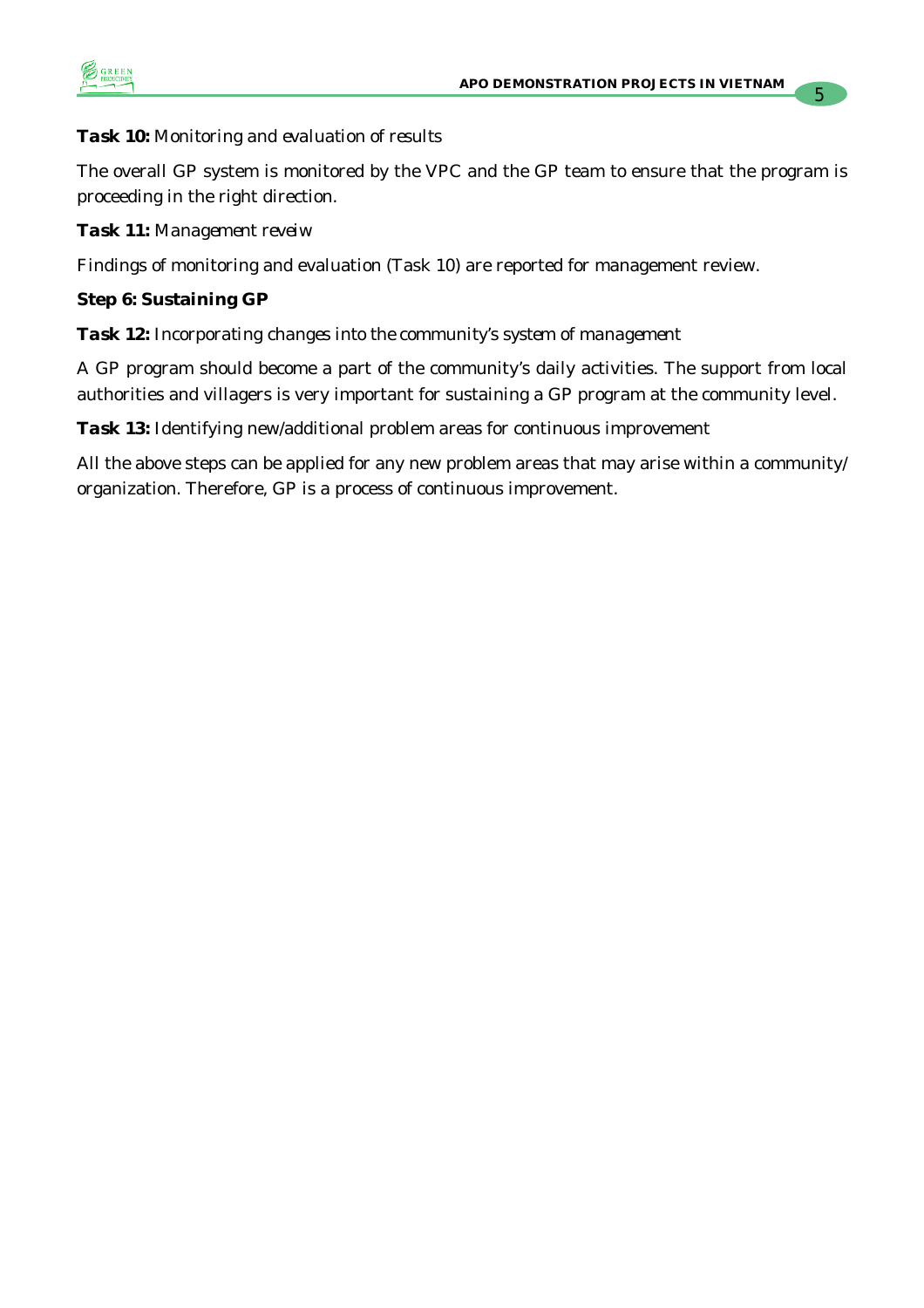

## GENERAL INFORMATION

Tinh Loc and Kha Ly Ha were two villages that were selected for the initial Green Productivity Demonstration Program (GPDP) during 1998 and 1999. The Green Productivity (GP) program was extended in these villages during 2000 and 2001 under the GP Development Assistance program.

These predominantly agricultural villages are located within Bac Giang province. Both the villages are located in mountainous areas, about 60 km north of Hanoi.



Some characteristics of each village are as follows:

#### *Tinh Loc Village, Nghia Trung Commune, Viet Yen District*

| Total amount of land: 169.93 ha.                                       |  |  |  |  |  |
|------------------------------------------------------------------------|--|--|--|--|--|
| Cultivated land: 96.44 ha., including                                  |  |  |  |  |  |
| Vegetable plantation land: 75 ha., and                                 |  |  |  |  |  |
| Lowlands used for rice cultivation: 21.44 ha.                          |  |  |  |  |  |
| Population: 1375 people within 301 households.                         |  |  |  |  |  |
| Average income: 2,300,000 VND/person/year.                             |  |  |  |  |  |
| Main production activities                                             |  |  |  |  |  |
| Agriculture: 66% of the total income                                   |  |  |  |  |  |
| Breeding livestock: 16.8 % of the total income                         |  |  |  |  |  |
| Breeding fish: 2% (1998 data) of the total income                      |  |  |  |  |  |
| Other: 5.2% (construction, trading, service, etc.) of the total income |  |  |  |  |  |

GP Programs Implemented GP Programs Implemented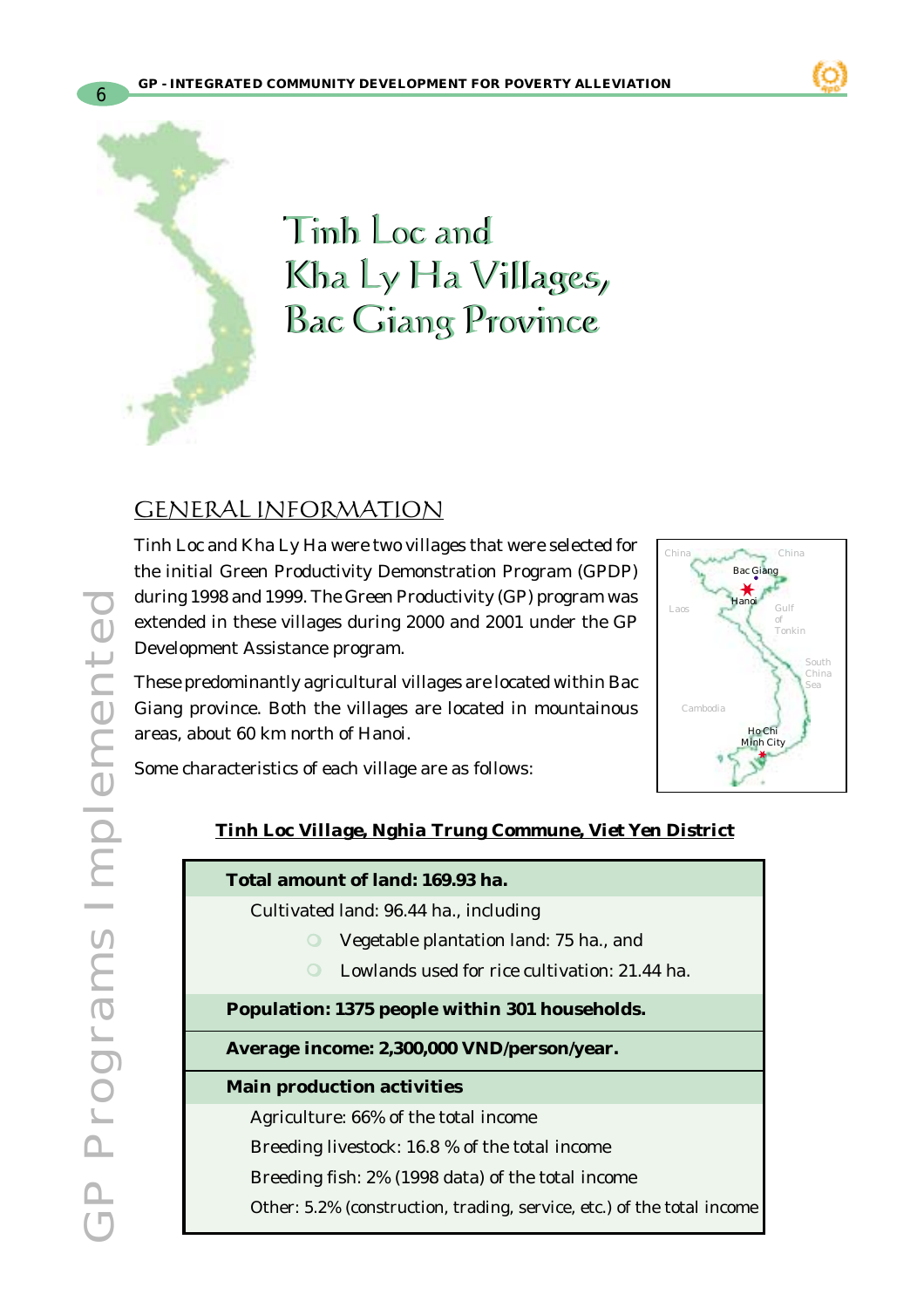

*Kha Ly Ha Village, Quang Minh Commune, Viet Yen District*

| Total amount of land: 72 ha.                                                                                                                |
|---------------------------------------------------------------------------------------------------------------------------------------------|
| Cultivated land: 61 ha., including                                                                                                          |
| Vegetable plantation land: 30 ha., and                                                                                                      |
| Lowlands used for rice cultivation: 31 ha.                                                                                                  |
| Population: 1450 people within 330 households.                                                                                              |
| Average income: 2,074,000 VND/person/year (1997 data).                                                                                      |
| Main production activities                                                                                                                  |
| Agriculture: 80% of the total income<br>(85% of the population is involved in agricultural activities.)<br>Other: 20% from various services |

#### MAIN ISSUES

- Wells, ponds, and lakes are often the main sources of water. However, these sources were often polluted and their use by villagers created many health problems.
- Sewage and manure disposal practices were inappropriate causing local air and water pollution.
- Methods for domestic solid waste disposal were contributing to air and water pollution. Waste was not collected and treated, and instead was either burned or deposited in gardens.
- Daily activities such as cooking and burning solid waste caused air pollution.
- The application of chemical pesticides and fertilizers was inappropriate and resulted in an increase in environmental degradation through water and soil pollution.
- Agriculture productivity was low, mainly due to inappropriate cultivation methods and external factors such as insect and rat infestation.
- Agricultural production is important to the economic condition of rural areas. This is also the main activity within both Kha Ly Ha and Tinh Loc villages. However, agriculture requires manual labor for limited time periods. During certain stages of the agricultural season, there is little work available. Hence, farmers in many villages seek a by-trade to subsidize their income. Both, Kha Ly Ha and Tinh Loc villages lacked a by-trade. Thus, it was important to establish a secondary income for farmers.

#### GP OPTIONS

- **(1)** Install groundwater pump systems for supplying potable water.
- **(2)** Apply biogas technology for treating sewage.
- **(3)** Form solid waste collection teams for managing and treating domestic waste.
- **(4)** Construct energy efficient stoves. These stoves reduce the amount of energy used, minimize air pollution, and improve the health of villagers.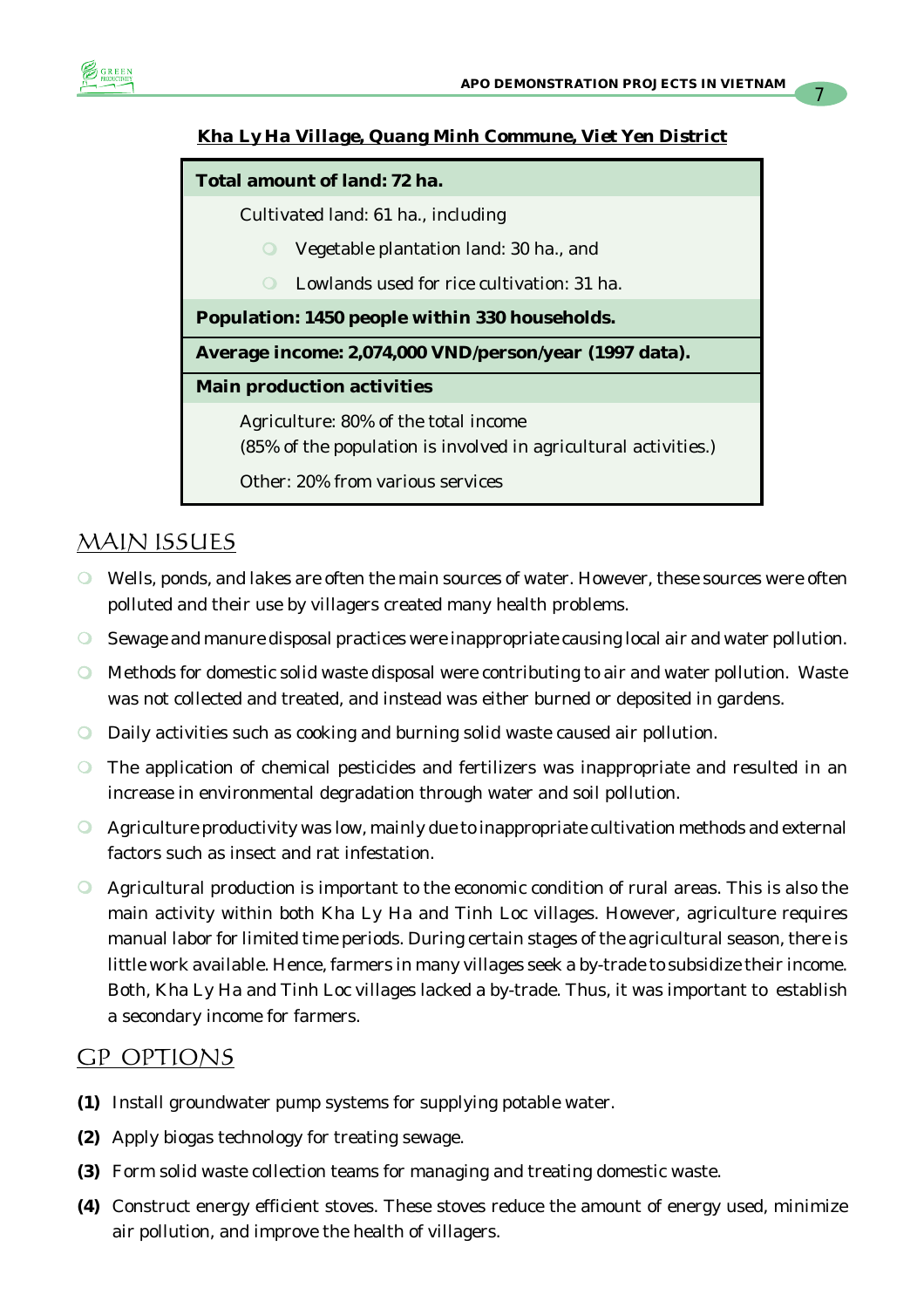- **(5)** Apply Korean natural farming technology to rice growing to reduce the reliance on chemicals. This method using locally produced natural ingredients enables farmers themselves to prepare fertilizer mixtures.
- **(6)** Apply integrated pest management (IPM) to reduce chemical use during agriculture production.
- **(7)** Use effective microorganisms (EMs) in agriculture production to reduce reliance on chemicals, and in landfills to reduce odor problems and aid in decomposition.
- **(8)** Distribute semicircular-shaped rat traps to the villagers. This will aid in reducing damage to vegetable crops caused by rats.
- **(9)** Introduce mushroom cultivation techniques. Cultivating mushrooms will provide a secondary income as well as make use of agricultural waste like straw from rice production.

## IMPLEMENTATION AND RESULTS



8

Installing a Biogas Chamber



Energy-efficient Stoves

- Two groundwater pump systems were installed in the two villages. These systems pump groundwater to the surface and filter the water to remove iron.
- Twenty biogas chambers were constructed within the two villages. The total volume of the chambers is 100 m3 . Animal waste, once dissolved, can also be used as fertilizer for vegetable cultivation. This will reduce air pollution and waste generation.
- One domestic waste collection team was formed in each village. The collection teams now dispose of solid waste into a landfill established as part of this program. Each household contributes money for the maintenance of the landfill and the collection teams.
- One hundred and fifty energy-efficient stoves were constructed within the two villages. Due to a reduction in their energy consumption, each household containing 4-6 people saves approximately \$US10/year.

**The energy-efficient stoves have the following advantages:**

- Save time needed for cooking and also energy by 20-30%.
- Reduce air pollution.
- $\bullet$  Lower the ambient air temperature by 5-7 $\rm{C}$ , which is significant particularly in the summer months.
- **•** Minimize the risk of fires occurring within households.
- Reduce smoke and dust and thereby improve the health of the villagers, particularly the women, children, and the elderly who spend more time inside the home.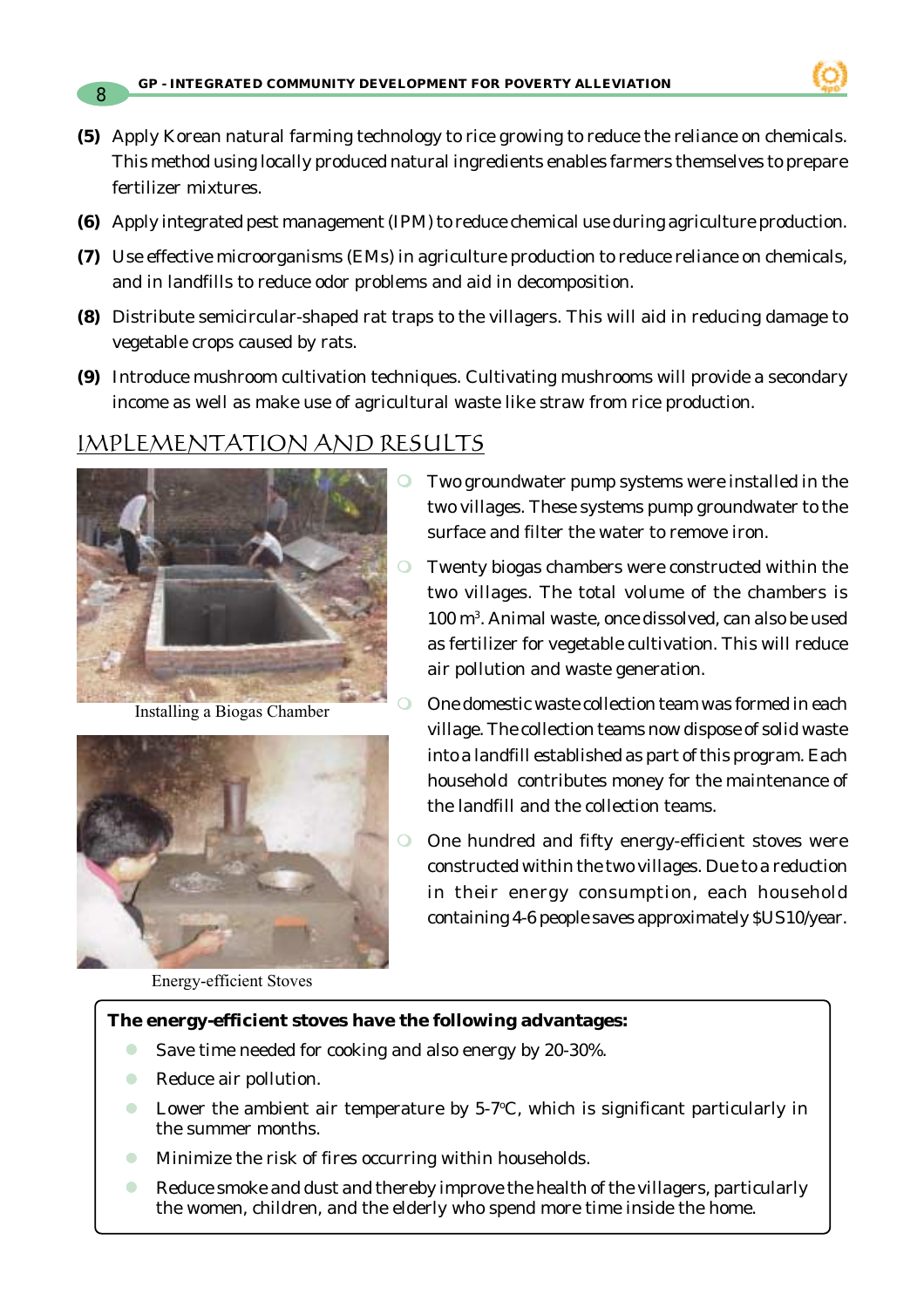- Seven hundred liters of EMs were supplied to the two villages. The EMs are used for rice cultivation and for treating solid waste. EMs are a catalyst for the decomposition of solid waste and reduce the odor from the landfills.
- Teams responsible for eradicating rats were formed in both the villages. By using the semicircular rat traps, teams in Kha Ly Ha village caught 10,000 rats within two months. These rats are suitable for pig food.
- Thirty tons of waste straw from agriculture were used for growing mushrooms. Therefore, this method utilized waste and generated a secondary income as earlier the straw was disposed of by burning. Mushroom growing increased the income of the villagers since they earn approximately \$US90 for each ton of mushrooms.



Mushroom Cultivation

- The villagers are now aware of the need to protect their environment. GP methodology has become an environmental preservation technique for both the villages. It is now applied to any new production activity.
- The villagers established regulations for environmental protection and the maintenance of GP activities in their villages.

*After one year of the project implementation, the environmental awareness of the people in the village has increased. Environmental conditions in rural areas are better. The Green Productivity project has created a positive effect on people's awareness. This is the result of a combination between productivity and the environment.* **66**<br>enta

> Mr. Binh, GP Team Leader of Kha Ly Ha, Bac Giang province **"**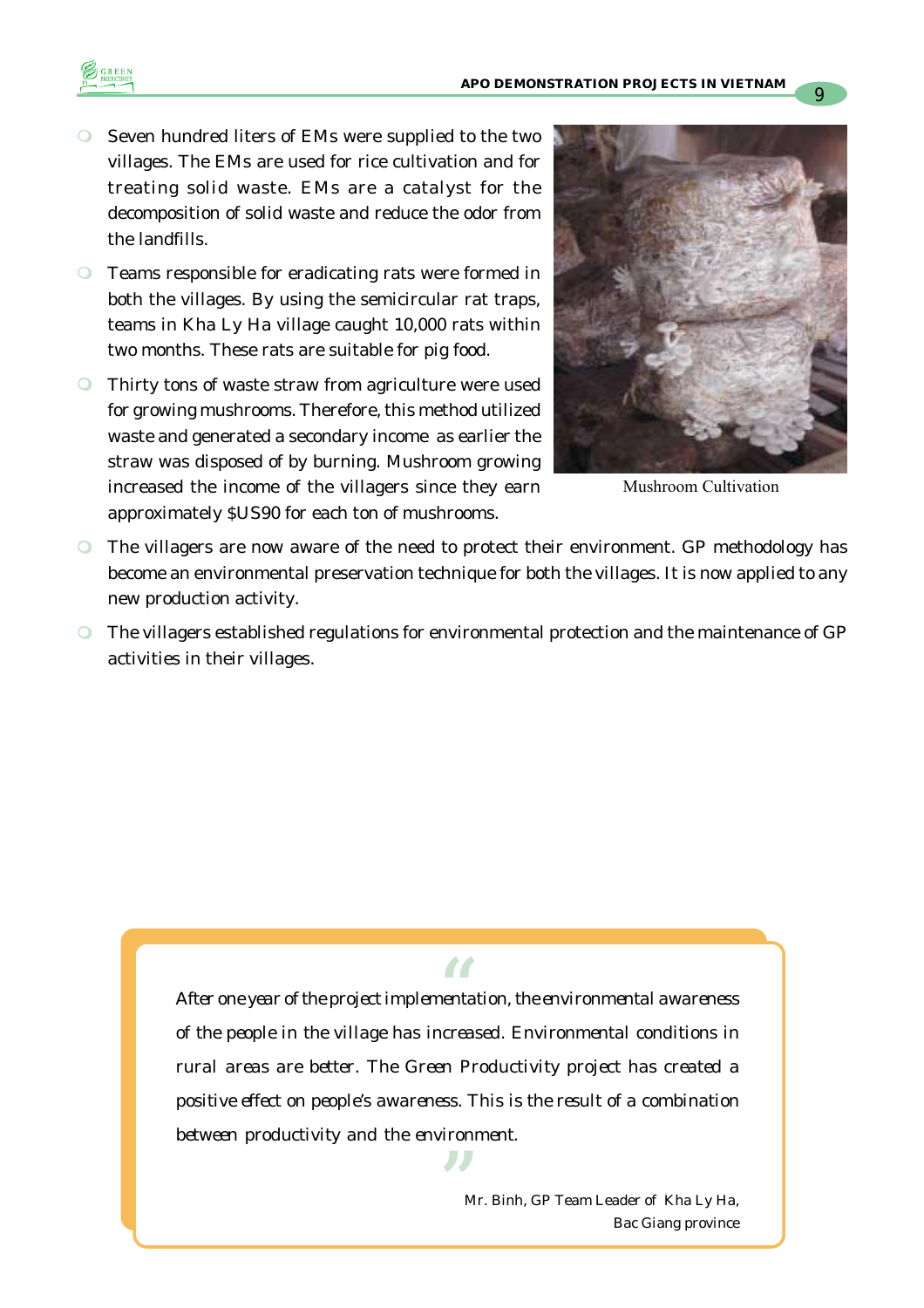

## GENERAL INFORMATION

My Khanh B village was selected for the initial Green Productivity Demonstration Program (GPDP) during 1998 and 1999. The Green Productivity (GP) program was extended in My Khanh B village during 2000 and 2001 under the GP Development Assistance program.

My Khanh B village is located in Thai My commune of Cu Chi district, approximately 45 km from Ho Chi Minh City.



Some characteristics of the village are as follows:

*My Khanh B Village, Cu Chi District, Ho Chi Minh City*

| Total amount of land: 254 ha.                                                           |
|-----------------------------------------------------------------------------------------|
| Cultivated land: 116 ha. of the total land                                              |
| Population: 1285 within 302 households.                                                 |
| Average income: 2,800,000 VND/person/year.                                              |
| Main production activities                                                              |
| Agriculture: Cultivation and livestock breeding.                                        |
| Other: Handicrafts from rattan-bamboo<br>(80% of the population are skilled craftsmen.) |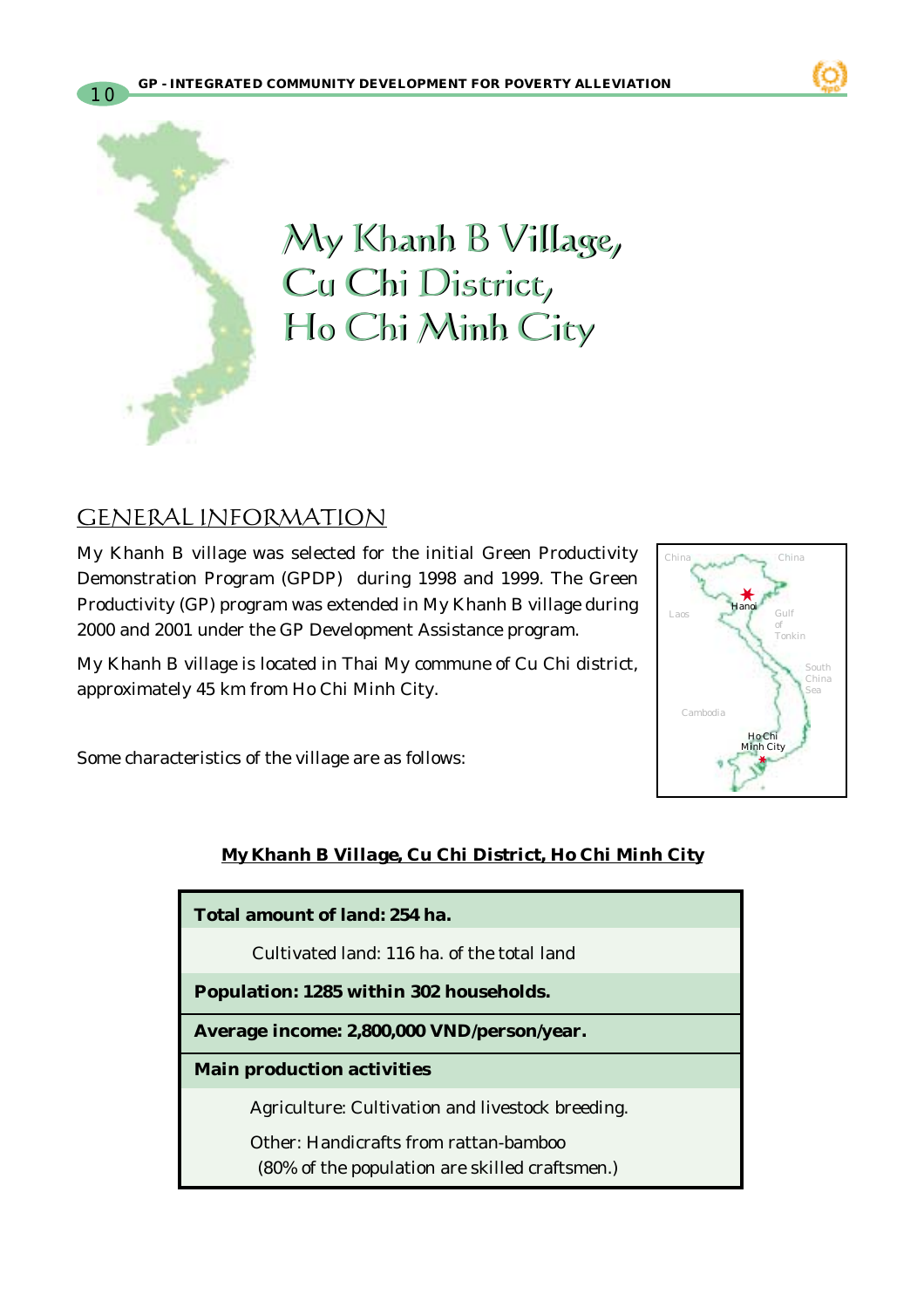

#### MAIN ISSUES

- The villagers faced limited availability of potable water. This was due to the high iron levels, which resulted in local water not meeting the drinking water quality standards [505/BYT Potable Water Quality Standards (Ministry of Health)].
- The sewage was generally discharged directly into ponds and lakes due to insufficient number of hygienic latrines. This caused numerous environmental and health hazards.
- Given that the topography of the area is sloped, in flat or depressed land, water containing sewage formed ponds. This was a problem particularly in the wet season.
- The farmers were excessively dependent on chemical pesticides and fertilizers.
- Many villagers of My Khanh B are skilled rattan-bamboo craftsmen producing high-quality products that could significantly improve their income and standard of living. Thus, the villagers, had a second income-generating activity. However, much of the income was lost due to products sold through middlemen.

#### GP OPTIONS

- **(1)** Devise a suitable water treatment model.
- **(2)** Apply biogas technology for treating sewage.
- **(3)** Install a drainage system for wastewater.
- **(4)** Introduce methods for collecting and classifying waste before treatment.
- **(5)** Incorporate the integrated pest management (IPM) technique in all cultivation activities to reduce reliance on chemical pesticides and fertilizers.
- **(6)** Establish a rattan-bamboo production cooperative.

#### IMPLEMENTATION AND RESULTS

- All the villagers now use groundwater from wells rather than ponds for their domestic needs. This reduces cross-contamination from sewage in the ponds and prevents the spread of diseases in the village.
- One central water supply plant with a capacity of 30 m3 per day was installed. This supplies drinking water for 30 to 40 households. Consumers pay the costs associated with the maintenance and operation of the plant. Other houses have applied a simple sand



Water Supply

filtration system in their households. The water from this system was found to meet the potable water quality standard [505/BYT Potable Water Quality Standard (Ministry of Health)].

 One biogas construction team was established in the village and members of the village GP team were trained. They now have technical knowledge about biogas construction. Several biogas chambers have been successfully installed in this village and in the other nearby villages.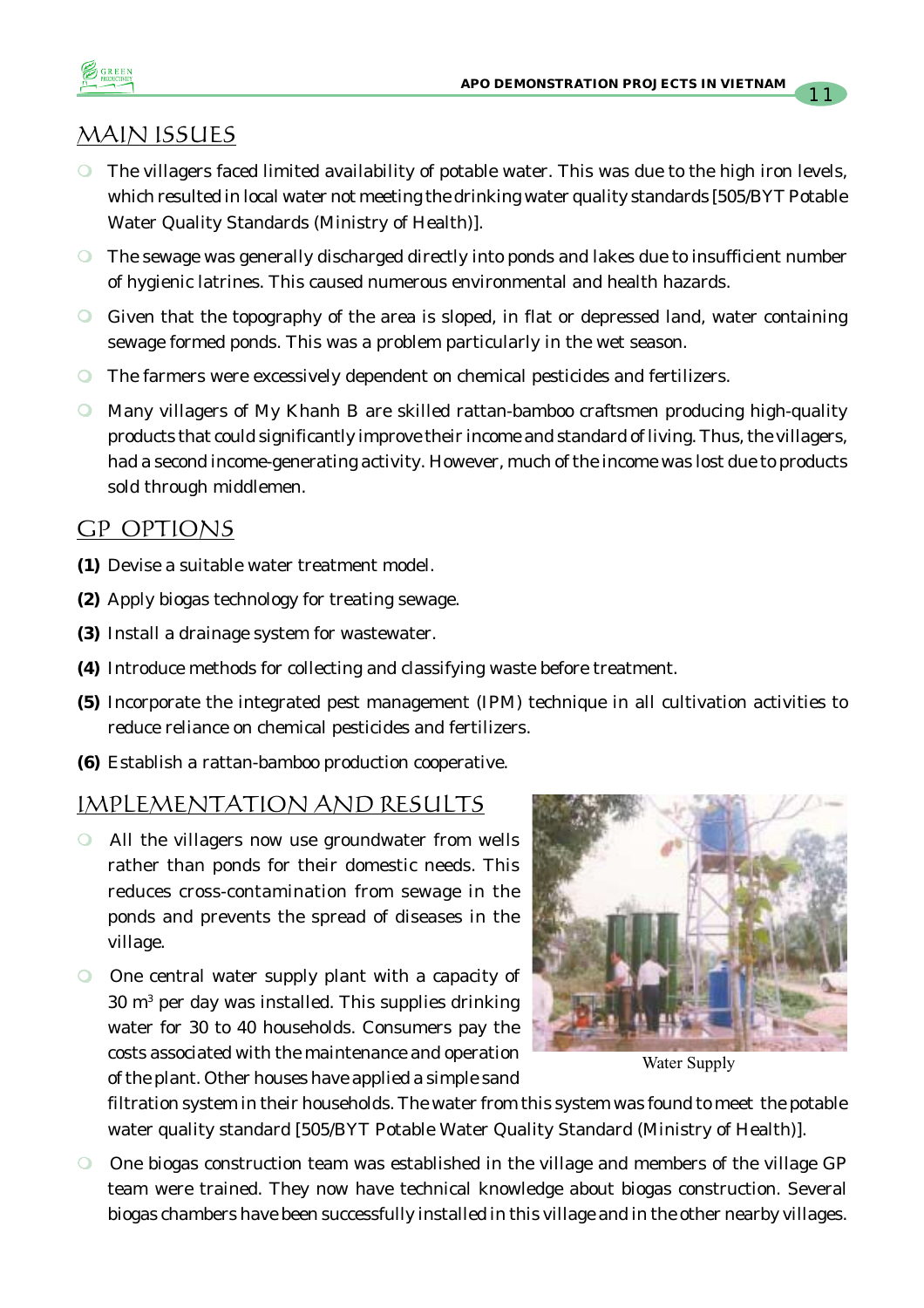



12

Open Drains

- $\bigcirc$  Two open drains with a total 3 km length were established within the village. These are designed to drain localized water in the wet season as well as wastewater discharges from households. It helps protect people from bacterial diseases.
- **O** Training courses were conducted for IPM and an experiment using IPM on  $6000 \text{ m}^2$  of rice fields was completed. After training and using this experimental plot, the villagers now are competent and confident in their knowledge and use of IPM.

 A rattan-bamboo production cooperative with 80 members was established in My Khanh B village. The members are technicians and craftsmen of rattan-bamboo in My Khanh B and other neighboring villages. The rattan-bamboo products will be sold in local markets and other markets throughout Vietnam. This will create jobs for the villagers of all age groups during the agricultural slack season and will enhance the living standard by increasing income for households. This, in addition, is a social activity which contributes to preserving the local culture.

## **"**

*The application of GP at the community level in Vietnam represents a pioneering effort to improve the quality of life at the community level. The successful completion of the project and the intention to extend it to thousands of villages in Vietnam will be watched with great interest by other APO member countries over the next few years.*



Dr. Leong Yueh Kwong, Malaysia,  *IGPA Newsletter*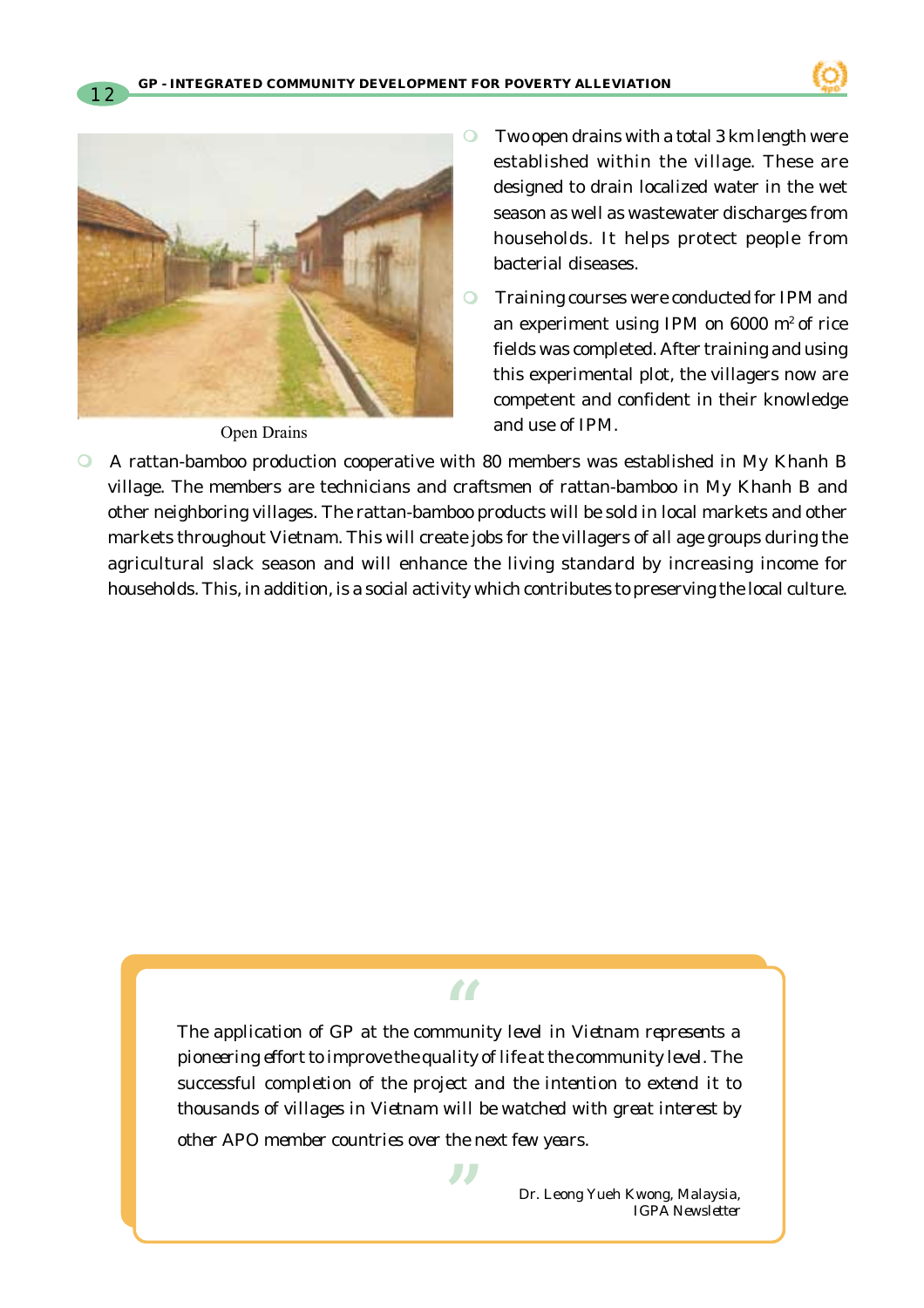



## Thang Thanh Village, Thang Thanh Village, Ninh Binh Province Ninh Binh Province

## GENERAL INFORMATION

Thang Thanh village had Green Productivity (GP) implemented during 2000 and 2001 under the GP Integrated Community Development Program.

Thang Thanh village in Truong Yen commune is located in the old capital city. It is home to the historic Temple of Dinh Le King. Thang Thanh is in the west Hoa Lu district, approximately 93 km south of Hanoi, and the Sao Khe River runs through this village.

Some characteristics of the village are as follows:



13

#### *Thang Thanh Village, Ninh Binh Province*

**Population: 1050 people within 205 households. Main production activities** Cultivation: 60% of the village's total income Other: breeding pigs, poultry, developing tourism, and extracting limestone

The average area cultivated by an individual is about  $400 \; \mathrm{m}^2$ . The productivity, however, is very low (5.4-5.6 tons/ha/year of rice). Villagers can increase their income and thus improve their quality of life by breeding pigs and poultry, developing tourism, and extracting limestone for export.

#### MAIN ISSUES

 Poor water quality was the predominant problem for people within Thang Thanh village. Thang Thanh had neither water drainage nor a regular water supply system. The main source of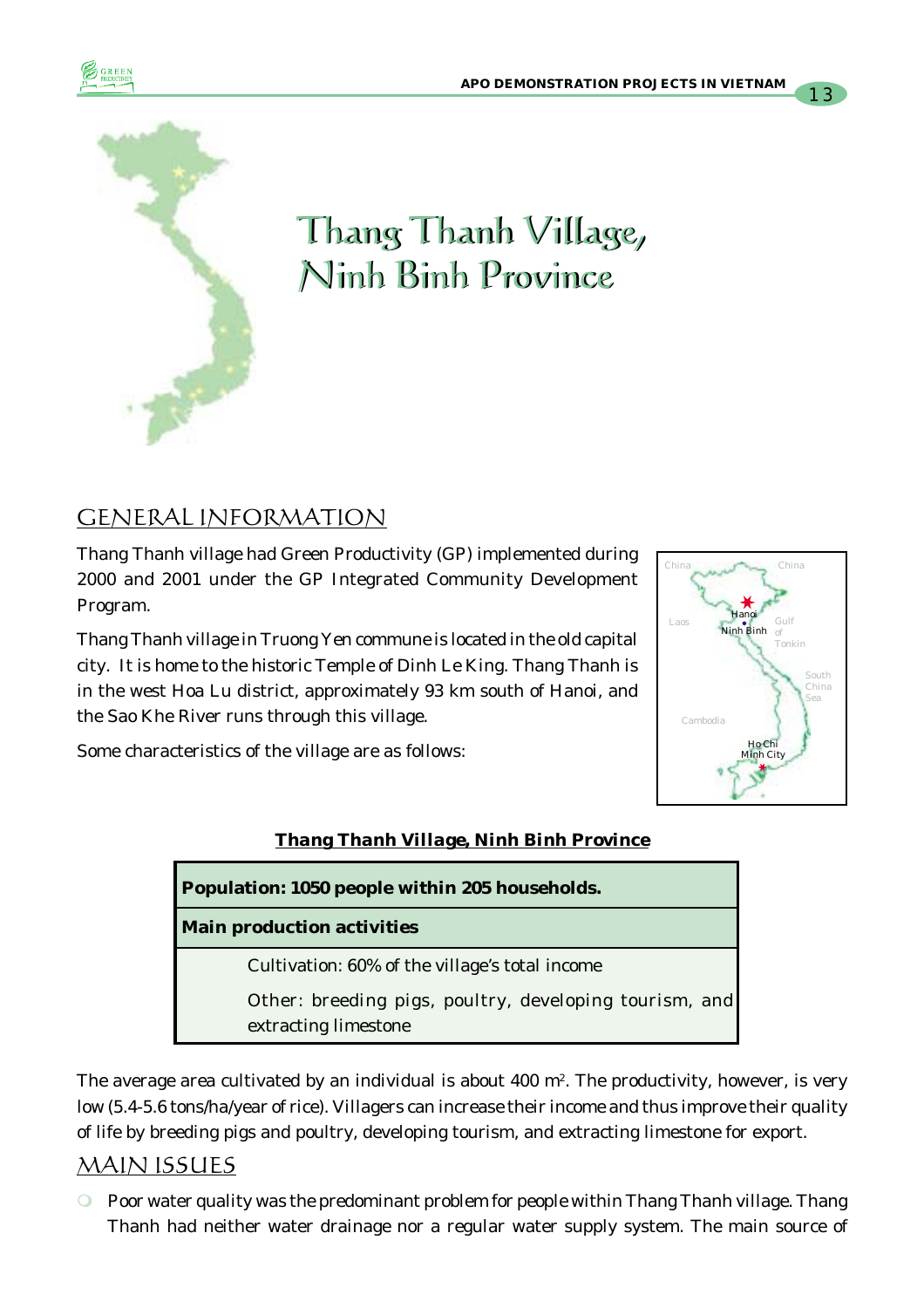potable water is rain and groundwater from a well. In the dry season, the well often dried up, resulting in water scarcity for domestic and drinking needs. In the wet season, polluted floodwater entered the well and contaminated the drinking water.

- The sewage management system was inadequate. There were few septic tanks in the village; rather concrete containers were used to store sewage. Once full, the contents of these containers were used as compost in fields and household vegetable gardens.
- The village lacked solid waste collection system. The villagers often disposed of their waste in their gardens, rivers, or ponds.
- Households used wood excessively in their traditional stoves for cooking.
- The farmers depended heavily on chemical fertilizers for their fields. The average application rate was about 20 kg of phosphate fertilizer, 3 kg of potassium fertilizer, and 8-10 kg of nitrogenous fertilizer/crop/360 m<sup>2</sup>. The amount of chemical fertilizers applied was continuously increasing. The soil is acidic.
- The use of pesticides was not according to the guidelines provided by the manufacturers. Some households applied pesticides themselves without the control of the cooperative. The cooperative is responsible for cultivation activities in the village. Bottles that contained chemicals were not being correctly disposed of and were often left in mountain caves.

#### GP OPTIONS

14

- **(1)** Set up village-specific environmental regulations and educate the villagers on environmental management including wastewater treatment, potable water, and environmental regulations.
- **(2)** Construct a water supply plant capable of providing 2.4 m3 /hour of drinking water. This plant will be capable of supplying potable groundwater for 50 households.
- **(3**) Construct septic tanks, biogas plants, and composting pits to treat sewage.
- **(4)** Construct a wastewater treatment system in each household. This will prevent polluted wastewater from being discharged directly into ponds or streams.
- **(5)** Set up a solid waste collection and management system.
- **(6**) Construct energy-efficient stoves to reduce energy consumption and air pollution.
- **(7)** Apply integrated pest management (IPM) to cultivated areas to reduce the reliance on chemical fertilizers and pesticides.

## IMPLEMENTATION AND RESULTS

- **O** The villagers established regulations for environmental protection. They were informed of these regulations through radio, newspapers, and posters and also at festivals.
- A competition was organized for GP. Hundreds of people from the Hoa Lu district attended. This helped increase environmental awareness among the villagers.
- Training courses on GP methodology were organized that were attended by over 200 people.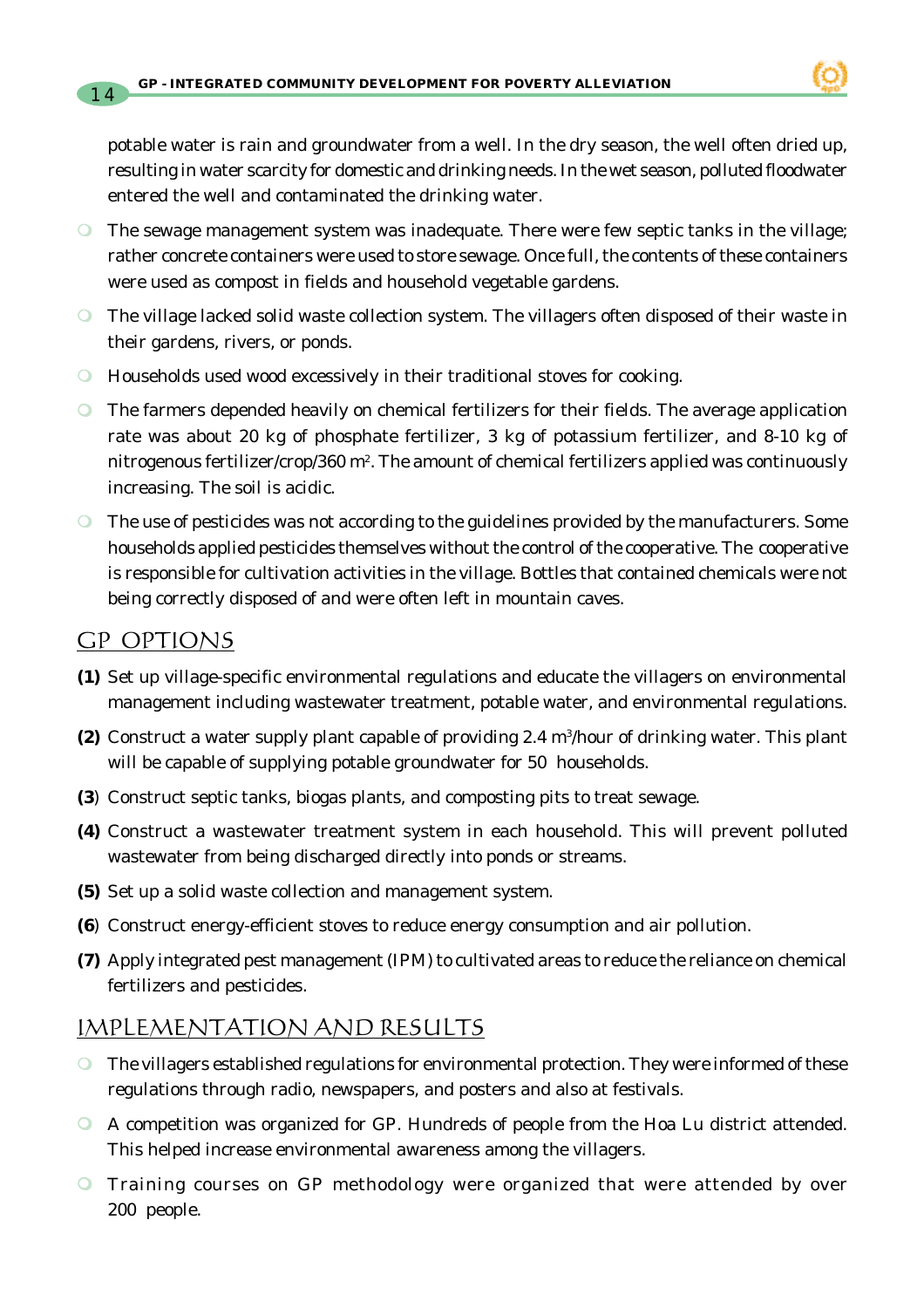

- A water supply plant was installed to pump and filter groundwater for potable purposes. This supply plant is capable of supplying potable water for 50 households. In addition, a water treatment plant was established for households too far from the water supply plant. This plant provides households with simple filtration systems capable of making their water suitable for drinking as per the 505/BYT Potable Water Quality Standard (Ministry of Health).
- Four wastewater treatment systems were constructed within different households.
- $\bigcirc$  Five biogas plants and a compost pit  $(2 \text{ m}^3)$  were constructed. EMONY, a biological product used to increase the speed of composting and to reduce odors, was added to the biogas plants and the compost pit. Three two-compartment latrines and four one-compartment latrines were also built.
- **O** Thirty-one dustbins were distributed throughout the village and a landfill was constructed.
- **Eleven energy-saving stoves were built.**



Construction of Biogas Plant



Solid Waste Collection Bins

 Initial results indicated that the introduction of IPM reduced pesticide and fertilizer use in the field.

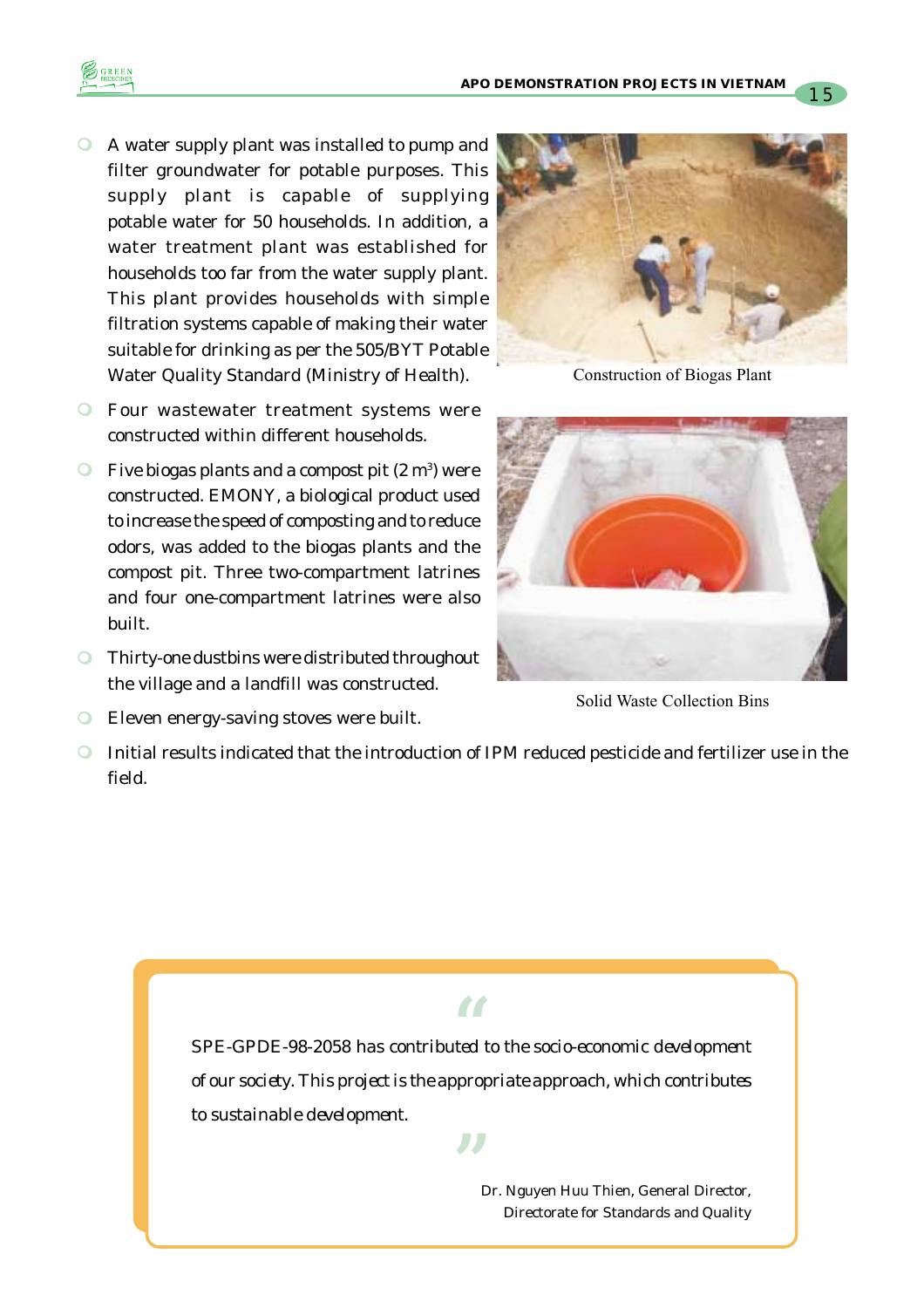

Phu Thanh Village, Phu Thanh Village, Tan Phu Commune, Tan Phu Commune, Vinh Long Province Vinh Long Province

## GENERAL INFORMATION

Phu Thanh village had Green Productivity (GP) implemented during 2000 and 2001 under the GP Integrated Community Development Program.

Phu Thanh is a village near Tan Phu town in Vinh Long province. This village is 137 km west of Ho Chi Minh City. Phu Thanh village is located 20 km from the Tien River and 10 km from the Hau River and is next to National Highway 1A. It is low-lying with an average height of 0.5 to 0.7 m above sea level.



Some characteristics of the village are as follows:

| Total amount of land: 212 ha.                       |
|-----------------------------------------------------|
| Cultivated land: 163 ha., and                       |
| Land containing fruit and vegetable gardens: 40 ha. |
| Population: 1385 people within 297 households.      |
| Main production activities                          |
| Agriculture: cultivation                            |
| Other: breeding livestock and fish                  |

## *Phu Thanh Village, Tan Phu Commune, Vinh Long Province*

## MAIN ISSUES

 Surface and groundwater pollution due to direct discharge of untreated sewage into rivers and drains caused numerous environmental and health problems.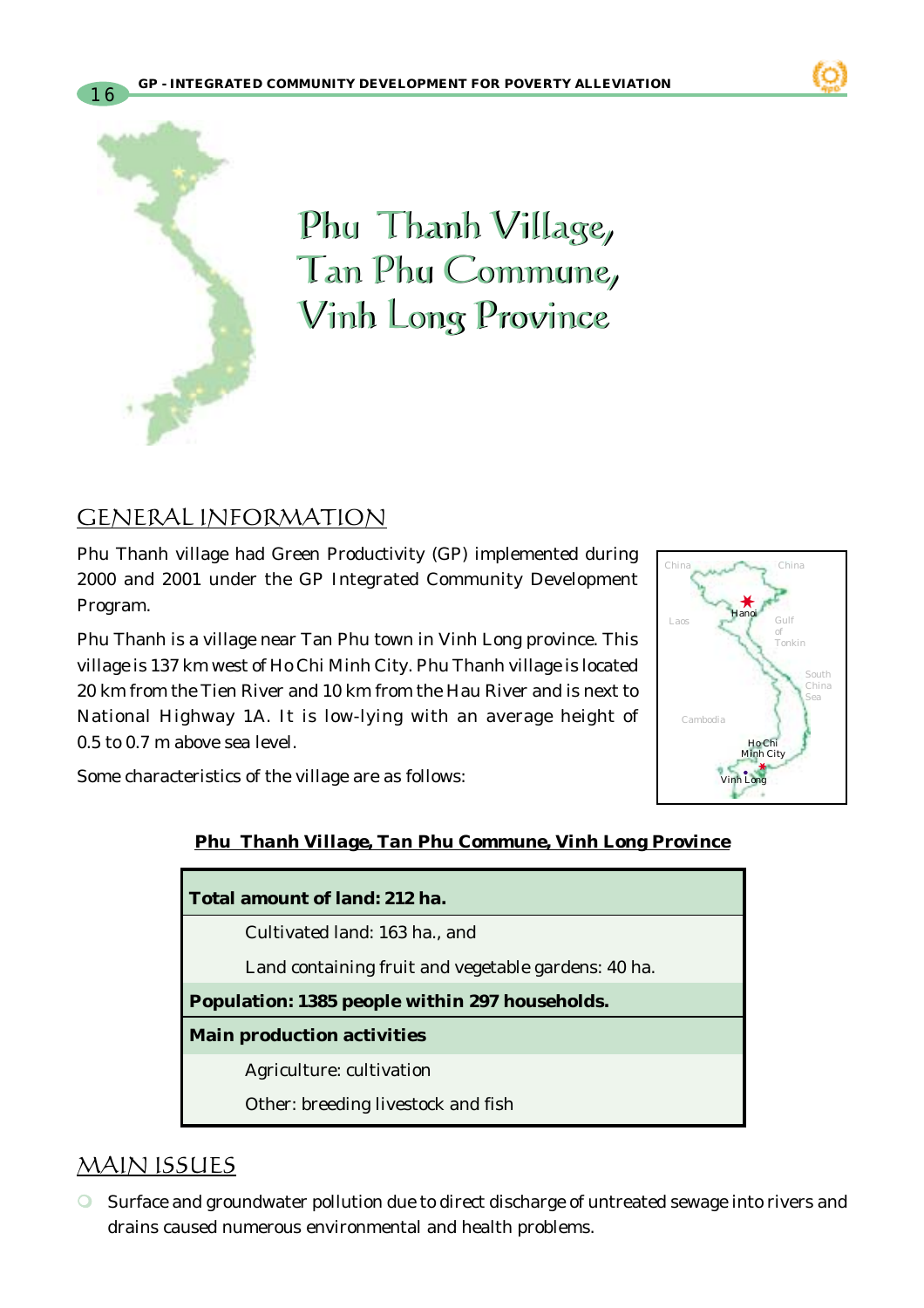17



- Annual flooding led to problems such as contamination of potable water by sewage.
- Inappropriate use of chemical fertilizers and pesticides was also adding to the pollution of surface and groundwater and was reducing the fertility of the land.
- The solid waste was not properly treated. Most of the solid waste was disposed of near to the living areas. Only plastic and glasses were collected and sold for recycling.
- The potential income from fish production was not being achieved.

## GP OPTIONS

- **(1)** Treat water within individual households by use of a filter bag, sand, and tank.
- **(2)** Install biogas chambers using plastic bags to manage sewage. The bag stores and decomposes excrement and produces a gas that is used as an energy source for cooking.
- **(3)** Teach villagers how to compost organic waste from their households. This will reduce waste and increase the quality of soil where compost is applied.
- **(4)** Establish waste collection teams to collect rubbish from houses and public areas.
- **(5)** Apply the integrated pest management (IPM) technique within the village to limit the use of chemical fertilizers and pesticides.
- **(6)** Introduce the Korean natural farming technique for livestock breeding and cultivation. This method uses locally produced natural ingredients and enables farmers themselves to prepare fertilizer mixtures.
- **(7)** Organize promotion and training sessions to enhance the awareness of the villagers of environmental protection issues.
- **(8)** Introduce mushroom farming to make use of straw waste from rice production that normally is burned.
- **(9)** Introduce crayfish production to increase the income of the villagers.

## IMPLEMENTATION AND RESULTS

- Eighteen GP team members from the two villages visited My Khanh B village and attended a GP team conference to learn about implementing some options.
- Two training courses on GP implementation within the villages were conducted. A total of eight different topics was covered during the course. The topics included establishing and applying biogas bags, potable water, and hygiene, status of waste management in rural areas, composting techniques, high-productivity rice cultivation techniques, mushroom-growing techniques, garden-pond-poultry model, and IPM application for rice cultivation.
- Water treatment using a filter bag, sand, and tank was implemented as it is a cheap, simple, and highly effective method.
- Sixteen pilot biogas chambers using plastic bags were installed. These solved some of the human and animal waste disposal problems and provided fuel for 16 households. The villages are now planning to remove all the unhygienic latrines from the rivers and main channels.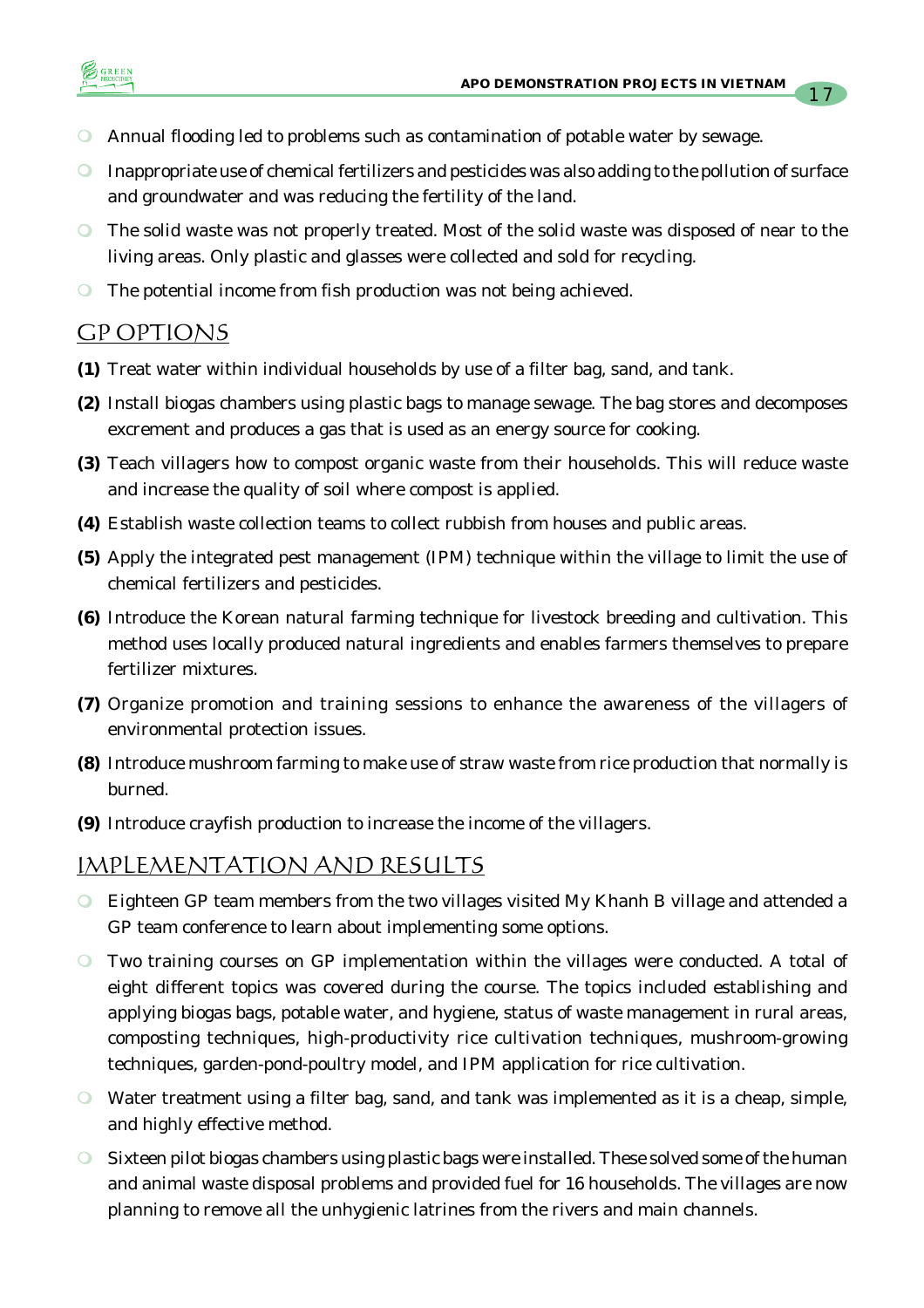

- Twenty-five households were supplied with 1,370 kg of new variety rice seeds. This new rice variety, together with IPM, will produce multiple crops per year and will rquire less fertilizer for production.
- Six natural farming models of fish-rice combination and fish-vegetable combination were completed, with initial results indicating a reduction in the amount of chemical use.
- Fifteen households implemented mushroom production.
- Eight households implemented crayfish rearing in the rice fields on a total area of 4 ha..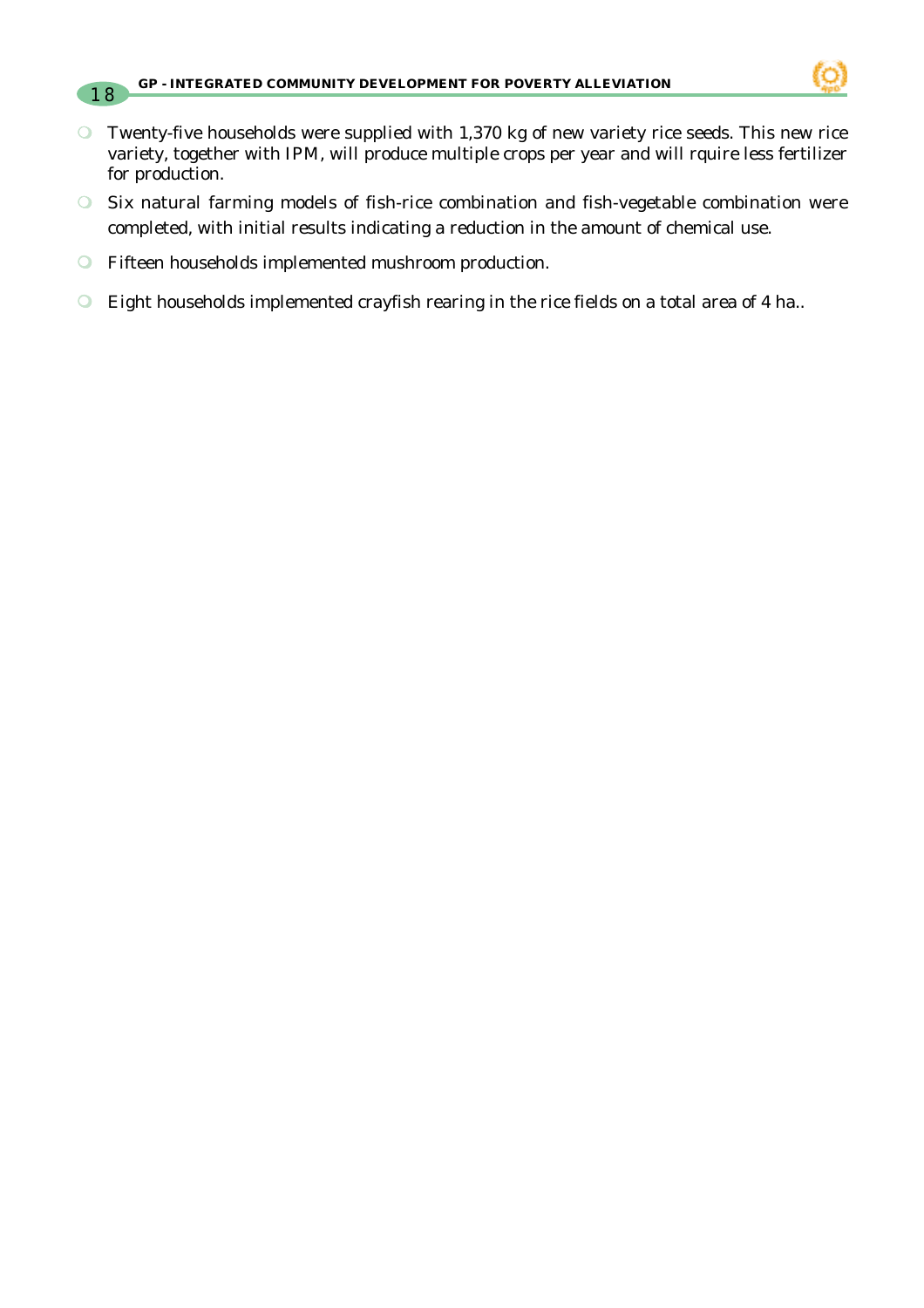



Nhon Loc Village, Nhon Loc Village, Nhon Ai Commune, Nhon Ai Commune, Chau Thanh Town, Chau Thanh Town, Can Tho Province Can Tho Province

## GENERAL INFORMATION

Nhon Loc village had Green Productivity (GP) implemented during 2000 and 2001 under the GP Integrated Community Development Program.

Can Tho province is located approximately 168 km west of Ho Chi Minh City. Nhon Loc is a village near Chau Thanh town in Can Tho province and is located between the Can Tho River and Road Number 4. The distance between Nhon Loc and the Can Tho province center is 15 km.

Some characteristics of the village are as follows:



19

*Nhon Loc Village, Nhon Ai Commune, Chau Thanh Town, Can Tho Province*

| Total amount of land: 164.38 ha.                                                          |
|-------------------------------------------------------------------------------------------|
| Cultivated land: 156.38 ha of the total land                                              |
| Population: 1037 people within 213 households.                                            |
| Average income: 3,900,000 VND/person/year.                                                |
| Main production activities                                                                |
| Farming: Growing fruits and vegetables for sale in markets                                |
| Other: Producing fish sauce, processing wood, processing rice,<br>and breeding livestock. |

## MAIN ISSUES

 The water used for domestic purpose was of poor quality. Bore water was used by 90 households (accounting for 41.86%) while others used river water either treated with alum or used without treatment, and some households used rain water in the wet season.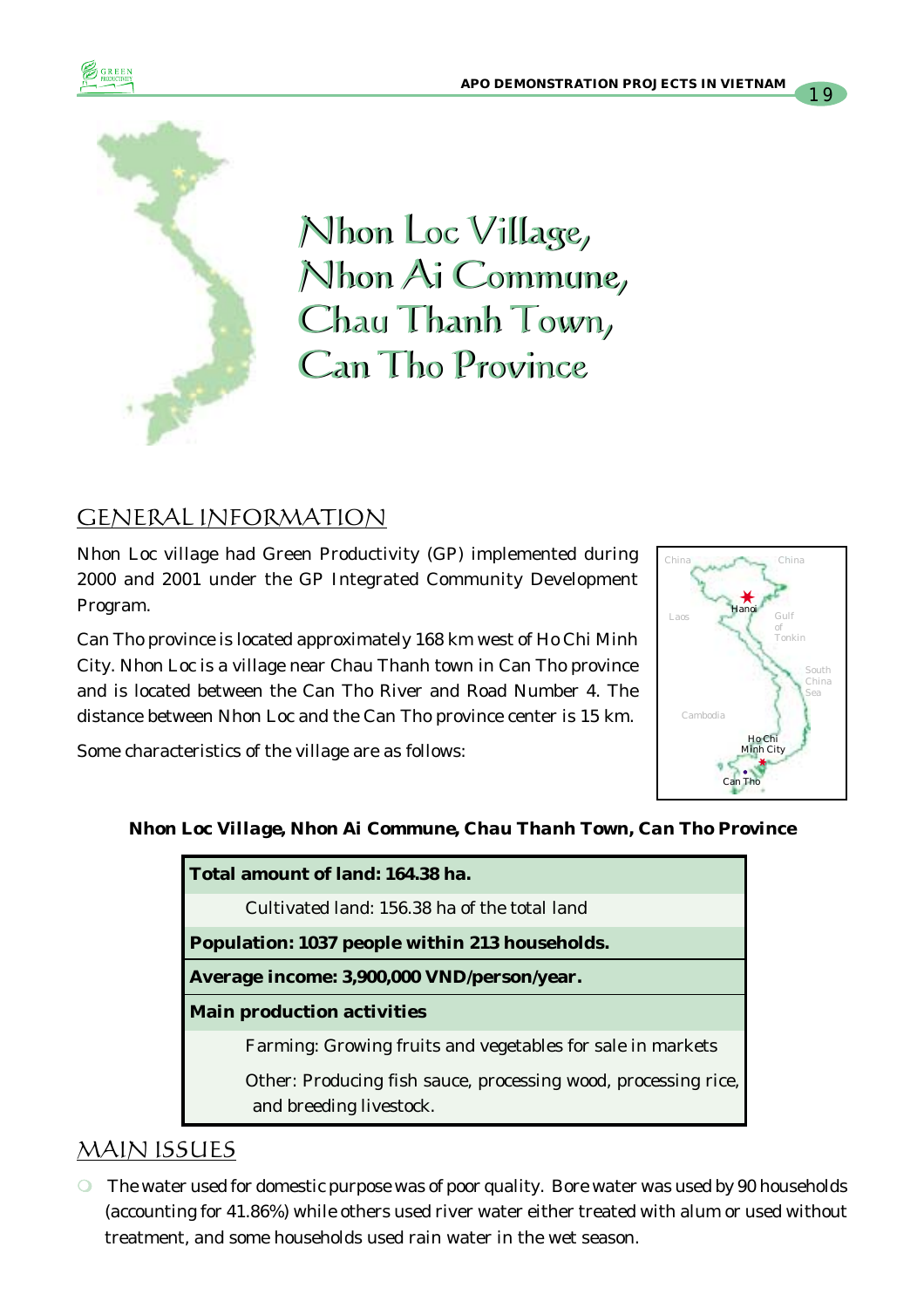



- Most households use rainwater for drinking purposes. However, the drinking water used was not boiled and thus was unhygienic.
- Low level of environmental protection awareness was leading to a poor general state of the environment.
- Few households had hygienic latrines and most people excreted in the fish pond.
- Solid waste management was difficult as houses are located in close proximity to each other. Households generally disposed of their waste directly into the garden.
- Pesticide was used in large amounts, although with little effectiveness, as some fruit trees still did not resist damage from pests. Moreover, the use of pesticides and chemical fertilizers was also polluting the environment.

#### GP OPTIONS

- **(1)** Construct a centralized water treatment plant using the main pipe along the river. The households will be responsible for installing the pipe in their houses.
- **(2)** Create environmental awareness and encourage people to use clean water and to protect the environment.
- **(3)** Construct hygienic latrines. Undertake primary treatment of human and animal waste before discharging into the canal system.
- **(4)** Introduce crop rotation and use new plant varieties that have high pest resistance capacity and high productivity. This would reduce the amount of chemical pesticides and ensure a higher income from fruit harvesting.
- **(5)** Apply integrated pest management (IPM) technology to reduce the use of pesticides and chemical fertilizers.
- **(6)** Apply natural farming techniques to fruit trees and vegetables.

## IMPLEMENTATION AND RESULTS

- Training courses and campaigns were organized to raise awareness of clean water and environmental hygiene. People were taught to apply solid waste management at the household level and to implement solid waste removal from the roads. They were encouraged to classify solid waste and to utilize it for other purposes.
- Training courses on natural farming in Nhon Loc were undertaken with the participation of 60 people.
- A pilot natural farming program was applied on a small scale.
- Villagers were trained in the proper use of pesticides and chemical fertilizers for fruit trees.
- A study mission was organized to share best practice experiences with other villages.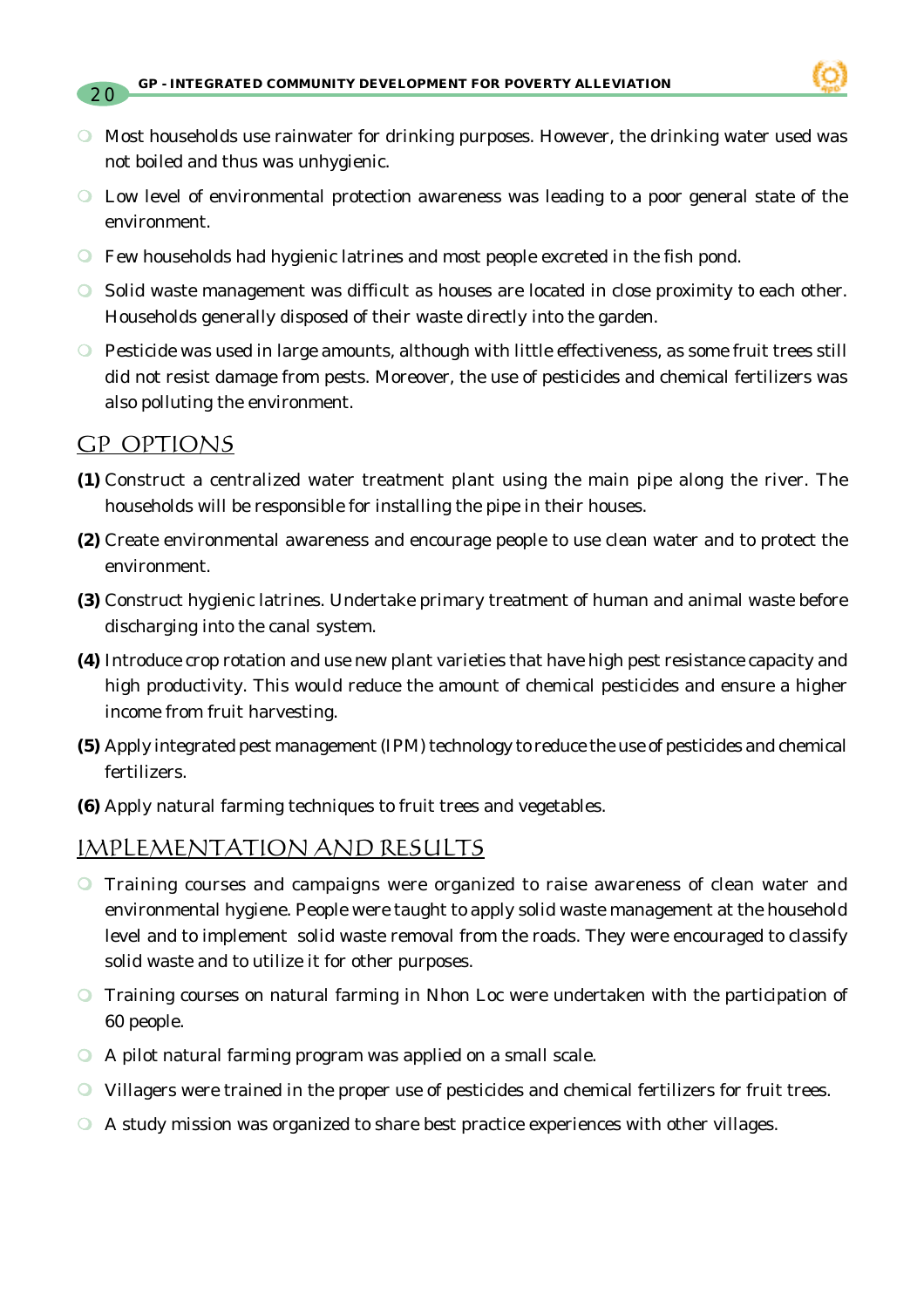

**The following options were generated but not implemented:**

- Construction of a centralized water supply plant using the main pipe along the river. The GP team generated this option. However, there was a lack of free land available among the houses within the village, and thus the construction of a water supply unit was not feasible.
- **Construction of hygienic latrine and primary treatment of human and animal waste** before discharging into the canal system. This option will be analyzed in greater detail before implementation.
- Crop rotation and use of new varieties that have high pest resistance to reduce the amount of pesticide used and to generate a higher income from fruit harvesting. This was a long-term option and its effect was not clearly identified at that moment. It is neccessary to have more detailed information on the natural environment such as climate, soil, etc. Therefore, this option was not suitable to disseminate through a demonstration model.

**The main reasons for options not being implemented were as follows:**

- The participation of local authorities is an important factor for the success of the project as they can combine this program with other existing programs. Their participation can mobilize the available resources in the village during implementation of the project. It is difficult to analyze the feasibility of GP options without their participation. The cooperation between Vietnam Productivity Center (VPC) and local authorities was not strong enough to support the GP team activities.
- The GP team is very active during the application of GP options that are easy to implement and require small amounts of money with recognized results. However, these options were only applied in some households and the dissemination remains limited.
- Some GP options need more time for feasibility analysis to ensure their suitability for the villagers.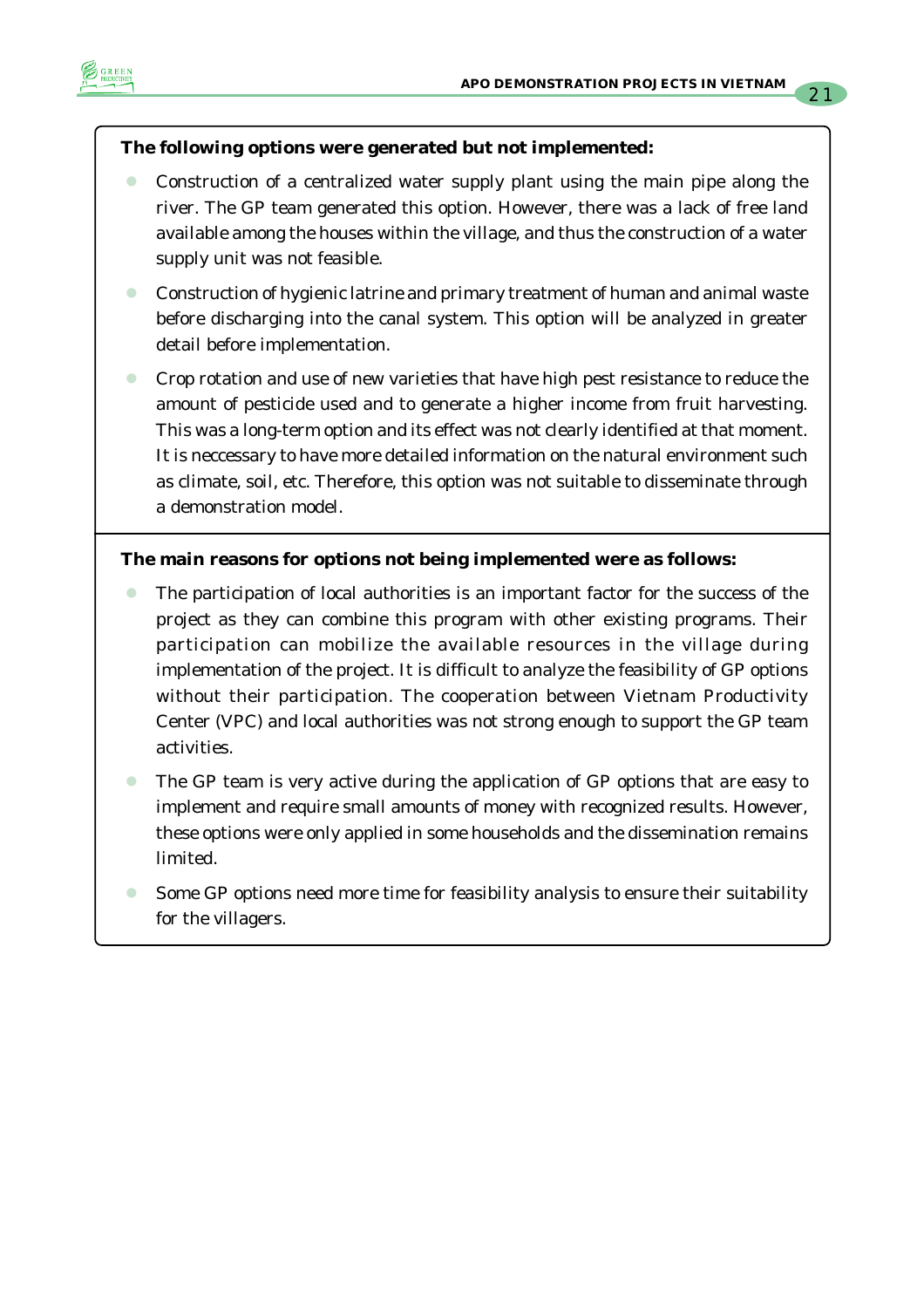

China China

 $C_{11}$ 16 of Tonkin

Hanoi

Laos

Cambodia

Da Nang

South China Sea

Ho Chi Minh City



22

## Nam O II Village, Nam O II Village, Hoa Hiep Precinct, Hoa Hiep Precinct, Da Nang Da Nang

## GENERAL INFORMATION

Nam O II village had Green Productivity (GP) implemented during 2000 and 2001 under the GP Integrated Community Development Program.

Hoa Hiep precinct in Lien Chieu district is located north of Da Nang and is the gateway to the city. National Highway 1A and the North-South railroad run through Hoa Hiep from the Hai Van mountain pass to Xuan Thieu resort. Hoa Hiep is a coastal precinct. It has a 20-km coastline that forms the precinct's eastern border. The northern boundary of Hoa Hiep is Da Nang Bay, the western boundary is Hoa Lien and Hoa Bac precincts, and the southern boundary is the Hoa Khanh industrial zone. Although Hoa Hiep precinct is an administrative unit of Da Nang, the living conditions of the villagers in Nam O II village of Hoa Hiep are more similar to those of many rural villages than an urban village.

Some characteristics of the village are as follows:

*Nam O II Village, Hoa Hiep Precinct, Da Nang*

| Population: 3,534 people within 710 households. |  |  |  |  |
|-------------------------------------------------|--|--|--|--|
| Average income: 2,800,000 VND/person/year.      |  |  |  |  |
| Main production activities                      |  |  |  |  |
| Production: Firecrackers and Nam O fish sauce.  |  |  |  |  |

Fish sauce production came to an end sometime prior to 1995 as the firecracker trade was more lucrative at that time. However, in 1995 the Vietnamese government banned firecracker production, and as a result the villagers of Nam O II resumed fish sauce production. Their techniques, however, need modifications.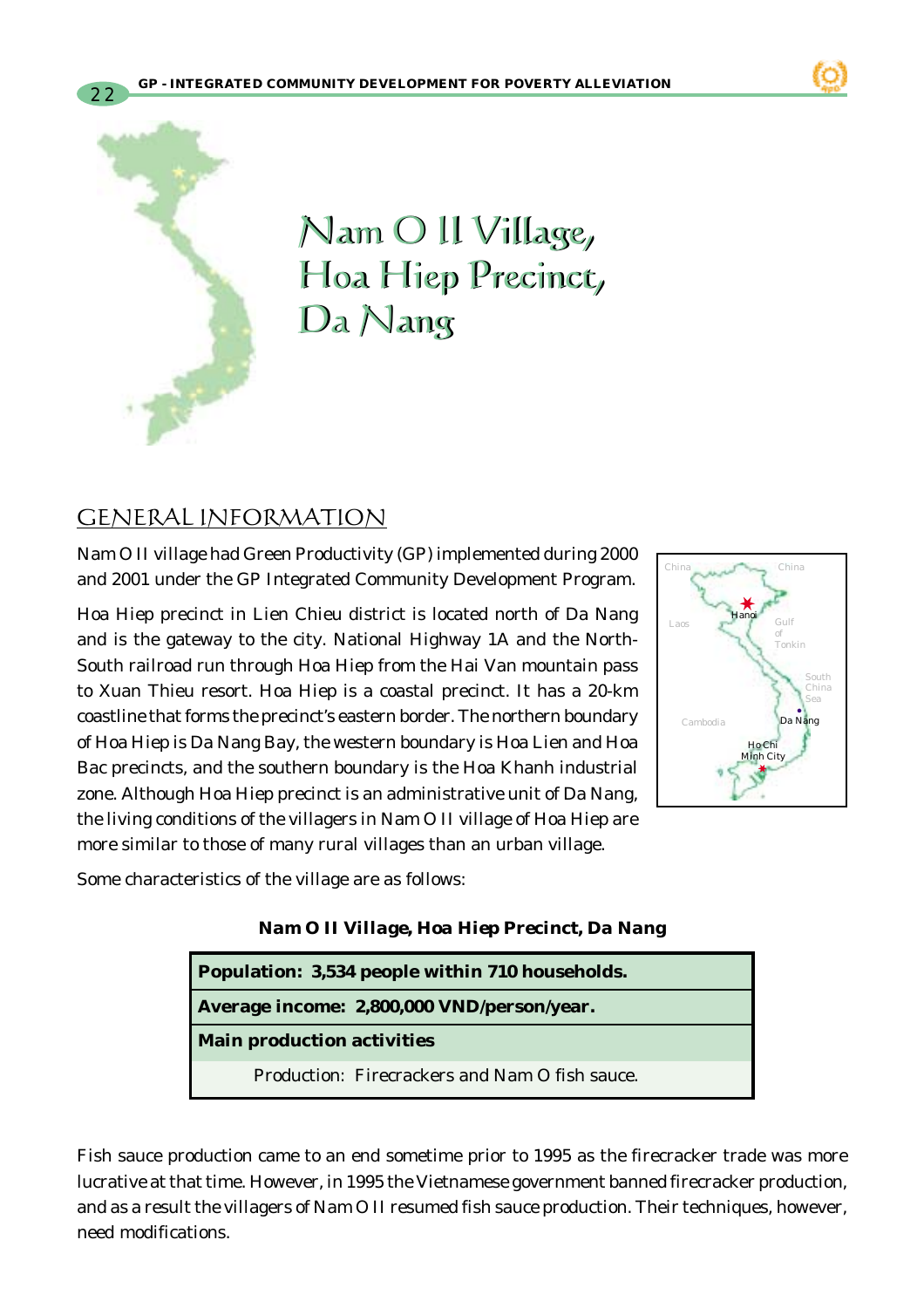

## MAIN ISSUES

**O** The village lacked adequate drainage system. Wastewater from breeding cattle collected in the village and polluted the well water, despite the well being 7-15 m deep. Given that all households use groundwater for their domestic needs, this pollution was a big problem as 88% of households used well water without treatment.



- Human and animal waste disposal methods were inappropriate. Given that 88% of households did not have latrines, the villagers disposed of waste along the coast or in gardens. Animal waste mainly comprised pig excreta.
- Only 11.3% of the households separated their solid waste according to the type of material used (e.g., metal, paper, glass, etc.). The local environment company had established a solid waste collection team, yet only 40% of the total village waste was collected. People were not willing to pay money for solid waste collection. In addition, some roads within the village were too narrow for the collection van to reach all the households. Nam O village had one solid waste drop-off and collection point. The Urban Environment Company collected solid waste twice or thrice daily from there. Any remaining solid waste was burned or disposed of in gardens and along the coast.
- Fuel wood is available abundantly as the village is located by the coast. However, the use of traditional stoves led to excessive wood consumption.
- The traditional and main income source for the villagers is the production of firecrackers and fish sauce. Firecracker production has been banned, while fish sauce production needed further development. Many households produced fish sauce incorrectly and production was not organized.

## GP OPTIONS

A GP team was established consisting of 10 members including representatives from local authorities and village associations. The GP team worked with experts to identify and select the following GP options.

- **(1)** Conduct training courses on GP methodology, potable water supplies, solid waste management, and sewage management.
- **(2)** Increase the awareness of the villagers of environmental protection issues and wastewater management through an awareness campaign and by establishing village rules. Rules can include fines for noncompliance and rewards for compliance. An administration team can be set up to implement environmental protection tasks.
- **(3)** Modify the public well to prevent pollution. This will involve constructing a container around the well and building a drainage system to divert wastewater away from the well.
- **(4)** Install a drainage system to minimize the amount of flooding during the wet season.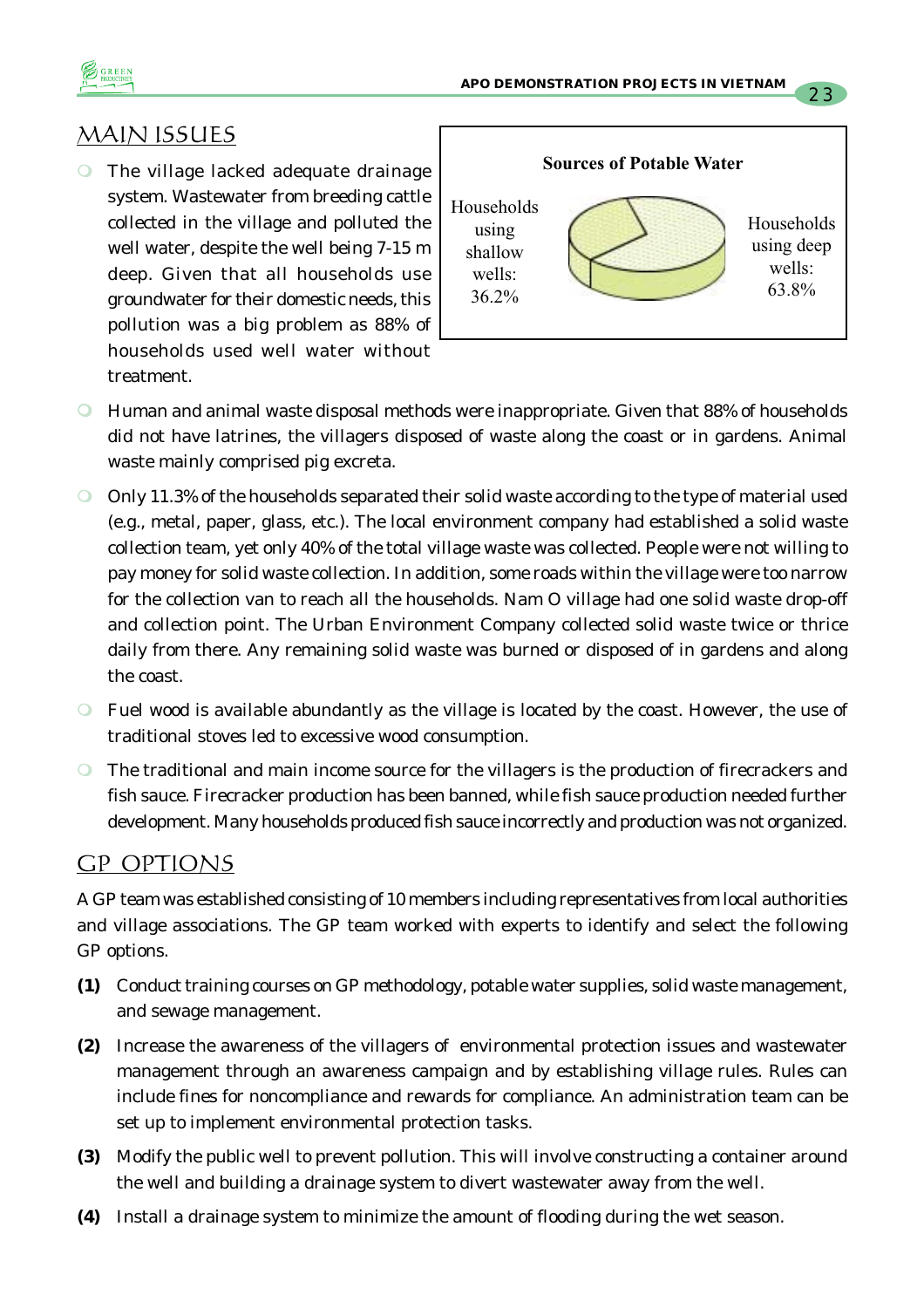

**(5)** Construct hygienic two-compartment latrines.

 $24$ 

- **(6)** Construct Vietnamese biogas plants and model Thailand-German biogas plants, each with a capacity of  $6-8$  m<sup>3</sup>. These model biogas plants can decompose sewage.
- **(7)** Organize a clean-up day for the entire village once every two months. This clean-up should focus on coastal areas.
- **(8)** Improve the solid waste collection system; this includes expanding and improving the road system so that vans for rubbish collection can access the village. Facilities and manual labor for solid waste collection need to be increased and a schedule for solid waste collection needs to be established. This schedule is to be organized between the village and the Urban Environment Company that collects waste.
- **(9)** Construct energy-efficient stoves. These stoves reduce fuel consumption by 30-50%. They also reduce the smoke output, money spent on fuel, and the time needed for cooking
- **(10)** Hold a training course on new technologies available for producing fish sauce. This training should consider the quality of fish sauce as well as safety and hygiene aspects of food preparation.
- **(11**) Establish a fish sauce production team. This team will teach individual households how to improve their production process.

#### IMPLEMENTATION AND RESULTS

- A training course on GP concepts and methodology was held within the village.
- Three training courses on managing solid waste, sewage, potable water, and wastewater were held. These training courses increased the environmental awareness among the villagers. They are now aware of health problems associated with poor environmental practices like discharging sewage into the sea.
- The villagers established village-specific regulations for environmental protection.
- A 500-m stormwater drainage system was constructed to link with the main drainage system of Da Nang.
- $\bigcirc$  Eight biogas plants were established, each with 6 to 8 m<sup>3</sup> capacity. These plants are capable of treating both human and animal sewage.
- Twenty-six latrines were built with financial help of the local government and 50 latrines were built with the villagers' money. Within three years, 90% of houses should have latrines. This will reduce the amount of sewage being disposed of along the coast. The construction of hygienic latrines will be a community project. Each household will contribute 50,000 VND per month toward the construction of latrines. All households requiring latrines will continue monthly payments until all houses contributing have latrines.
- Six clean-up campaigns were organized in the village; the largest event was on the World Environment Day. Coastline clean-up was organized on this day and over 400 people participated in this event. In order to keep the coastline green and clean, two notice boards were also constructed to raise the awareness of people using the coastline.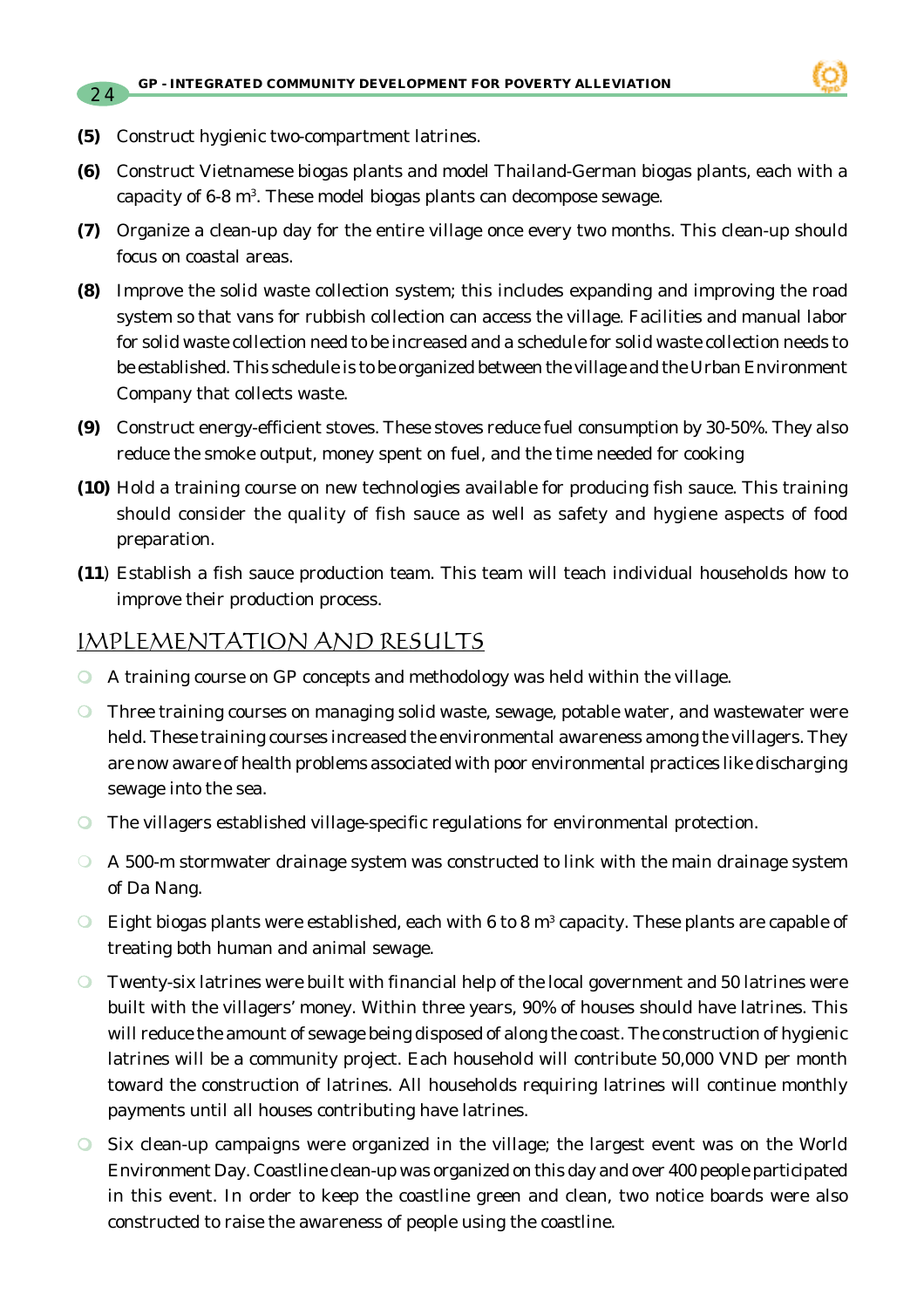

- **O** The solid waste collection system was improved by extending the road system throughout the village by approximately 3 km and constructing a 400-m concrete road. These new roads are adequate for solid waste collection vans to access the entire village. These improvements have increased waste collection from 40% to 80%.
- Five energy-efficient stoves were constructed.
- O One training course on fish sauce production was conducted. This training course taught the



Energy Efficient Stoves

villagers about improvements in traditional technology and how to produce fish sauce hygienically.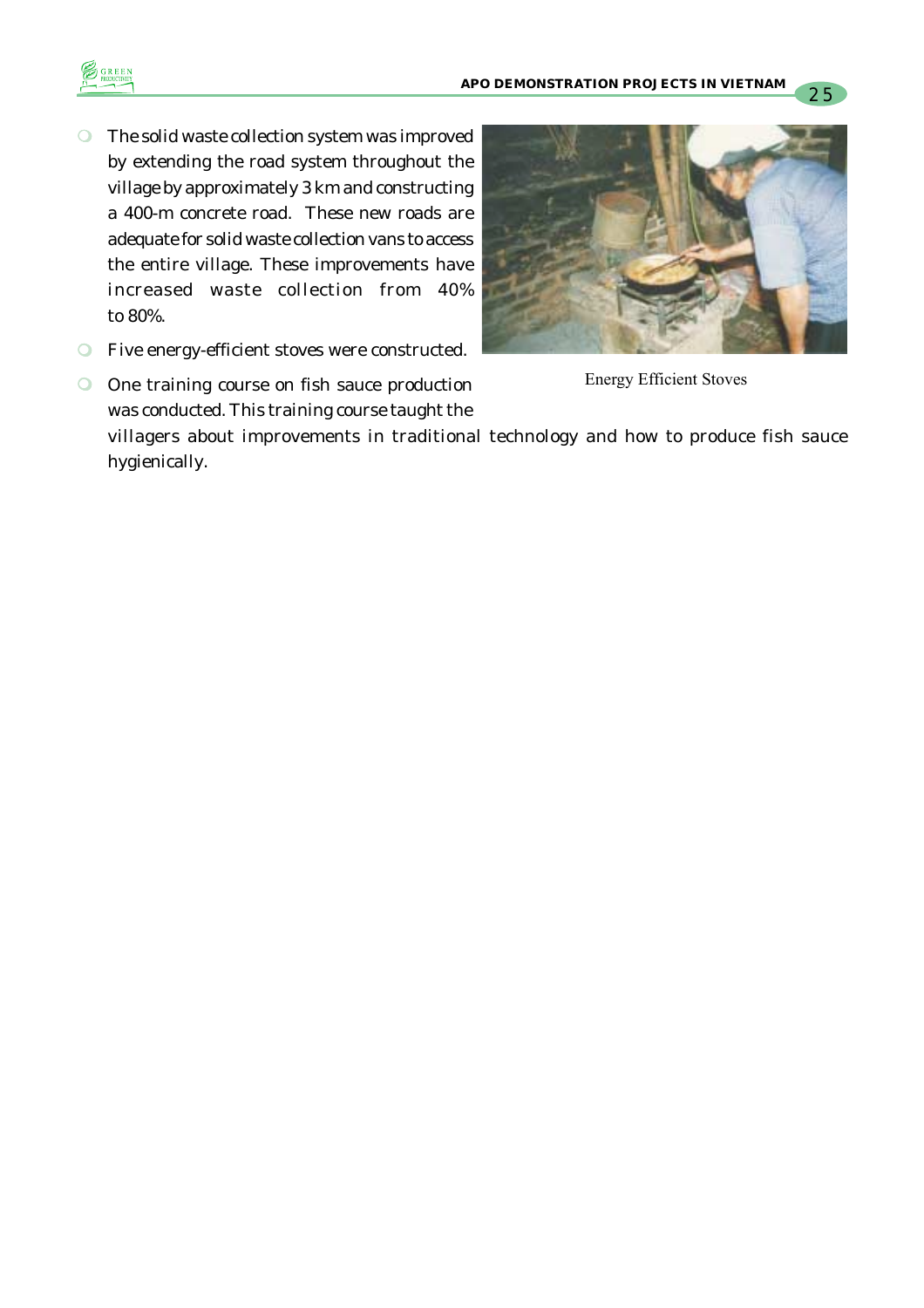

## Van Cu Village, Van Cu Village, Huong Toan Commune, Huong Toan Commune, Thua Thien Hue Province Thua Thien Hue Province

## GENERAL INFORMATION

Van Cu village had Green Productivity (GP) implemented during 2000 and 2001 under the GP Integrated Community Development Program.

The main road from Huong Toan community to Van Cu is a section of National Highway 1A. The road system in Van Cu is in good condition and can be used even in the rainy season.

Some characteristics of the village are as follows:



#### *Van Cu Village, Huong Toan Commune, Thua Thien Hue Province*

| Cultivated land: 75 ha. of the total land.                                                                                                                                          |
|-------------------------------------------------------------------------------------------------------------------------------------------------------------------------------------|
| Population: 1642 people within 304 households.                                                                                                                                      |
| Main production activities                                                                                                                                                          |
| Agriculture: 80% of the villagers                                                                                                                                                   |
| Rice vermicelli production: 66% of households in the village<br>produce rice vermicelli. The gross output is one-third of the<br>total demand for Hue and the neighboring villages. |
| Other: Pig farming                                                                                                                                                                  |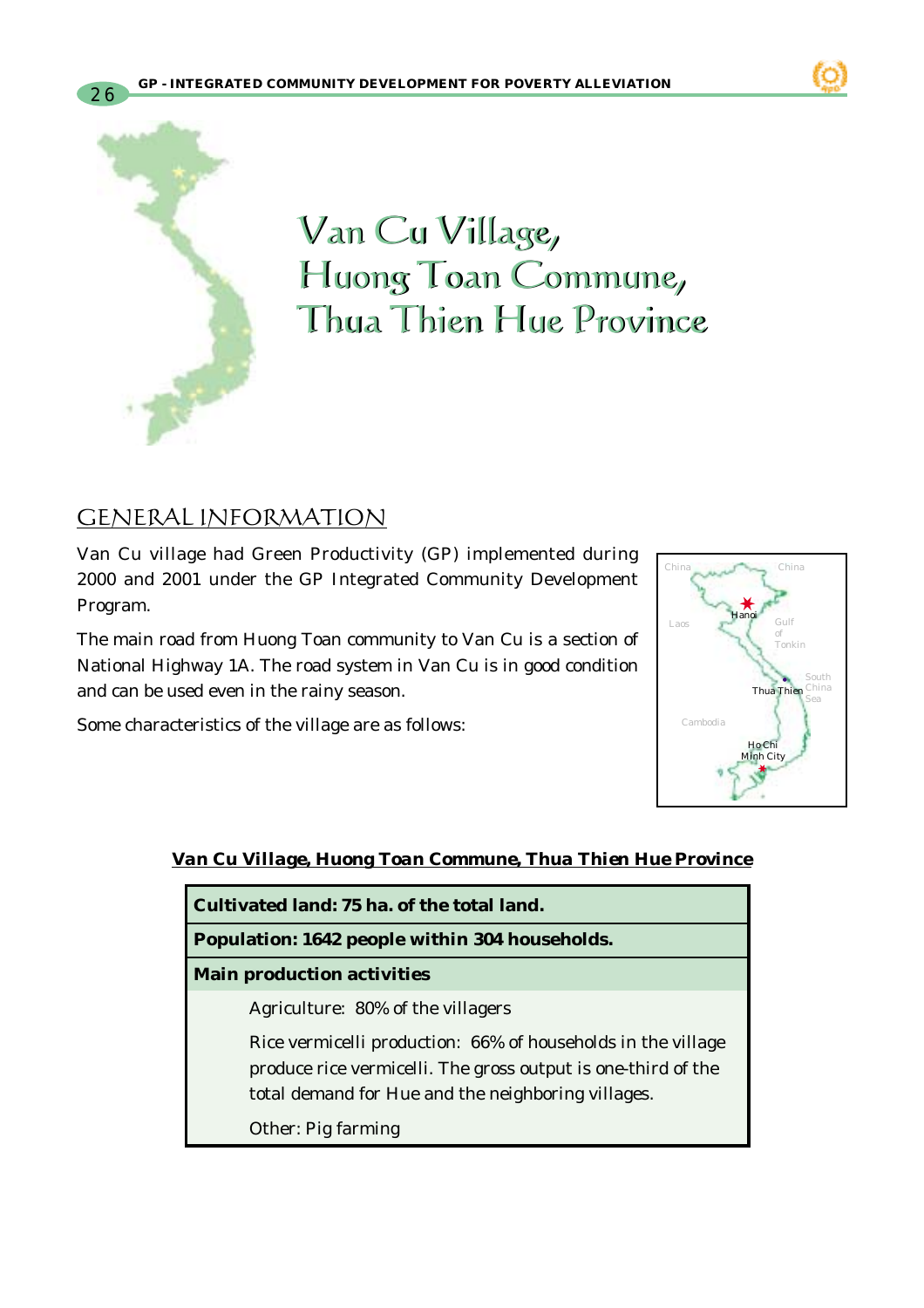

### MAIN ISSUES

- Water pollution from sewage was the predominant issue. Of the 304 households within the village, only 30 had septic tanks while 50 had two-compartment latrines. Many of these latrines, however, were not hygienic. This, along with low standards of living and limited environmental awareness, was adding to the poor hygienic practices. Consequently diseases had suitable conditions to thrive in Van Cu, thereby affecting the health of the villagers and the hygienic standard of rice vermicelli.
- Waste from pigs causing water pollution in ponds and lakes was also an issue. With 70% of households owning five to fifteen pigs, waste generation was significant. However, the pigs fed on the starch waste from vermicelli processing and were thus important for the environmental sustainability of the village.
- The wastewater drainage system was limited. Wastewater from vermicelli production, domestic use, and animals was directly discharged into public ponds or onto the land, resulting in high pollution of both ground and surface water by organic matter. In addition, the main water source for vermicelli production is the Bo River. Its water was used without any treatment.
- Some of the solid waste from households was being deposited in public areas rather than the domestic waste compound, causing environmental pollution and aesthetic damage.
- An integrated model for rice cultivation, vermicelli production, and pig farming is popular in Van Cu. Yet, the agricultural productivity was low due to the high cost of pesticides and fertilizers. In addition, animal waste was not utilized for organic fertilizer or biogas production.

#### GP OPTIONS

GP was applied in this village to solve environmental pollution problems and to improve productivity. The village GP team has 25 members. Together with the VPC, the members developed the following options:

- **(1)** Provide training to the villagers to enhance their awareness of environmental protection laws and teach them how to implement such GP options as pretreatment of wastewater and animal waste treatment (composting, biogas).
- **(2)** Set up village-specific regulations for environmental protection and gain the committment of the villagers to abide by these regulations. This could be achieved through a reward and fine system.
- **(3)** Implement a volunteer program entitled "help each other to construct a hygienic latrine." The purpose of this program is to increase the number of hygienic latrines in the village. The VPC will initially fund the program; however, households wanting a latrine will contribute a certain amount of money per month to a fund until all houses in the program have latrines.
- **(4)** Construct biogas plants; 50% of the funding for the plants will be from the village and 50% from a sponsoring agency (APO, SIDA). In addition, composting methods will also be applied to some households.
- **(5)** Construct a treatment plant for wastewater from vermicelli production and pig farming within households. This wastewater will be treated separately from human waste. It will go through a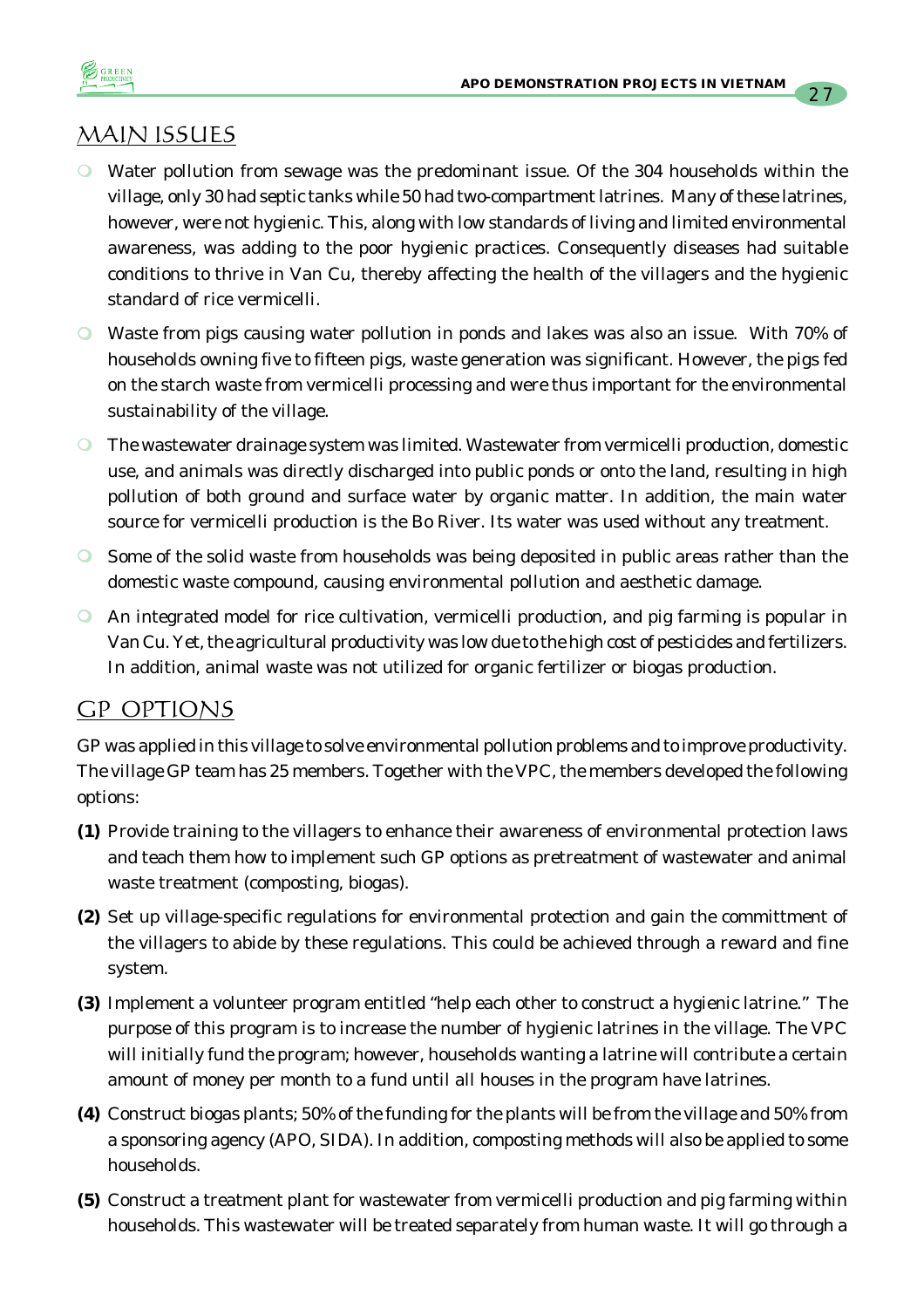sedimentation and disintegration filtration system. Different filter materials will be used before the water is discharged onto the land.

- **(6)** Teach the villagers how to manage domestic waste. The course will teach them how to separate solid waste and how to compost organic waste. It will also teach them how to recognize solid waste that needs special treatment, such as old chemical bottles.
- **(7)** Conduct a training course on hygiene and good housekeeping in order to meet hygiene and safety requirements for food preparation. This course will be attended by the villagers from vermicelli-producing households.

## IMPLEMENTATION AND RESULTS

- A six-day training course was conducted on how to implement GP options. Most people in the village attended the course. Through this course, most villagers became aware that they have a personal responsibility for environmental management. This knowledge made them more willing to participate in implementing GP options within the village. Group activities included solid waste segregation and plastic bag collection. All the villagers are now committed to meeting their environmental regulations.
- A program called "help each other to construct a hygienic latrine" was implemented. Five hygienic latrines were built during the program with technical and financial support from the VPC. Now, the villagers themselves construct latrines. It is expected that all participating households will have hygienic latrines within the next two to three years.
- Two water treatment plants were constructed to treat wastewater from vermicelli production and pig farming.
- $\bullet$  Four biogas plants were constructed, each with a capacity of 6 m<sup>3</sup>. This is effective for human and animal waste management and creates clean fuel for cooking.
- O Most households now separate their solid waste into three categories: organic matter, plastics, and other domestic waste. Villagers then sell solid waste such as plastics and metals.
- Two training courses were organized on solid waste management, potable water management, wastewater management, and safety and hygienic practices in food preparation for the GP team and the interested villagers.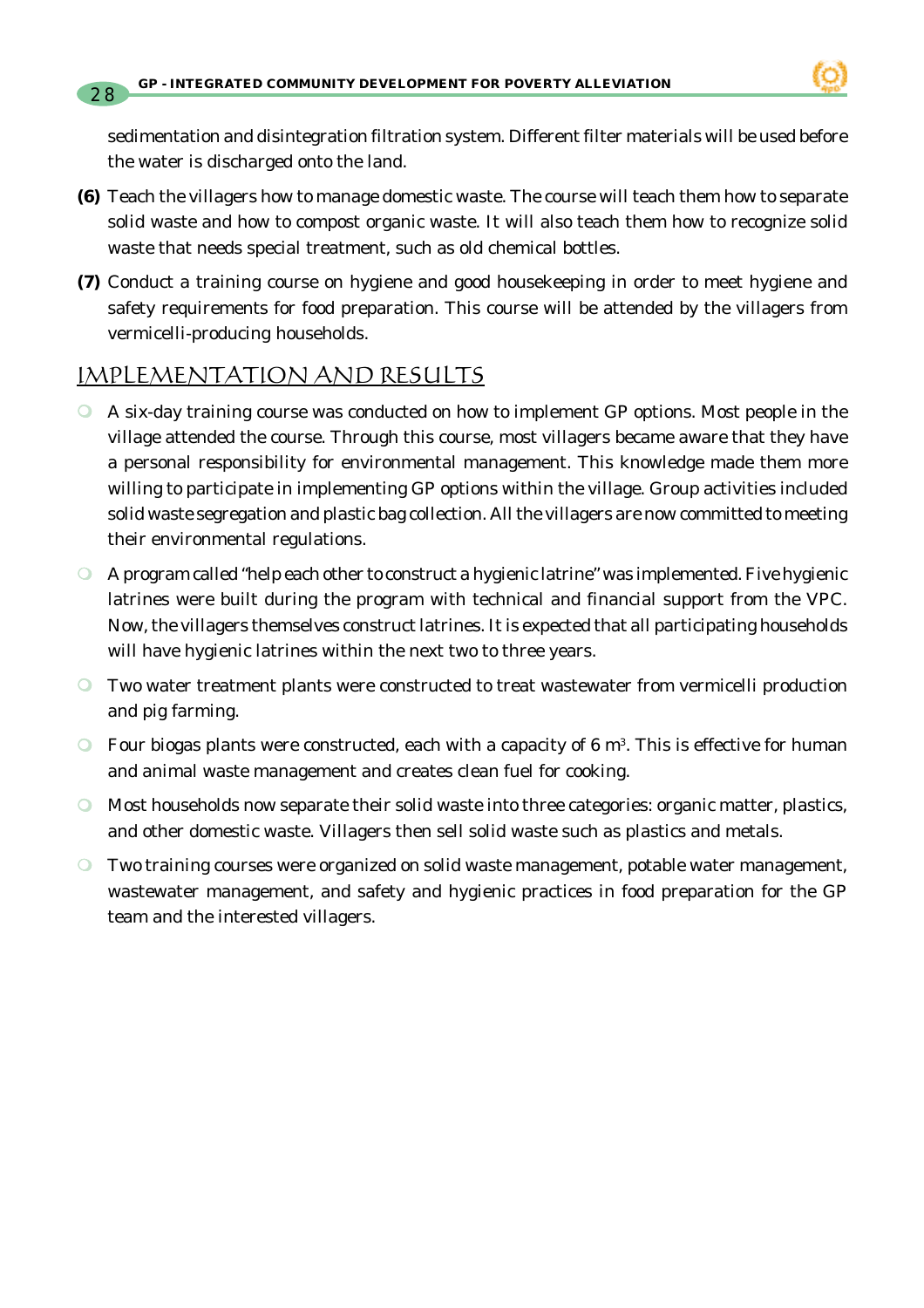



## Phu Hau Ward, Phu Hau Ward, Thua Thien Hue Province Thua Thien Hue Province

## GENERAL INFORMATION

Phu Hau village had Green Productivity (GP) implemented during 2000 and 2001 under the GP Integrated Community Development Program. Phu Hau village is located in central Vietnam. Group 10, Phu Hau precinct was chosen for implementing GP.

Some characteristics of the village are as follows:



29

| гни паи waru, тниа тніен пие гтоушсе         |
|----------------------------------------------|
| Total land: 117 ha.                          |
| Cultivated land: 21.68 ha. of the total land |
| Population: 7700 people.                     |
| Main production activities                   |
| Agriculture                                  |
| Other: Operating small-scale industries      |

*Phu Hau Ward, Thua Thien Hue Province*

Recently, however, the cultivated land area has been reduced due to industrialization. This has resulted in an increase in unemployment for people who lost their agricultural land.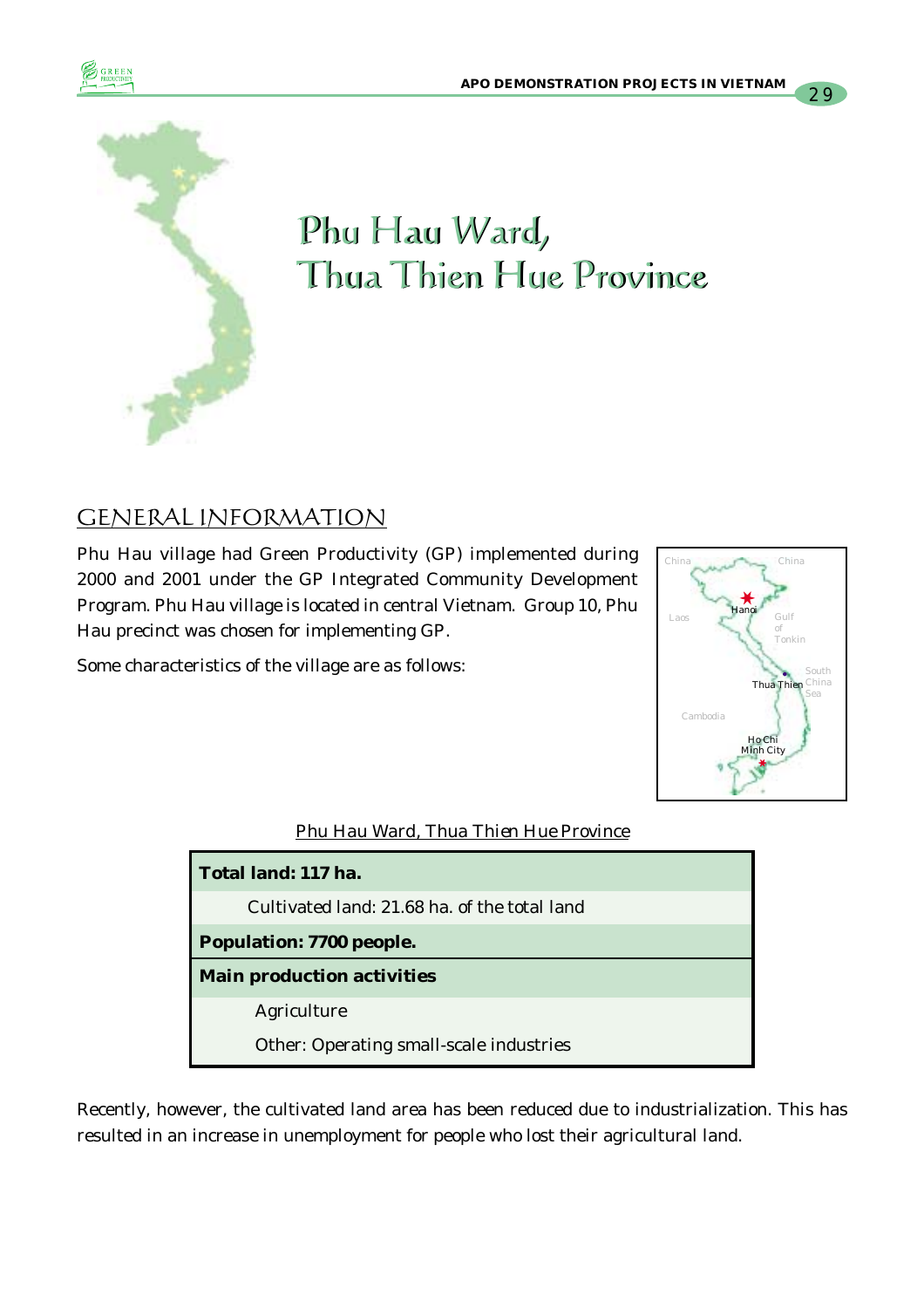

## MAIN ISSUES

30

- In this village, 30% of households lacked potable water for drinking and domestic use. Wells and boreholes are the main source of water. However, these sources were polluted by iron and the water could not be used for drinking or cooking without treatment . Villagers bought potable water from a company located 1.5 km distant.
- There was no drainage system for wastewater and stormwater. The village is continually flooded in the wet season due to a lack of drainage system and because the land is low lying. Most people disposed of their wastewater directly onto the land, causing pollution of the groundwater that spread rapidly during the wet season.
- Lack of sewage management leading to environmental and health risks was the predominant problem in Phu Hau. Due to unawareness and low standards of living, a number of households did not have latrines. Even in those houses that did have a latrine, 40% were unhygienic. Many households that bred animals (mostly pigs) did not have a proper treatment process for animal waste.
- **The roads were too narrow to allow the dustcart into the village to collect solid waste. Because** of this, solid waste was either buried underneath the soil in gardens or left by the roadside.
- Vegetables and flower plantations are the main income source for the villagers. However, flower plantation was not very successful, as the flowers did not meet market needs. New productivity methods had not been applied in this village. New technologies include integrated pest management (IPM), use of new varieties of flowers and vegetable seeds, and better drainage. Pesticides and fertilizers were used excessively.

#### GP OPTIONS

- **(1)** Organize training courses for the village GP team as well as the villagers on GP methodology, solid waste management, techniques of IPM, floriculture plantation, vegetable growing, and natural farming.
- **(2)** Establish village-specific regulations for environmental protection in the village.
- **(3)** Install a loudspeaker system to educate the villagers on the importance of protecting the environment.
- **(4)** Upgrade the public well and install a water treatment system for this well. Villagers need to be encouraged to have wastewater treatment facilities within their houses.
- **(5)** Dig a drainage system with the help of village volunteers to reduce local flooding in the wet season.
- **(6)** Encourage villagers to upgrade their latrines themselves. The Women's Union will lend money to people to construct latrines.
- **(7**) Establish a solid waste collection team and provide facilities for solid waste collection and transfer. Launch a cleaning campaign to reduce the amount of rubbish in the village.
- **(8)** Construct energy-efficient stoves to reduce the cost of fuel for cooking within households.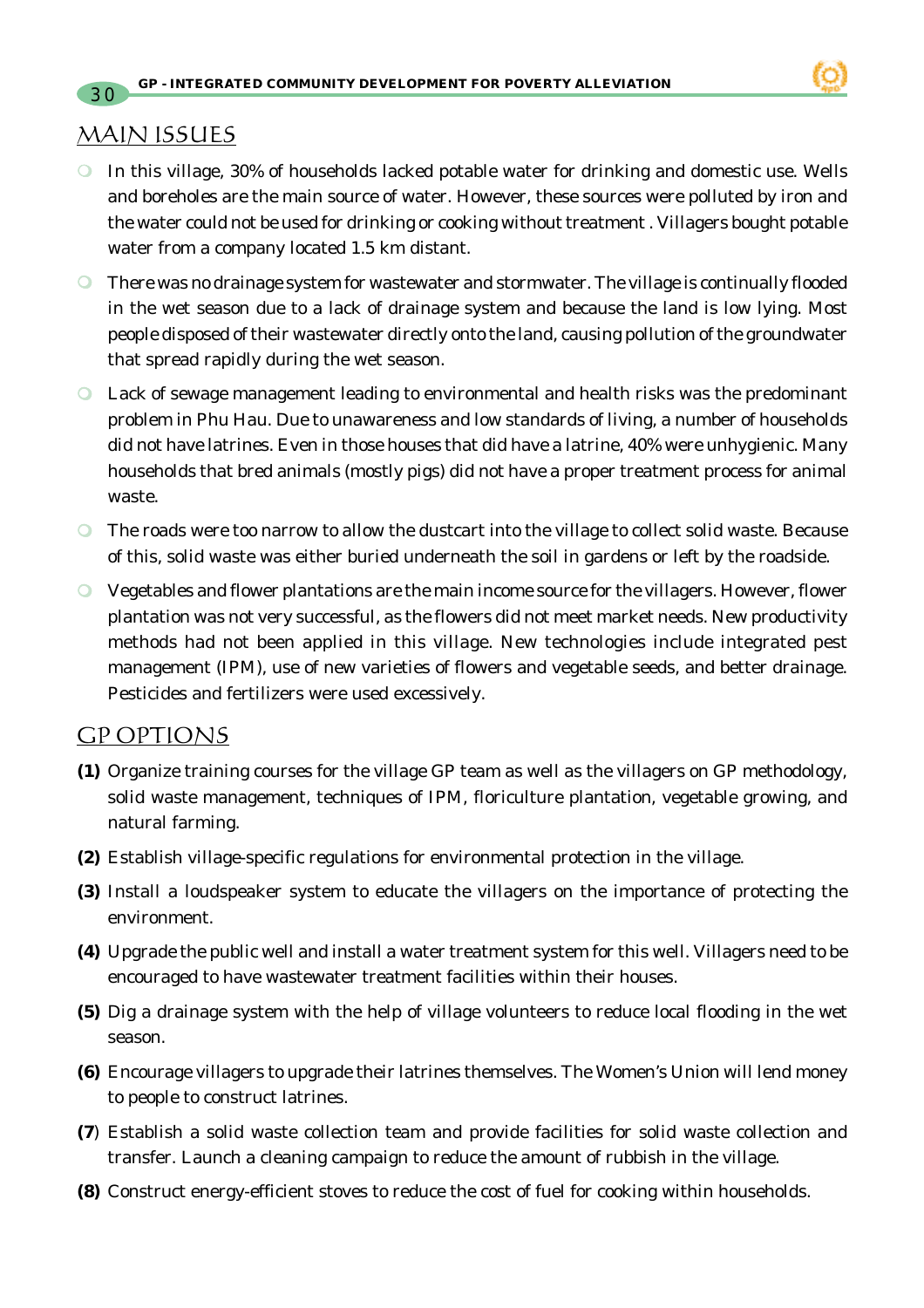31



**(9)** Encourage tree plantation to improve the environmental conditions as funding is available for this specific purpose.

## IMPLEMENTATION AND RESULTS

- Three training courses were organized for GP teams and the villagers; altogether, a total of 50 people participated. The courses covered the following topics: GP methodology, environmental protection, solid waste management, IPM, and natural farming. The knowledge of participants on these topics increased after the training courses. Participants were enthusiastic and shared their knowledge with other people within the village.
- Three trips to other villages were made. These trips were to villages that had already implemented some GP options. The purpose was to show how GP methodology works and to look at different techniques that can be used for applied to floriculture plantations and vegetable cultivation.
- **The Village-specific regulations were established by the villagers to protect the environment. All** households within the village made a commitment to follow these regulations.
- Loudspeakers were set up around the village. All the villagers are now continually updated on environmental procedures.
- One public well was improved; this well is a source of water for 80 households in the village. A drainage system was also established to direct wastewater to a primary treatment hole.
- A 250-m stormwater drainage system was constructed. This drainage system reduced flooding within the village during the rainy season.
- A volunteer team has been set up to remove old, unhygienic latrines and to construct new latrines. The new latrines will be constructed in at least 65% of the houses.
- A solid waste collection team was established; this team included two people from the GP team. Ten bins were placed in the main areas used by the villagers and collection and disposal facilities were organized. Eighty-five percent of the solid waste within the village is now collected.



Solid Waste Collection

- A monthly cleaning schedule has been set up for the entire village. Extra clean-up sessions will be conducted after festivals.
- Five energy-efficient stoves were constructed to reduce the amount of wood required by 30%.
- Approximately 2000 trees were planted all around Group 10 of Phu Hau precinct. The trees included eucalyptus and cajuputs. Even though tree plantation was not identified as a major issue, funding was available for this purpose and thus utilized under the GP program.

 $\overline{O}$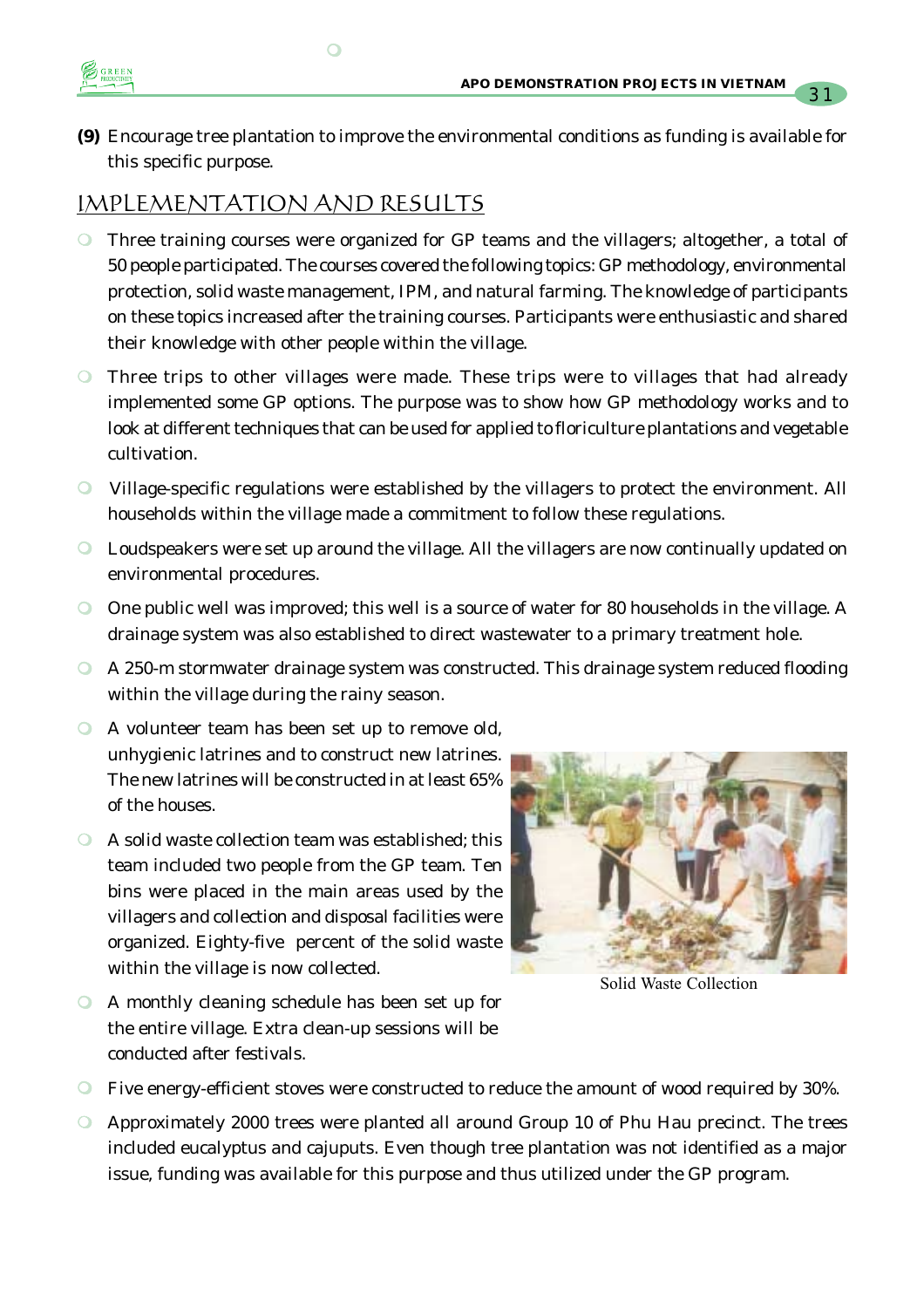

Vinh Phu Village, Vinh Phu Village, Hoa An Commune, Hoa An Commune, Phu Yen Province Phu Yen Province

## GENERAL INFORMATION

Vinh Phu village had Green Productivity (GP) implemented during 2000 and 2001 under the GP Integrated Community Development Program.

The Tuy Hoa town border (Highway 25) and the Ba River form the boundries of Hoa An commune.

There are six villages within Hoa An. Vinh Phu village consists of five hamlets: Nam, Trung, Tay, Dong, and Xoi.

Some characteristics of the village are as follows:





#### *Vinh Phu Village, Hoa An Commune, Phu Yen Province*

#### MAIN ISSUES

 Potable water was limited and polluted. All households in the village obtained potable groundwater from wells. Approximately 10% of these wells had groundwater that was contaminated by iron and contained no water during the dry season. In the southern area of the village alone, approximately 70% of the wells contained water that was polluted with iron, even at depths of 14 m.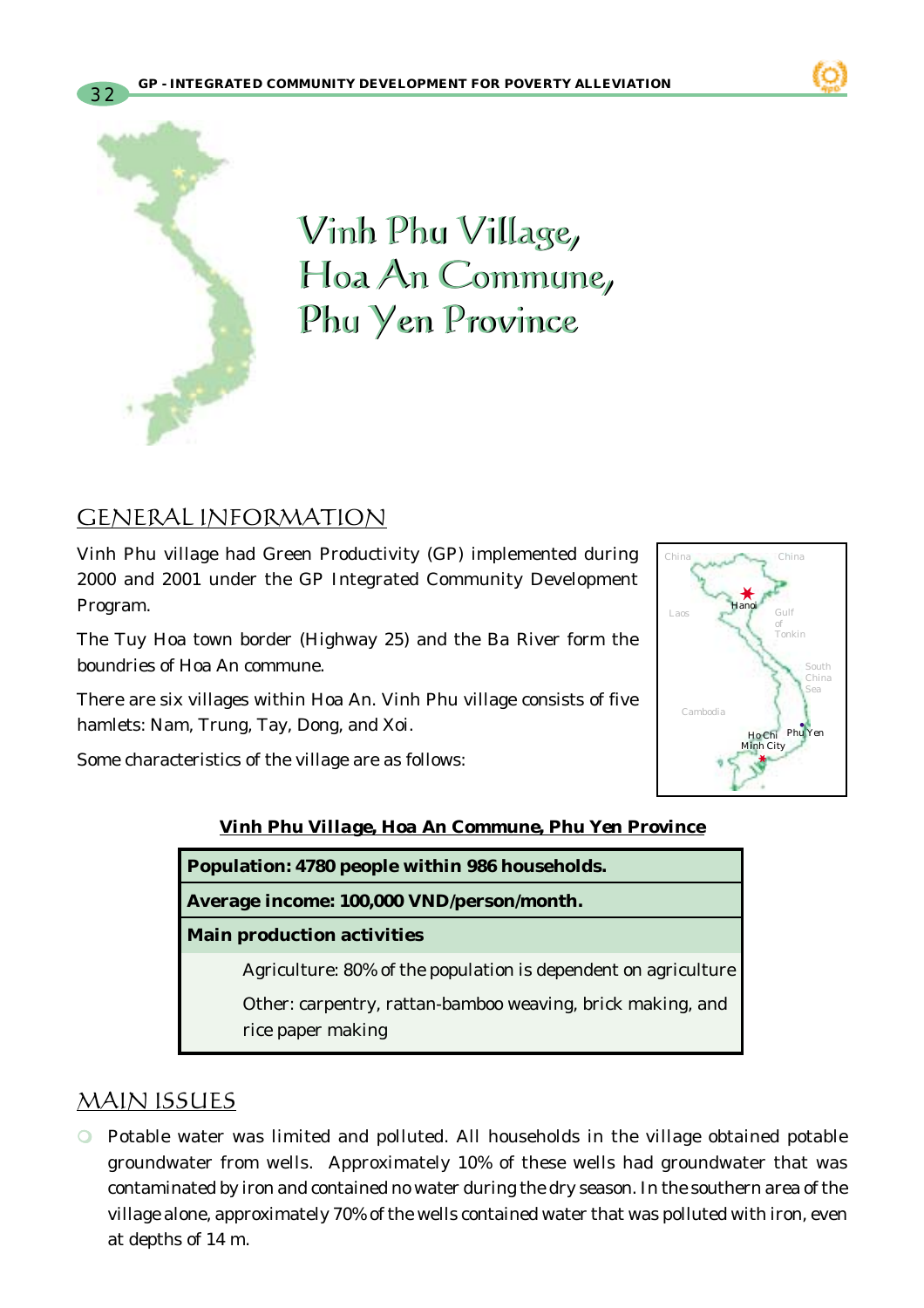33

- According to a survey conducted in October 2000 by the GP team, more than 50% of the households in Vinh Phu commune did not have hygienic latrines and 35% of households had only temporary latrines that did not meet health requirements. Sewage disposal problems were the main cause of environmental pollution and the village health problems. Some of the waste from breeding livestock was collected and used as fertilizer. A large amount of sewage was filled into holes in the ground and covered without treatment. Apart from the human population, there were 2,000 pigs and 500 cows in the village. The villagers had no knowledge of biogas technology or of other methods for composting their waste.
- Around 300 tons of solid waste were produced annually. The main disposal method of domestic waste was by burning. In some markets, solid waste was put in mounds and left untreated, thus polluting the environment.
- The excessive use of pesticide and chemical fertilizer was also an issue. The living standard of the villagers in Vinh Phu commune is dependent on the income from rice cultivation. Therefore, a large amount of chemical pesticides and fertilizers was used to increase rice productivity. Cultivation methods in use were based only on past experience and the application of updated agricultural technology like the use of new seeds, integrated pest management (IPM), etc., was still limited. Money spent on cultivation was high and mostly spent on pesticides and fertilizers, but productivity was low.
- There was no integration between cultivation and animal breeding. These can be integrated using a model such as VAC (fishpond-animal husbandry-vegetable garden). These models integrate the cultivation of vegetables to benefit the breeding of livestock and fish.
- The income of the villagers was very low due to the above issues.

## GP OPTIONS

- **(1)** Organize training courses on GP methodology for water management, solid waste management, and human and animal waste management.
- **(2**) Establish village-specific regulations for the protection of the environment. Ensure that the villagers care for their local environment.
- **(3)** Introduce a simple water treatment method for households. A method that will be tried is the up-straight filtration system. This system is an efficient process that pumps water vertically up through the filter system and effectively removes iron.
- **(4)** Construct a central water treatment plant capable of producing 2 m3 /hour of clean water located at the clinic in the center of the commune.
- **(5)** Construct hygienic latrines. Hygienic latrines will be constructed using funding from the villagers. Each month households requiring latrines will contribute a certain amount of money to the village latrine-building fund and will continue giving money monthly until all households contributing to the fund have latrines.
- **(6)** Introduce a composting technique for sewage.
- **(7)** Construct biogas plants by integrating with latrine-building activities.
- **(8)** Set up a collection and classification system for rubbish within individual households. This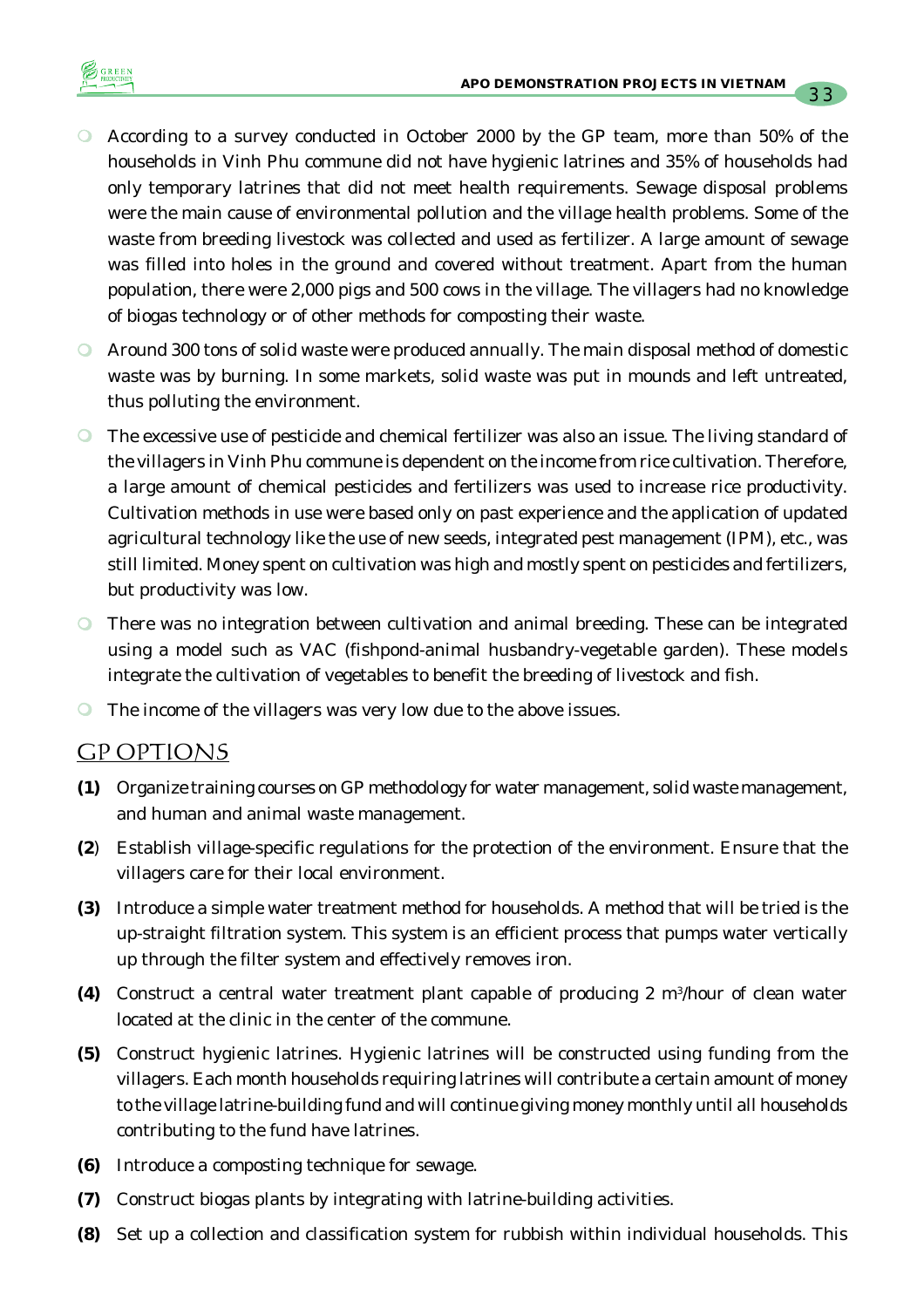system involves using a wooden frame to hold a bag for each kind of solid waste. The separated solid waste will be treated by composting, recycling, or reusing.

- **(9)** Construct energy-efficient stoves. These stoves reduce smoke emissions and the time needed for cooking and fuel consumption by 30-50%.
- **(10)** Conduct training courses on IPM and natural farming.

34

- **(11)** Introduce mushroom farming to generate new income for the villagers and to make use of rice straw, which normally would be burned.
- **(12)** Initiate worm rearing; this is an economic and technically feasible option that can provide a source of protein for ducks, fish, etc.
- **(13)** Grow crops such as logan and seedless lemons that can be sold for high prices.

## IMPLEMENTATION AND RESULTS

- Training courses were conducted in GP concepts and methodology, potable water and waste management, solid waste management, biogas, and composting methodology.
- Two information boards on GP methodology were constructed and a regular cleaning schedule was organized for the village. The GP concept and associated environmental tasks are now advertised over the loudspeaker system in the village.
- Two up-straight water filtration systems were constructed in Nam hamlet.
- O One water treatment plant capable of producing 2 m<sup>3</sup>/hour of clean water was constructed at the village clinic.
- $\bullet$  Five biogas plants with a capacity of 6 m<sup>3</sup> were constructed. Some of the biogas plants integrated biogas technology with latrine construction purely for human sewage and some were designed to cater for both human and animal sewage. Two to three neighboring households can share one biogas plant designed for human and animal sewage.
- Fifty latrines were constructed during this project; more are under construction.
- Teams for constructing biogas plants and energy-efficient stoves were established.
- Sixty-six wooden frames were made for separating different solid waste types. Sixty frames were used for households within the village and one frame each for the clinic, school, kindergarten, and People's Committees.
- Fifty energy-efficient stoves were constructed. Many villagers saw the advantages of these stoves and are now paying to get a stove put into their own homes.
- Three training courses were conducted for GP team members and interested villagers on IPM, VAC, worm rearing, mushroom growing, and natural farming.
- A competition on GP and general environmental knowledge was organized and 1750 people participated in this competition. This was beneficial in improving the environmental awareness of the villagers.
- To increase the productivity of fish for sale, 2 kg of worms were bred for fish food. Worm breeding continues to expand throughout the village.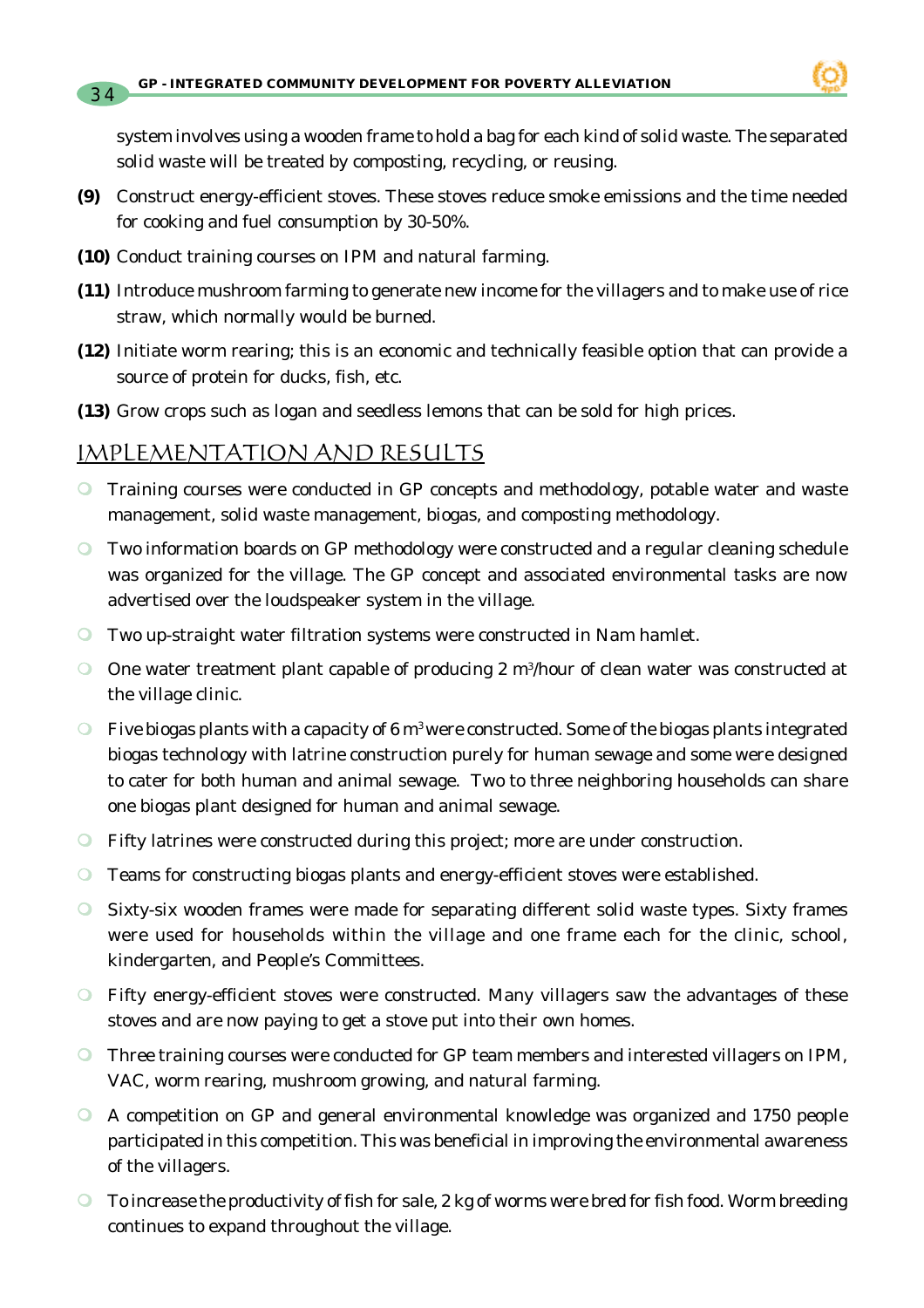

 Pilot planting of 50 "gio bau" plants, 20 seedless lemon plants, and 30 "coc" plants from Thailand. These plants receive higher selling prices and will thus increase the financial status of the village.

| <b>GP</b> option                                                 | Total<br>investment<br>(VND) | <b>Savings</b><br>per month<br>(VND) | Cost<br>recovered<br>within<br>(months) |
|------------------------------------------------------------------|------------------------------|--------------------------------------|-----------------------------------------|
| Biogas plant with the<br>capacity of producing $4.6 \text{ m}^3$ | 4,600,000                    | 100,000                              | 46                                      |
| Integration of biogas model<br>with latrine model                | 5,200.000                    | 150,000                              | 34.6                                    |
| Simple filtration tank                                           | 500,000                      | 60,000                               | 12                                      |
| Water supply plant                                               | 35,000,000                   | 800,000                              | 43.7                                    |
| Energy-efficient stove                                           | 250,000                      | 20,000                               | 12.5                                    |
| Latrine                                                          | 200,000                      | 50,000                               | $\overline{4}$                          |
| <b>Breeding worms</b>                                            | 650,000                      | 300,000                              | 2.2                                     |
| Wooden frame for solid<br>waste classification                   | 100,000                      | 20,000                               | $\overline{5}$                          |

#### *Cost-benefit analysis of GP options for Vinh Phu Village*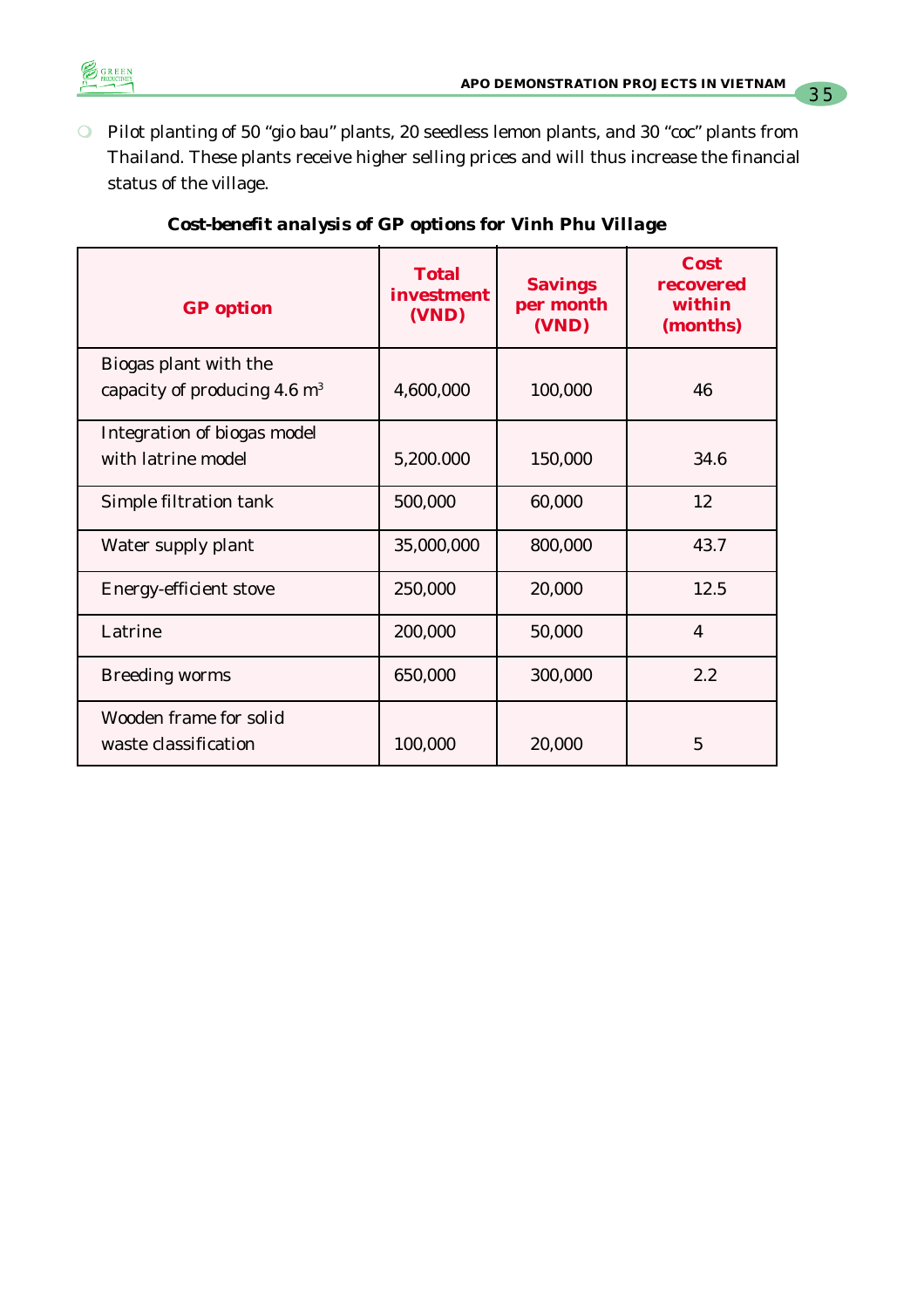



## Bai Yen Village, Bai Yen Village, Dan Chu District, Dan Chu District, Hoa Binh Province Hoa Binh Province

## **General Information**

Bai Yen village implemented Green Productivity (GP) methodology independent of the Vietnam Productivity Center (VPC). After the representatives from the Department of Science, Technology and Environment (DOSTE) attended a workshop, they decided to implement GP in Bai Yen village. The VPC provided training and DOSTE and the villagers provided the funding required for implementation. The project extended from 2000 to 2001.

Bai Yen village in the Dan Chu district of Hoa Binh province is located 70 km northwest of Hanoi.



Some characteristics of the village are as follows:

| Cultivated land: 53 ha.                      |
|----------------------------------------------|
| Residential land: 3.4 ha.                    |
| Population: 467 people within 94 households. |
| Average income: 2,420,000 VND/person/year.   |
| Main production activities                   |
| Agriculture: 323 villagers are involved      |

|  |  | Bai Yen Village, Dan Chu District, Hoa Binh Province |  |  |
|--|--|------------------------------------------------------|--|--|
|  |  |                                                      |  |  |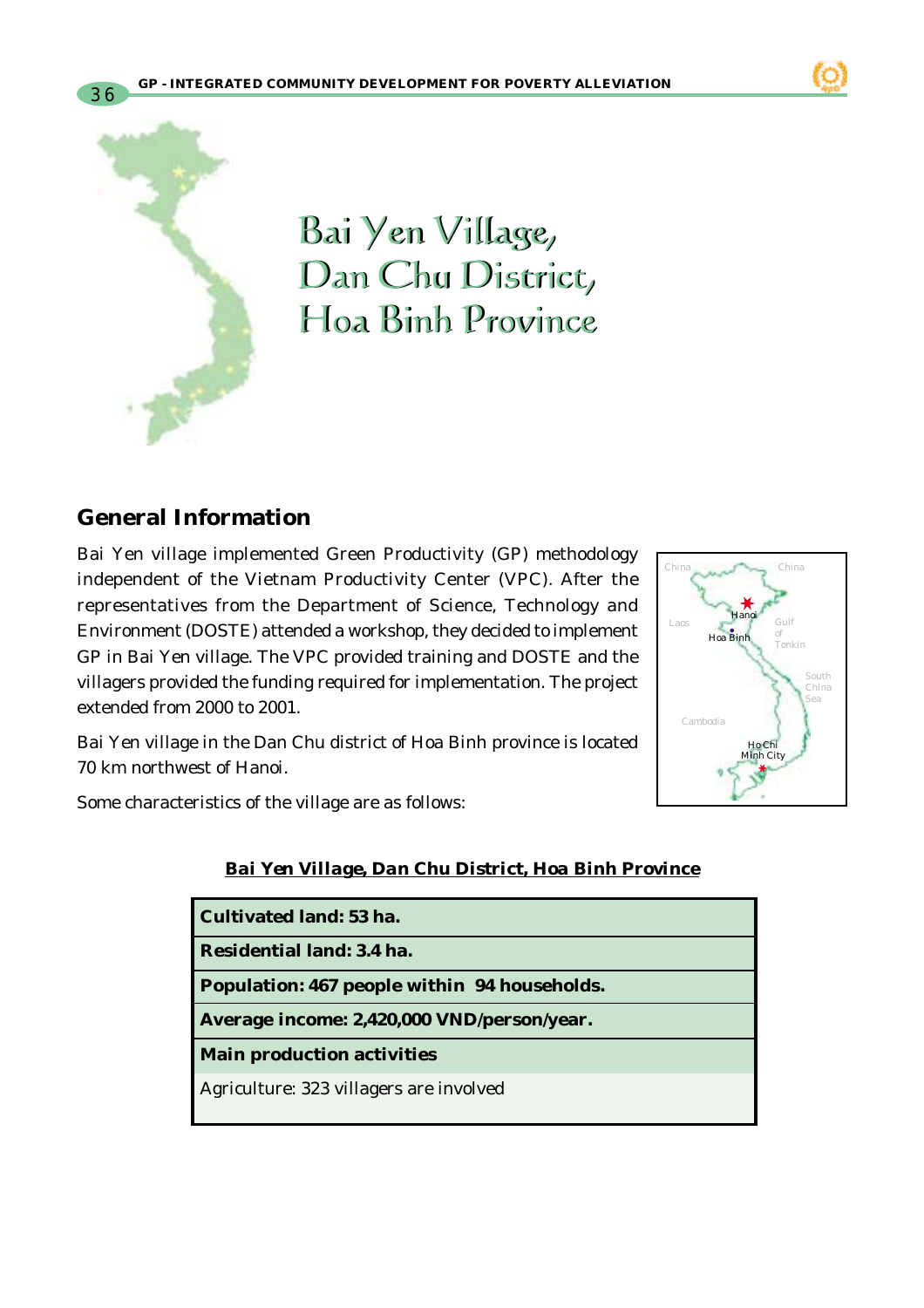

### MAIN ISSUES

- General environmental pollution as a result of people's activities and a small forest area was a major issue.
- The water resources (surface and groundwater) were polluted as latrines and breeding facilities were located around the well. Moreover, polluted water was used without filtration.
- The breeding facilities and latrines were unhygienic in the village as human and animal waste was discharged directly onto the land without any treatment.
- The management of solid waste was improper.
- Chemical pesticides and fertilizers were used incorrectly by the farmers.
- Soil erosion was also a major concern for the village. Cultivated land was loosing a lot of top soil and was becoming sandy.
- The transportation system was inadequate and degraded.
- Agricultural productivity and the quality of agricultural products produced in the village were low.
- The villagers were unaware of environmental protection.

#### GP OPTIONS

- **(1)** Increase the villagers' awareness of environmental issues.
- **(2)** Upgrade the drinking water supply.
- **(3)** Upgrade breeding facilities and latrines.
- **(4)** Use effective microorganisms (EMs) to treat solid waste.
- **(5)** Upgrade the drainage system.

## IMPLEMENTATION AND RESULTS

- Nine training courses were conducted. The aim of the training was to raise the villagers' awareness of environmental issues. One hundred and twenty people participated in the courses.
- **O** The villagers now have a positive attitude toward the environment. They have learned to protect and care for their environment.
- A small-scale water treatment system was established. Five boreholes were drilled, each with its own hand pump.
- Eleven sewage lines of total 50 m in length were installed in the main road.
- The Villagers are now willing to use hygienic latrines.
- The village drainage system was upgraded by constructing 2.5 km of drainage around the village.
- EMs are now used to clean the breeding facility, treat animal waste, and deodorize livestock breeding areas.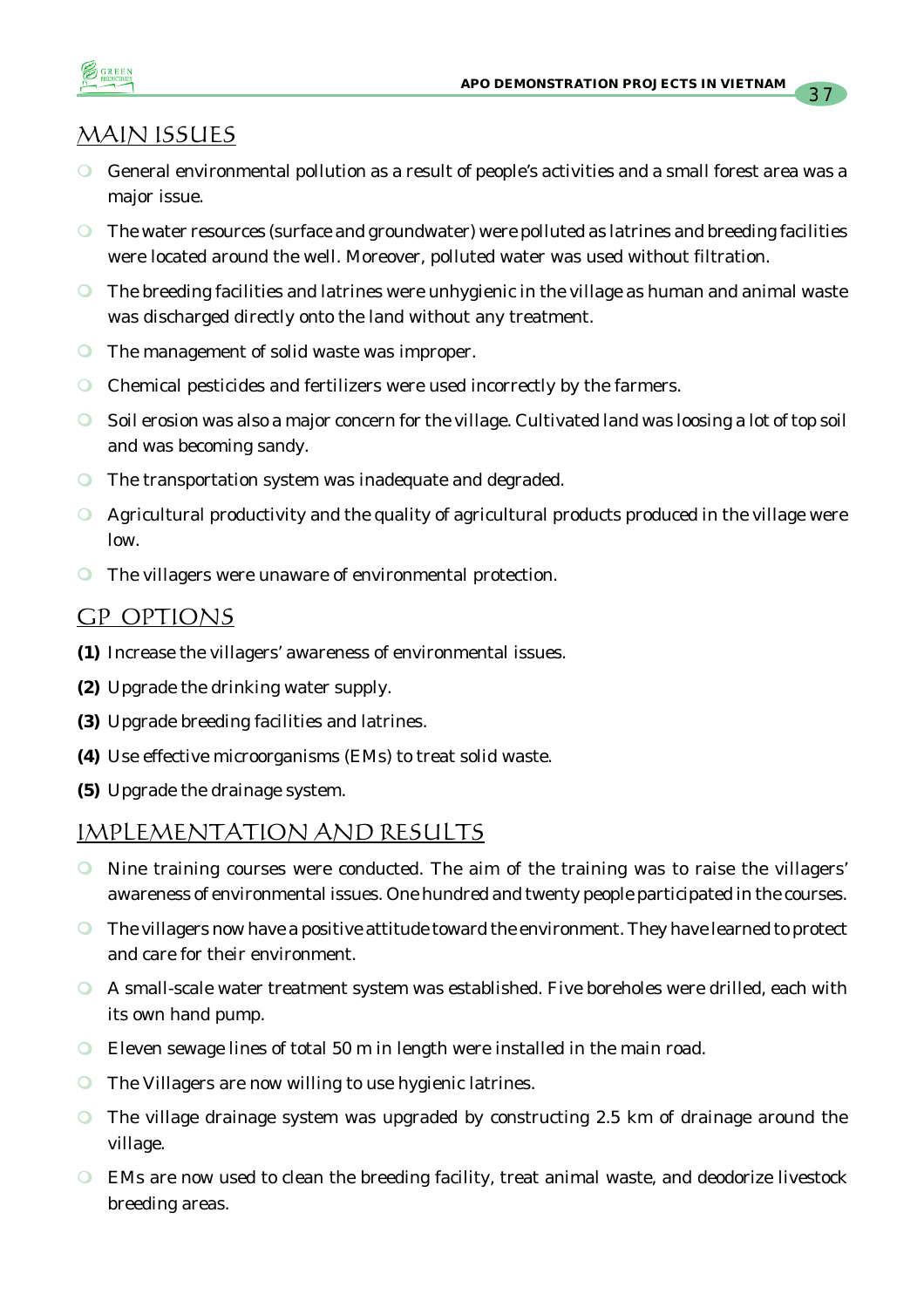38



## CONCLUSIONS

Green Productivity (GP) is a dynamic method for increasing productivity and environmental performance in all sectors including manufacturing, service provision, agriculture, and community development. As an outcome of the 1992 Rio Earth Summit, its purpose is to enhance productivity through environmentally sustainable development practices. GP is an effective approach to ensure that the environment is a primary consideration in development.

Community GP programs have drawn the attention of many organizations in Vietnam, including MOSTE, the provincial DOSTE, Departments of Rural and Agriculture Development (DRADs), and many research institutes. Vietnam's GP programs have been integrated with many existing programs from various organizations; such programs include the National Program for Mountainous Areas and Ethnic Minority Development, and the Hygienic and Clean Water Program. Combining these programs with GP methodology increased the benefits to villagers. Implementing GP programs within villages has improved the cooperation between organizations such as DRADs and other various associations and institutes at the local level. This cooperation greatly enhanced the effectiveness of all GP programs in Vietnam.

GP methodology has become an important tool for community development in Vietnam. During 2001-2002, more than 70 villages have been applying GP at the community level. It is hoped that more villages will recognize the benefits of the GP program through these 60 villages and will begin to initiate GP programs in their area; ultimately our aim is for GP to become a nationwide program.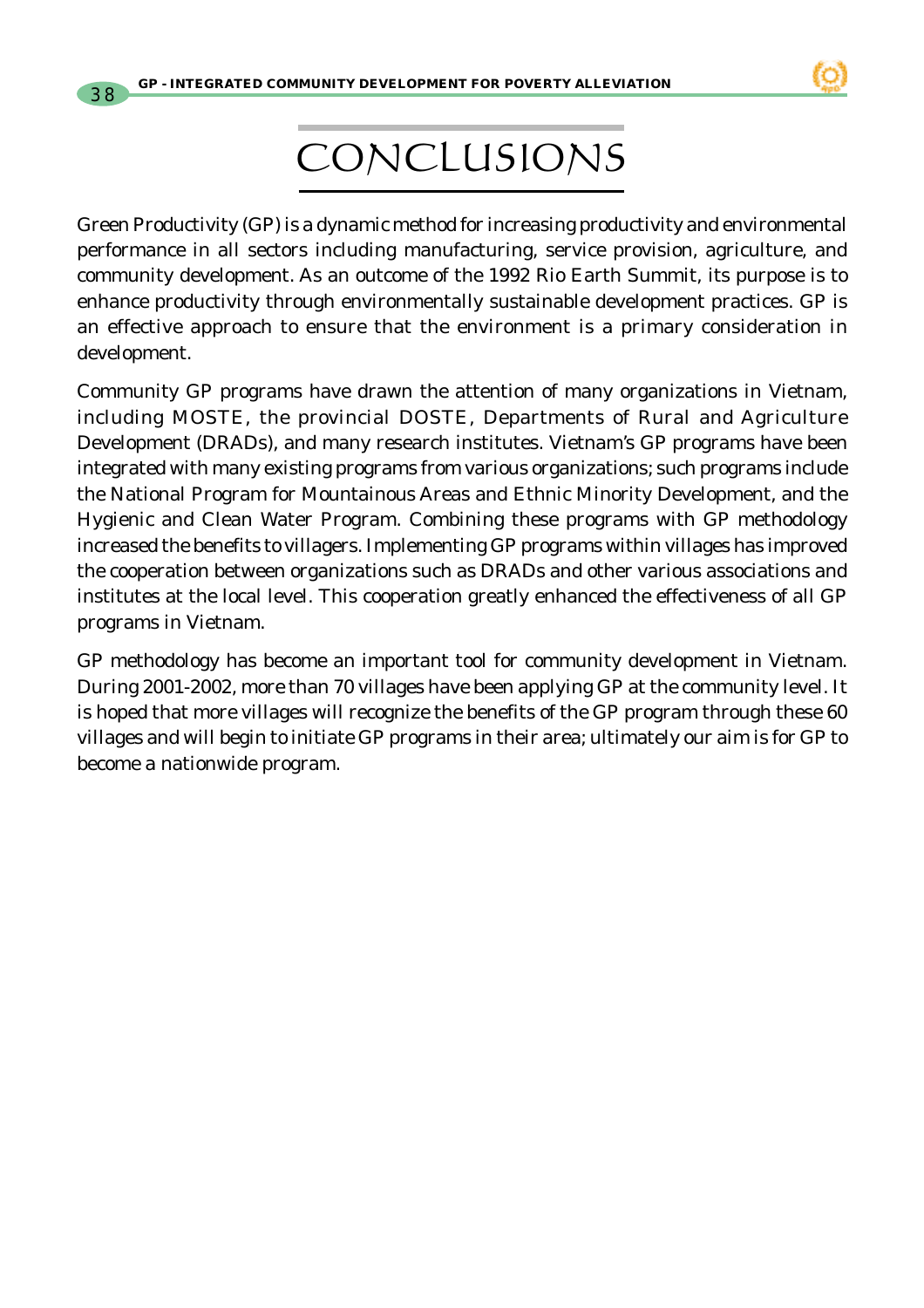

39

## PROJECT COUNTERPARTS

### **Governing Council**

- 1. Dr. Nguyen Huu Thien, Director General, STAMEQ, Chairman
- 2. Mr. Nguyen Trung Nhat, STAMEQ
- 3. Mr. Nguyen Van Thanh, Director, Vinh Long province DOSTE
- 4. Mr. Nguyen Minh Thong, Director, Can Tho province DOSTE
- 5. Mrs. Nguyen Thi Bich Hang, Director, Vietnam Productivity Center
- 6. Dr. Tran Thuc, Vice Director, Institute of Meteorology and Hydrology
- 7. Dr. Nguyen Hoai Chau, Director, Center of High Technology Development (CHTD)
- 8. Mr. Dao Tu Xuyen, Vice Director, Phu Yen province DOSTE
- 9. Dr. Nguyen Van Lieu, Director, Bac Giang province DOSTE
- 10. Mr. Dinh Quoc Luat, Vice Director, Ninh Binh province DOSTE
- 11. Mr. Do Nam, Director, Thua Thien Hue province DOSTE
- 12. Mr. Mai Duc Loc, Vice Director, Da Nang province DOSTE

#### **Bac Giang Province**

#### **DOSTE**

- **O** Mr. Nguyen Van Lieu, DOSTE Director
- **O** Mr. Nguyen Van Xuat, Director, Center for Consultancy & Service on Science, Technology and Environment, Bac Giang DOSTE
- **O** Mr. Nguyen Hoang Sam, Deputy Director, Center for Consultancy & Service on Science, Technology and Environment, Bac Giang DOSTE
- Mr. Dao Trong Nghia, Officer, Center for Consultancy & Service on Science, Technology and Environment, Bac Giang DOSTE
- Mr. Nguyen Van Thanh, Officer, Center for Consultancy & Service on Science, Technology and Environment, Bac Giang DOSTE
- **Department of Propaganda and Training, Provincial Committee of the Party**
- **O** Mr. Hoang Thanh Khiet, Director
- **O** Mr. Bui Van Hai, Deputy Director

**Green Productivity Teams in Tinh Loc and Kha Ly Ha villages**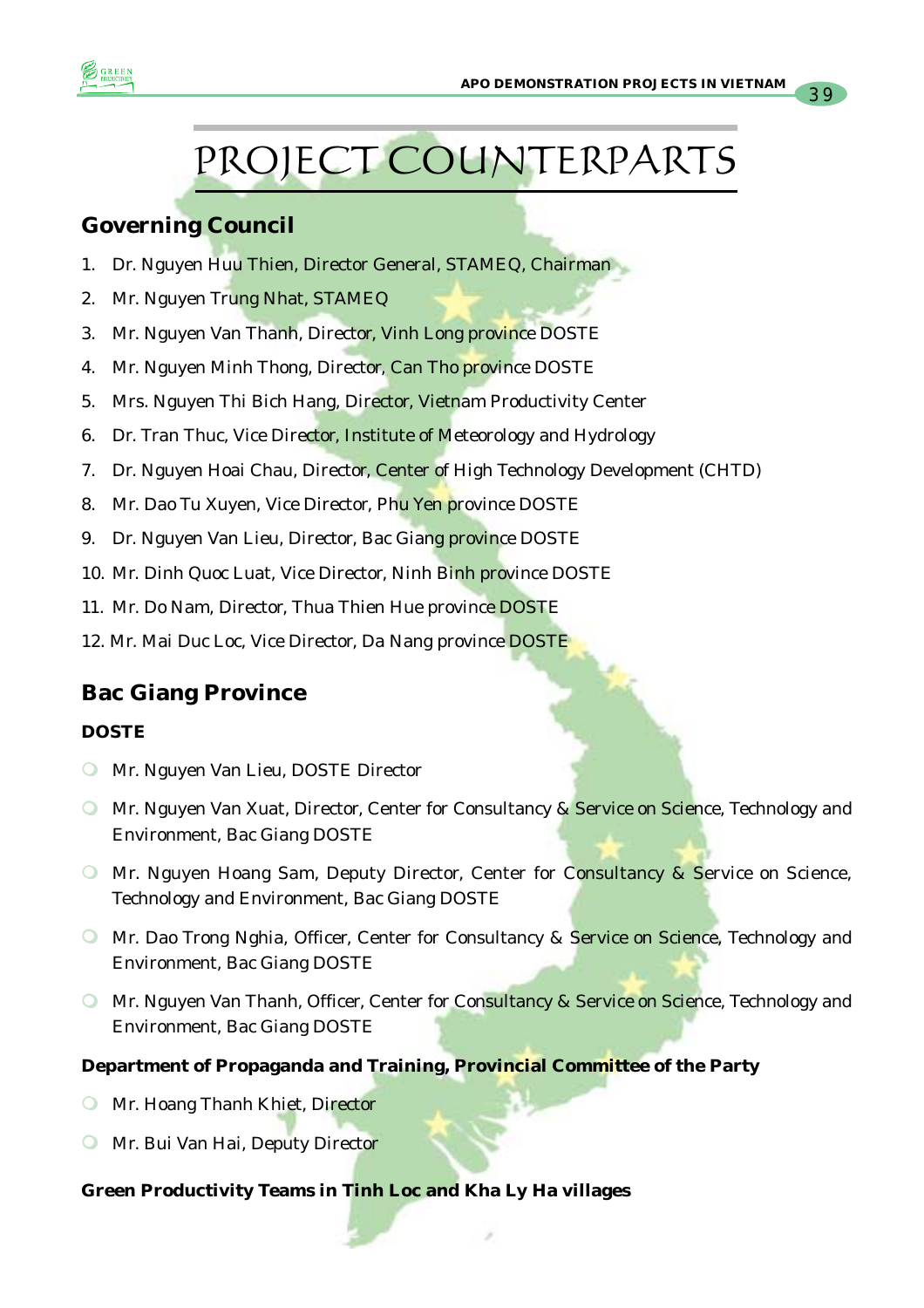#### **Ho Chi Minh City**

40

- Mr. Truong Minh Nhat, Department of Propaganda and Training
- Mr. Nguyen Quang Dzung, Inspector, III region, STAMEQ
- Mr. Nguyen Van Tan, Party Committee Secretary, Thai My village, Cu Chi district
- Mr. Nguyen Van Thanh, Plant Protection Department, Ho Chi Minh City
- Mr. Nguyen Van Minh, Agricultural Department, Cu Chi district
- **O** Mr. Nguyen Van Tieu, Vietnam-Russian Tropical Center
- **O** Mrs. Nguyen Thi Nga, Vietnam-Russian Tropical Center
- **Green Productivity Team, My Khanh B Village**

#### **Ninh Binh Province**

#### **DOSTE**

- **O** Mr. Pham The Hung, Director
- **O** Mr. Dinh Quoc Luat, Deputy Director
- **O** Mr. Quach Mai Hong, Head, Environmental Management Office
- **O** Mrs. Dang Thi Lien, Specialist, Environmental Management Office
- Mr. Pham Quang Ngoc, Specialist, Environmental Management Office
- **Mr. Nguyen Van Nguyen, Specialist, Environmental Management Office**
- Mr. Dinh Ba Oanh, Head, Information and Technology Department

**Water Supply and Environment Hygiene Center**

**O** Mr. Vu Duc Toan, Director

**Encourage Agriculture Center**

Mr. Do Van Mien, Head, Technical Department.

**People's Committee of Hoa Lu district**

- **O** Mr. Nguyen Dinh Khan, Vice Chairman
- Mrs. Tran Thi Thanh Binh, Vice Chief, District People's Committees Secretary
- Mr. Le Ngoc Oanh, Vice Chairman, Propaganda and Training Department

#### **Farmers' Union of Hoa Lu district**

**O** Mrs. Hoang Thanh Xuan, Chairman of Farmers' Union

**People's Committee of Truong Yen community, Thang Thanh village, Hoa Lu district, Ninh Binh province**

**Green Productivity Team, Thang Thanh Village**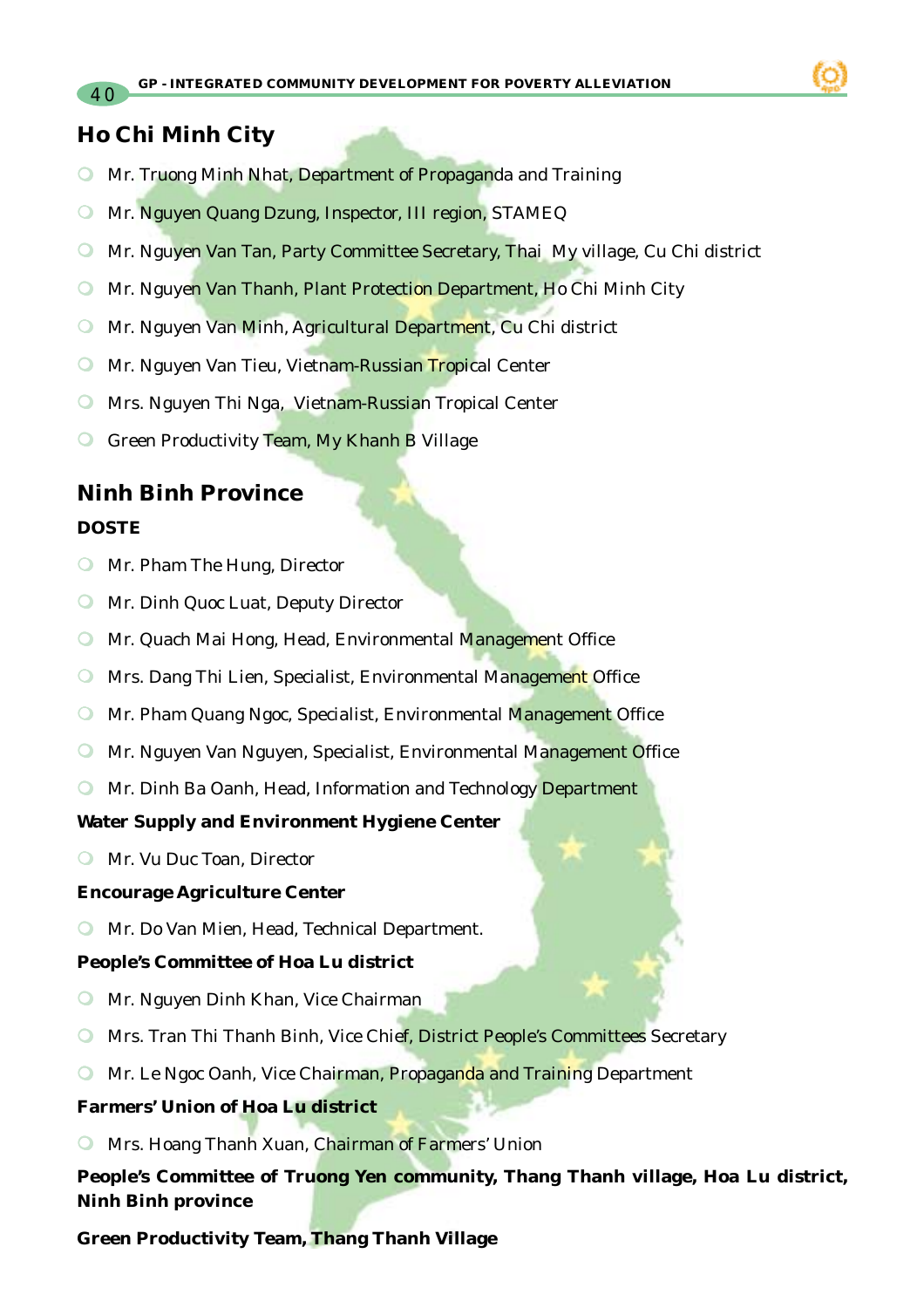

41

#### **Vinh Long Province**

**DOSTE**

- **O** Mr. Nguyen Van Thanh, Ex-Director
- **O** Mr. Nguyen Van Sau, Acting Director
- **Mr. Nguyen Trong Danh, Specialist**
- **O** Mr. Luu Quang Truong, Specialist
- Mr. Truong Quoc Thanh, Specialist
- Mrs. Vo Thi Anh Dao, Specialist
- **Vinh Long Scientific, Technology Research Center**
- **O** Mr. Nguyen Van Tung, Specialist
- **Plant Protection Department**
- Mr. Ngo Hung Dung, Specialist
- **Vinh Long Garden Association**
- Mrs. Bui Thi Dao, Member
- **Green Productivity Team, Phu Thanh Village**

#### **Can Tho Province**

**Provincial Office of STAMEQ**

**O** Mr. Nguyen Hong Hai, Specialist

#### **Da Nang**

**DOSTE**

- Mrs. Nong Thi Ngoc Minh, Director
- Mr. Mai Duc Loc, Deputy Director
- **Environmental Protection Center in Da Nang**
- Mr. Dang Van Loi, Director
- Huynh Anh Loi, Vice Director
- **O** Chau Thanh Nam, Specialist
- **People's Committee, Hoa Hiep precinct**
- **Green Productivity Team, Nam O II village**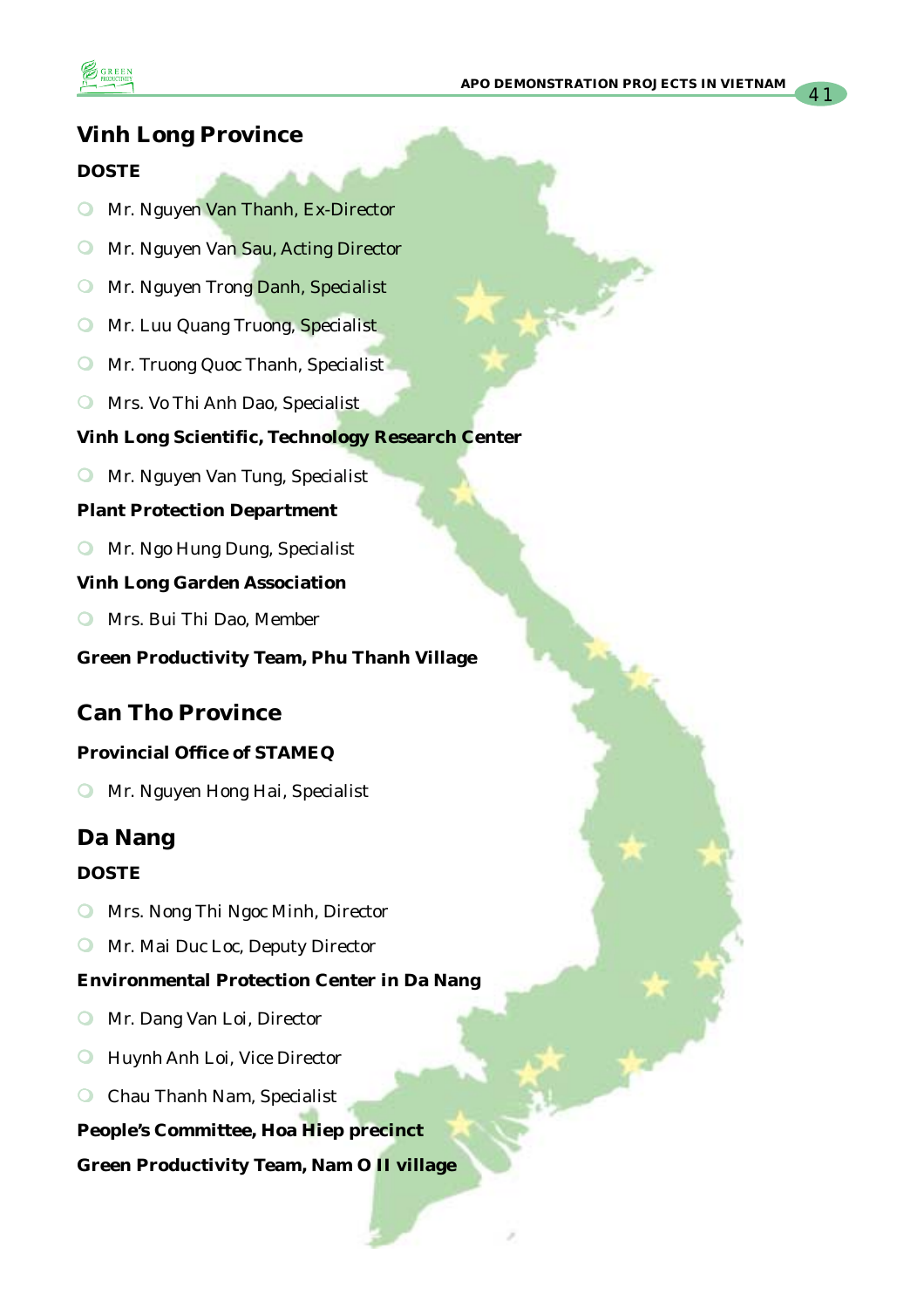

#### **Thua Thien Hue Province**

#### **DOSTE**

42

- Mr. Do Nam, Director
- **O** Mr. Bui Vinh Hien, Specialist
- Mr. Vo Dinh Thanh, Specialist
- **O** Mr. Nguyen Hoan Phuoc, Specialist
- **O** Mr. Nguyen Viet Hung, Specialist
- **O** Mr. Nguyen Xuan Khuong, Specialist

**Planning and Investment Office, Huong Thuy District**

**People's Committee, Phu Hau Precinct**

**Green Productivity Teams in the villages of Van Cu and Phu Hau**

#### **Phu Yen Province**

#### **DOSTE**

- Mr. Dao Tu Xuyen, Deputy Director
- **O** Mr. Nguyen Van Quang, Head, Environmental Management Department

#### **Provincial Office of STAMEQ**

- **O** Mrs. Nguyen Thi Diem, Deputy Director
- **O** Mrs. Nguyen Thi Bich Tram, Technical Manager
- **O** Mr. Ho Xuan Long, Specialist
- **O** Mr. Nguyen Tai Sum, VAC Specialist

**Green Productivity Teams**

## **Hoa Binh Province**

#### **DOSTE**

- Mr. Nguyen Ngoc Hong, Director
- Mrs. Cu Viet Ha, Manager of Technology, Science Management Office

**People's Committee, Hoa Binh Town**

**O** Mr. Mai Dang Son, Planning Department

**Green Productivity Team, Bai Yen Village**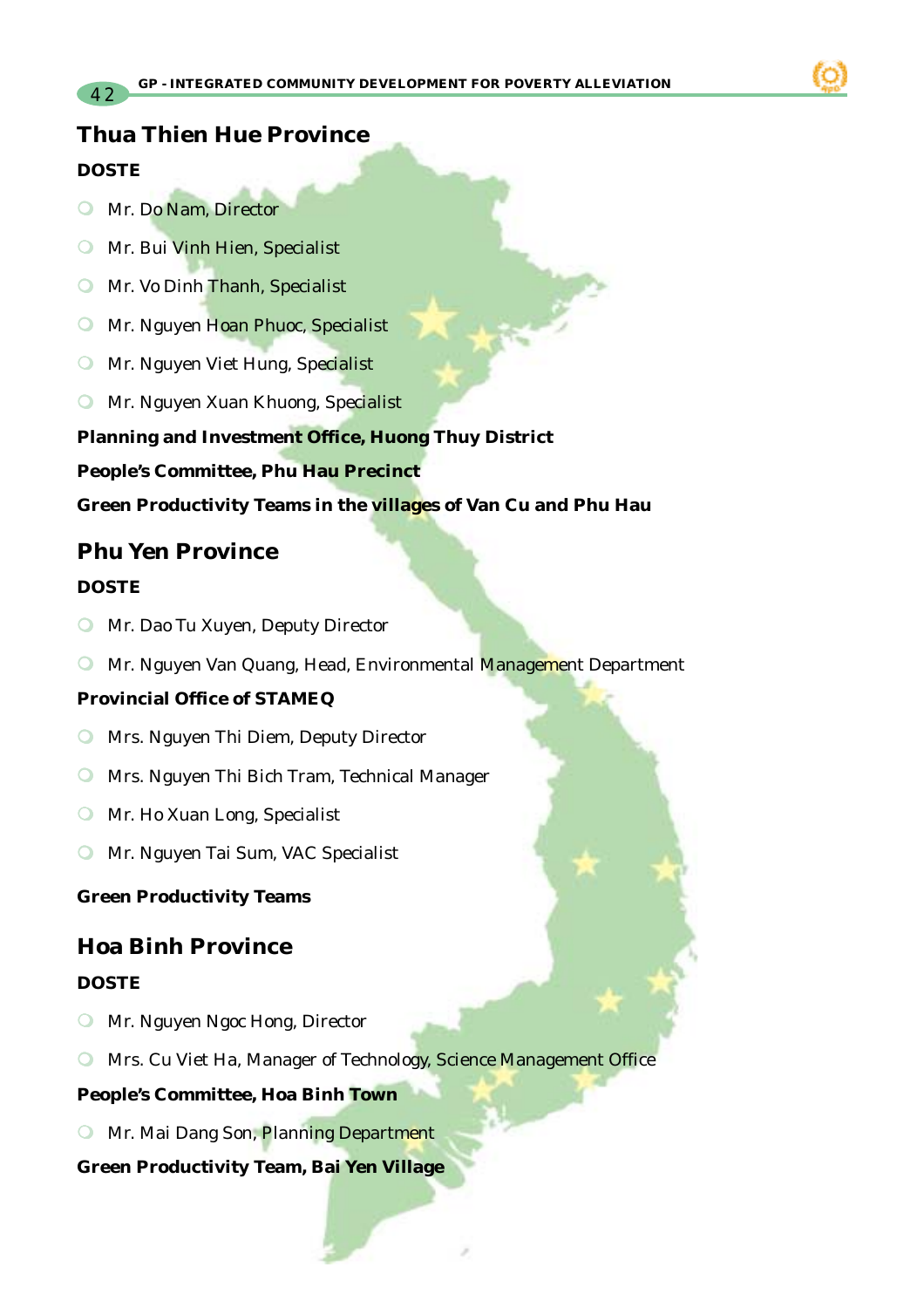

43

#### **Other Experts**

- **O** Mr. Cao Thieu Tuong, National Bureau of Reserve
- O Dr. Nguyen Hoai Chau, Center for High Technology Development, Material Science Institute
- Dr. Trinh Thi Thanh, Environmental Department, Hanoi University
- O Dr. Tran Yem, Environmental Department, Hanoi University
- **O** Mr. Nguyen Thinh, Rural Development Center, Ministry of Construction
- Mr. Doan Van Canh, Ha Noi University of Mining and Geology
- O Dr. Ngo Thi Nga, Vietnam Clean Production Center
- **O** Dr. Tran Thuc, Institute of Meteorology and Hydrology
- **O** Mr. Dao Nhat Dinh, Danish Embassy
- **O** Mrs. Nguyen Thi Minh Ly, Quality Certification Center
- Mr. Do Van Cuong, Kha Ly Ha village